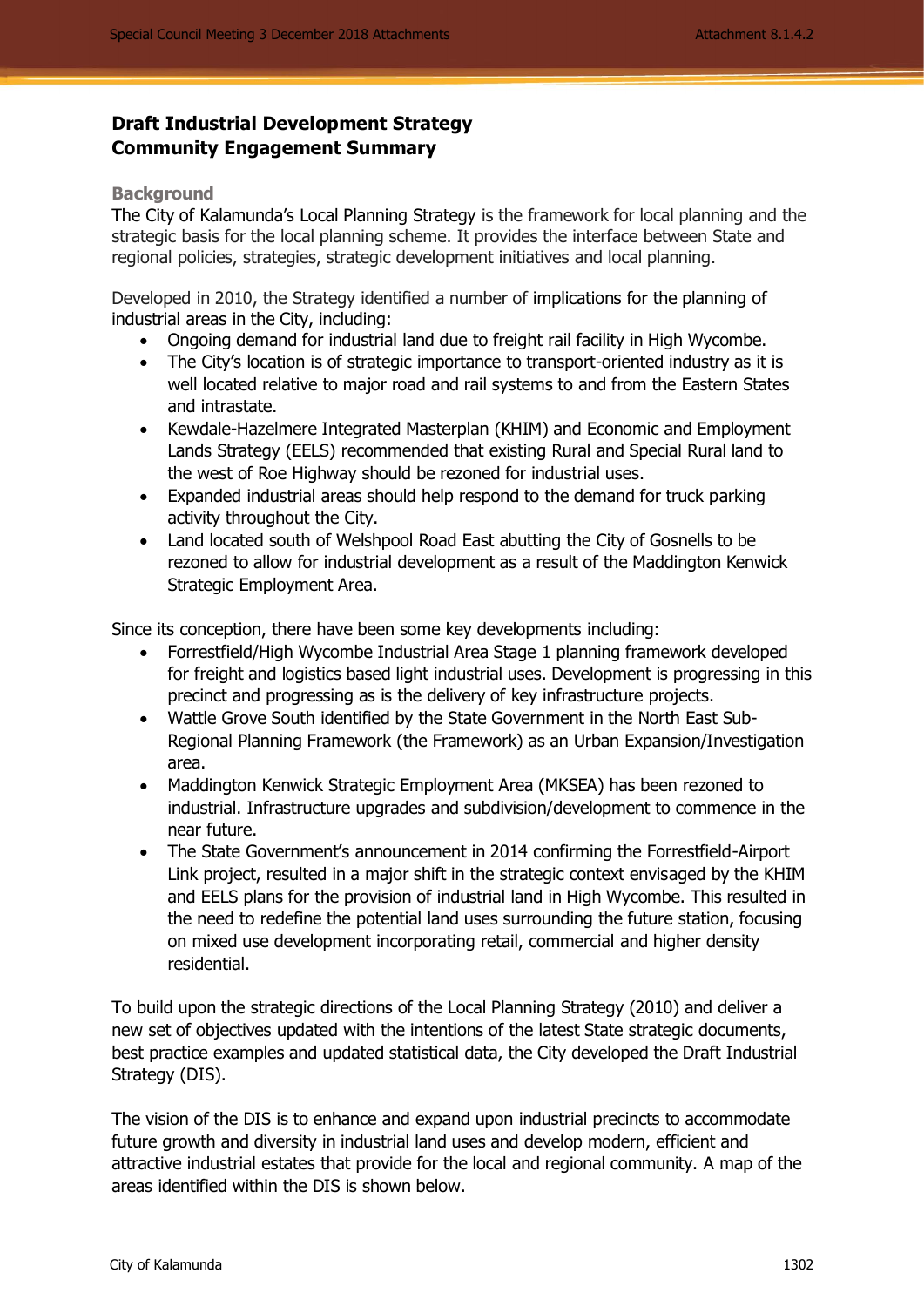

The DIS was adopted for the purpose of public advertising on 26 June 2018 at the Ordinary Council Meeting. As part of the advertising process, the City engaged with the public through community workshops, industry working groups, online surveys and pop-ups at local shopping precincts.

A summary of the engagement results is provided below.

## **1. Community Workshop**

The community workshop was originally scheduled to take place on Thursday, 23 August 2018, but was rescheduled to Monday, 1 October 2018 to allow further consultation to take place.

The workshop was advertised through the provision of flyers at all City locations, newspaper advertisements, a letterbox drop to residents in the Wattle Grove South precinct, information on the City's website and engagement portal and emails to registered participants.

The workshop took place at Lesmurdie Hall from 6pm, with over 90 community members in attendance. A number of Councillors and staff were also present.

Attendees were invited to sit in small groups (approximately five to 10 persons) around the room. This was to ensure that each individual had the time and opportunity to share their input during the activity sessions.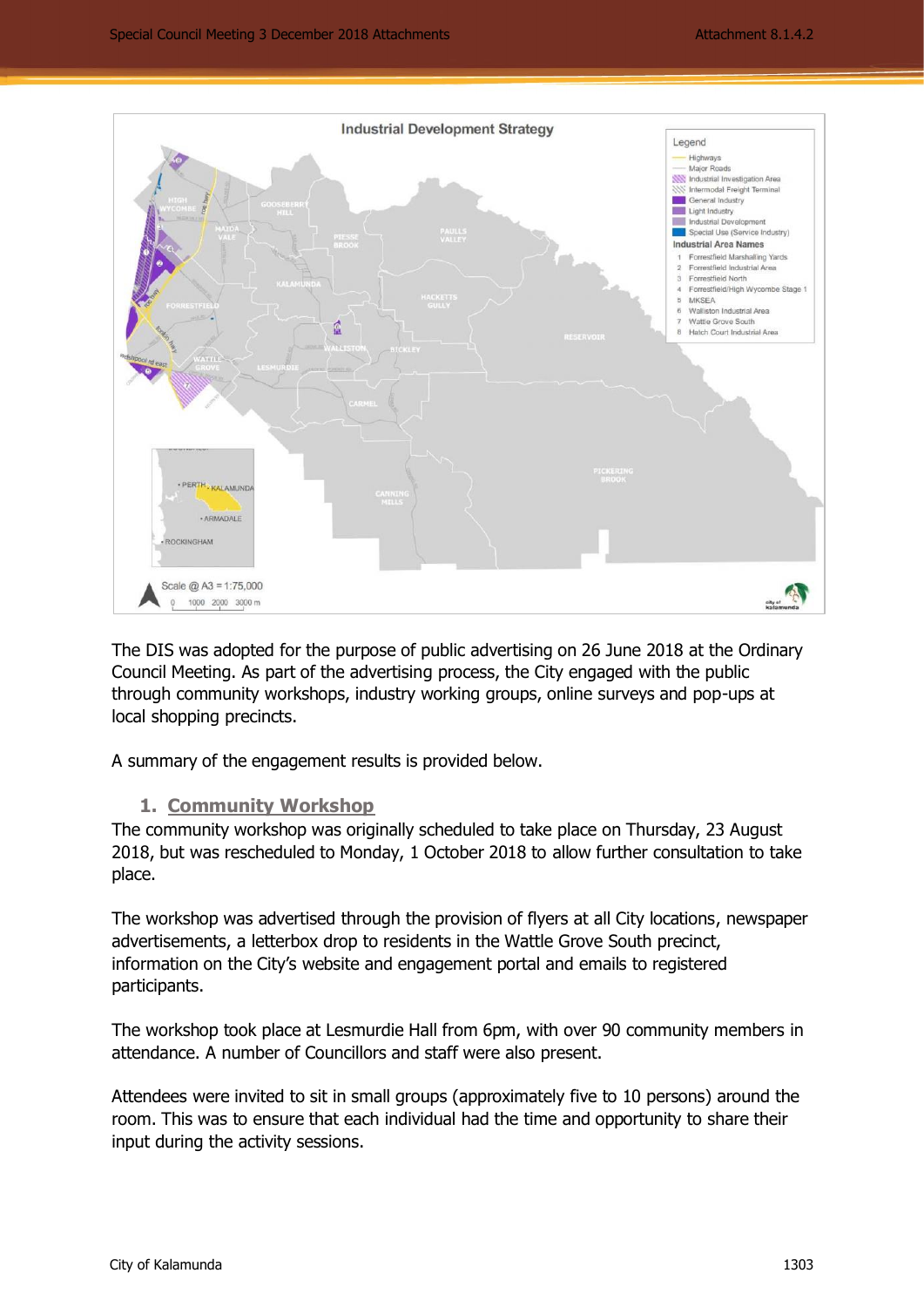An overview of the DIS was provided as well as a breakdown of what constitutes an Industrial Investigation Area. Following the update, attendees were invited to participate in four activities, designed to gauge the thoughts held by the community on the DIS. Whilst the intention was to gauge feedback on the DIS specifically, the questions were such that those that had not viewed the DIS were still able to provide their vision and input.

A summary of the activity results is provided below.

**Activity 1: Thinking about the 7 precincts, what makes each of them appealing places to do business/spend time? Provide examples of where and why.**

**a) Forrestfield Marshalling Yards**

The Forrestfield Marshalling Yards are not an appealing place to do business was the most common (54%) response to this question. Respondents believe that the area has no amenities, is lacking in natural beautification and causes noise pollution.

Those that were able to identify appealing characteristics noted its connectivity (23%) as well as the surrounding services as infrastructure (23%).

| Not appealing         | Good connectivity    | Noise pollution    |
|-----------------------|----------------------|--------------------|
| No amenities          | Nothing is appealing | Good for transport |
| No beauty/landscaping | Services             | No trees/wasteland |
| Networked to freeway  | No appeal            | Close to airport   |
| Well established      | Infrastructure       |                    |



**b) Forrestfield Industrial Area**

Similar to the Forrestfield Marshalling Yards, many participants claim the area is not an appealing place to do business (56%). A lack of trees, pollution, traffic noise and a perceived impact on the environment were matters raised.

Employment opportunities (11%), an improving feel and look of the area (22%) and transport infrastructure (11%) were all aspects that made the area appeal to some attendees.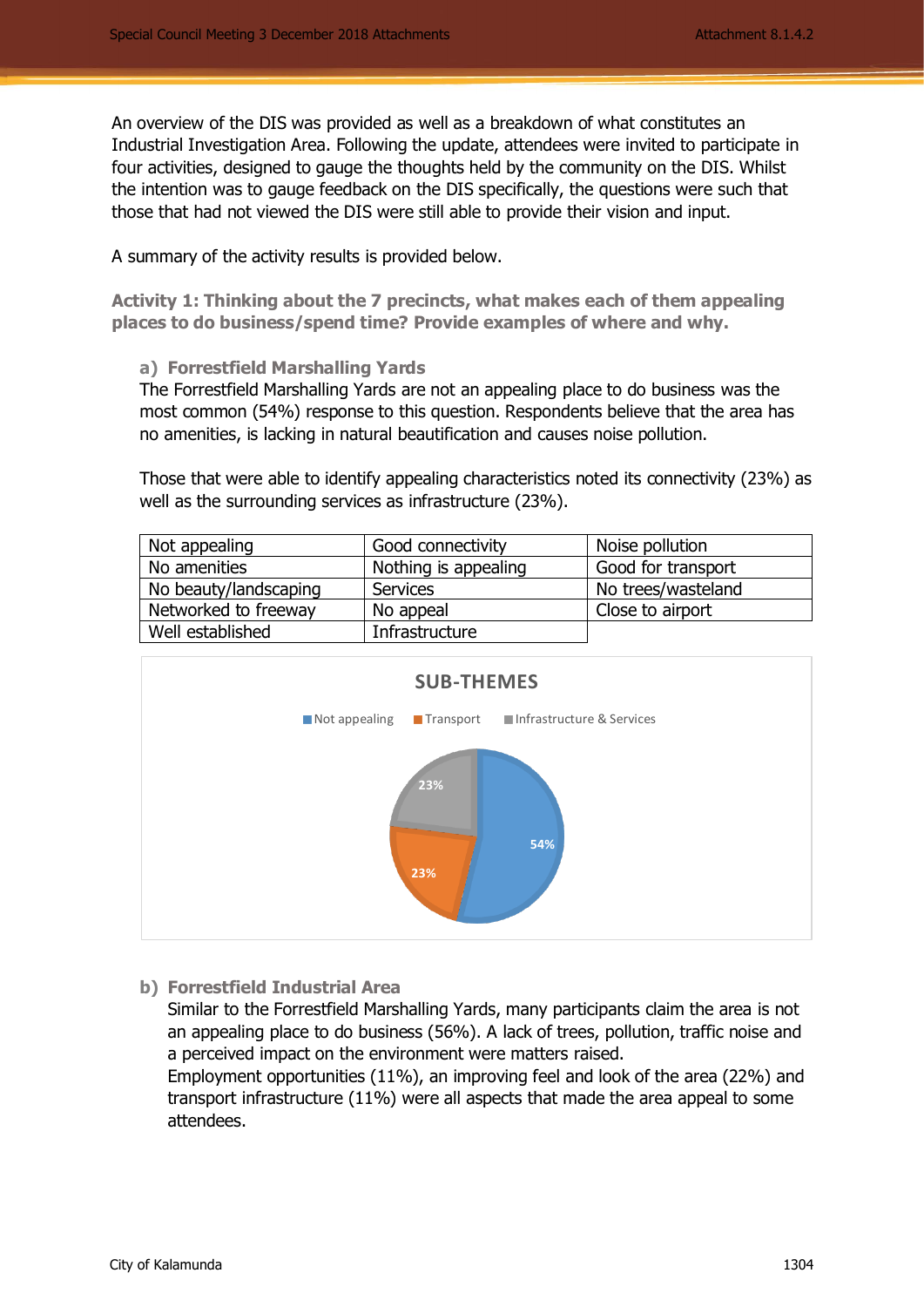| Improving in look and feel       | Employment<br>opportunities | Destroyed environment |
|----------------------------------|-----------------------------|-----------------------|
| Buildings are better<br>designed | Nothing is appealing        | Trucks noise          |
| No trees                         | Road networks               | Pollution             |
| Wasteland                        |                             |                       |



**c) Forrestfield/High Wycombe Light Industrial Area Stage 1** Participants mostly found this light industrial area to be unappealing, for reasons including its aesthetic, lack of trees, lack of maintenance and poor integration (87%). For others, just the notion that it is an industrial area makes it appealing (13%).

| Scruffy<br>No maintenance<br>No landscaping | Wasteland<br>Already industrial<br>Not well designed or<br>integrated | Poor visual<br>No appeal |
|---------------------------------------------|-----------------------------------------------------------------------|--------------------------|
| Not appealing<br>Existing industrial        | <b>SUB-THEMES</b><br>13%<br>87%                                       |                          |

**d) Maddington Kenwick Strategic Employment Area**

Most attendees also found this industrial area to be unappealing (82%), citing reasons such as loss of environment, lack of facilities, poor infrastructure and lack of utilisation.

Amongst those that found it appealing, building design (6%) and transport links (12%) were the favourable attributes listed.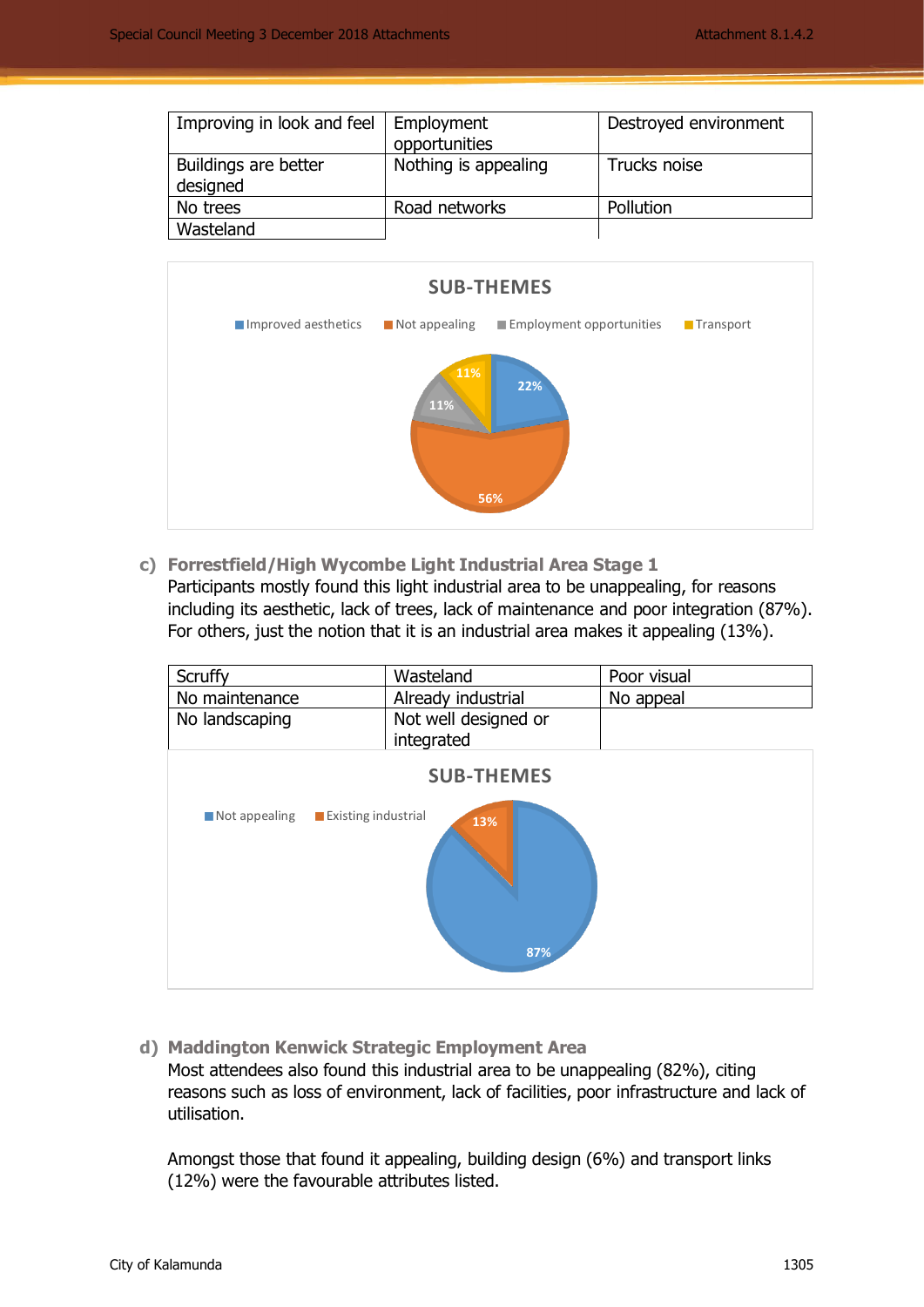| Rack and ruin       | Not fully utilised        | Good transport links     |
|---------------------|---------------------------|--------------------------|
| <b>Disgrace</b>     | No demand for industry    | Hale Road intersection - |
|                     |                           | bad                      |
| Swampy              | Lost environment          | Linked                   |
| Better drainage     | Land clearing/destruction | Sink holes               |
| Bad for environment | Outdated                  | Environmental vandalism  |
| No cycle paths      | Good buildings            |                          |
|                     |                           |                          |



## **e) Wattle Grove South**

Of the areas to do business, Wattle Grove South received the most varied feedback from attendees. The reason why it is an appealing place is largely because of its environmental and cultural ties (25%), with native flora and fauna and an extensive tree canopy.

The area's lifestyle (14%), aesthetics (7%), amenities (4%), location (4%) as well as the demand and need for growth (7%) were other appealing factors listed by attendees.

It is important to consider that there were a large amount (39%) of responses shared by attendees that were unrelated to the question, but are still important to list. These largely relate to the desire to prevent Wattle Grove from being zoned "industrial".

| No industrial                                | Green belt $-$ do not touch | Demand               |
|----------------------------------------------|-----------------------------|----------------------|
| Save                                         | Semi-rural                  | Deforestation        |
| Leave alone $-$ Do not touch                 | Aboriginal heritage         | Cockatoos            |
| No Industrial Development                    | Facilitate growth           | Attractive           |
| Semi-rural                                   | No deep sewerage            | Greenspace           |
| Increasing noise pollution &<br>high traffic | Lifestyle                   | Tree canopy          |
| No walk ways, or recreation<br>facilities    | Increased traffic           | <b>Beautiful</b>     |
| Important buffer                             | Native fauna and flora      | Location & proximity |
| Country feel                                 | Amenities                   | Environmental value  |
| Negative impact on visitors                  |                             |                      |
|                                              |                             |                      |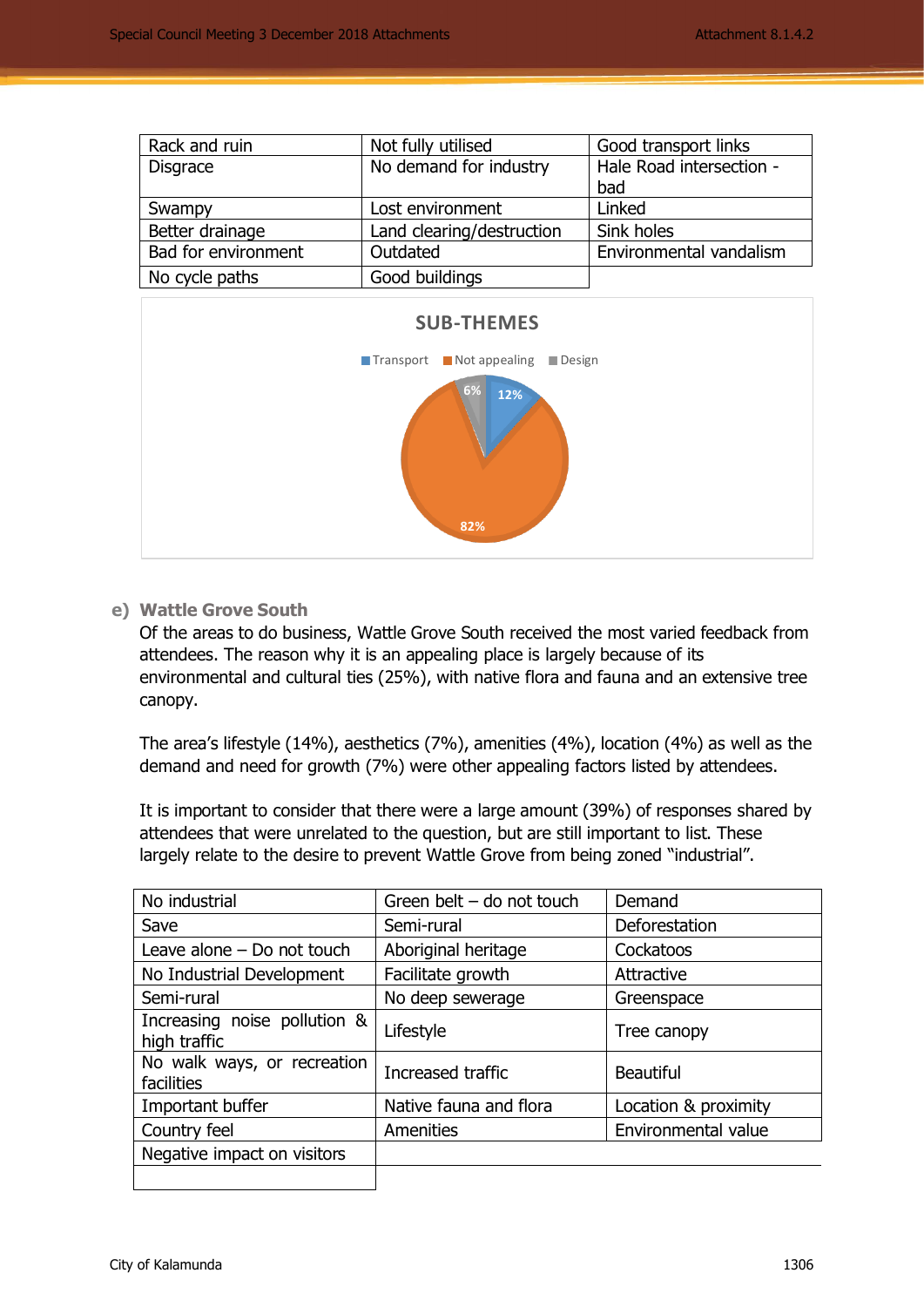

## **f) Walliston Industrial Area**

Again, many attendees listed the area as unappealing (73%), largely due to aesthetics and underutilisation. Its location away from houses made it an appealing place to do business (9%) for some, along with its space (9%) and location (9%).

| Very scruffy      | <b>Jgly</b>      | Already industrial |
|-------------------|------------------|--------------------|
| Messy             | Under-utilised   | Low maintenance    |
| Poorly maintained | Away from houses | Space              |

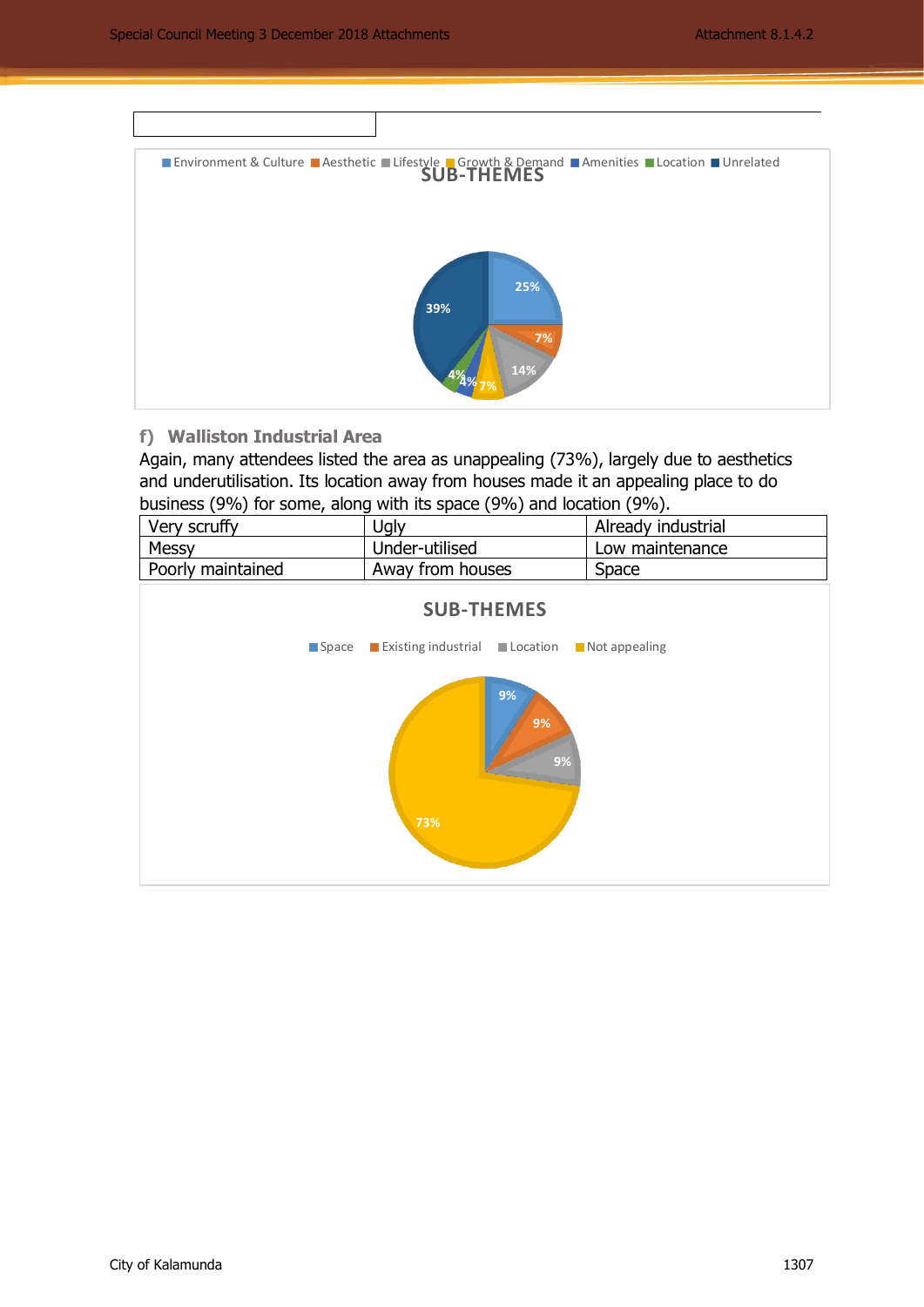## **g) Hatch Court/Stirling Crescent Light Industrial Area**

Attendees were unable to identify an appealing aspect of this area. It was deemed unappealing primary due to maintenance and aesthetics.





**Activity 2: What are three (3) important business/economic factors that industry brings to our communities that help support individuals, families and community to thrive and prosper into the future?**

The following factors were listed as important by attendees:

- Economic benefits
- Provision of services
- Employment and training
- Local industry means less travel
- Stability
- More amenities
- More transport infrastructure
- Future growth

Some attendees elected not answer this question.

**Activity 3: Looking inside and outside of the City of Kalamunda write down examples of industrial areas that are well planned and attractive for Industrial businesses to locate. Explain why these industrial areas do so well.** 

When considering industrial areas, attendees were most likely to view an area as attractive or well-planned if it had good access and transport facilities (28%). Another feature that made some industrial areas attractive was neatness/attractiveness (18%) and cleanliness (12%).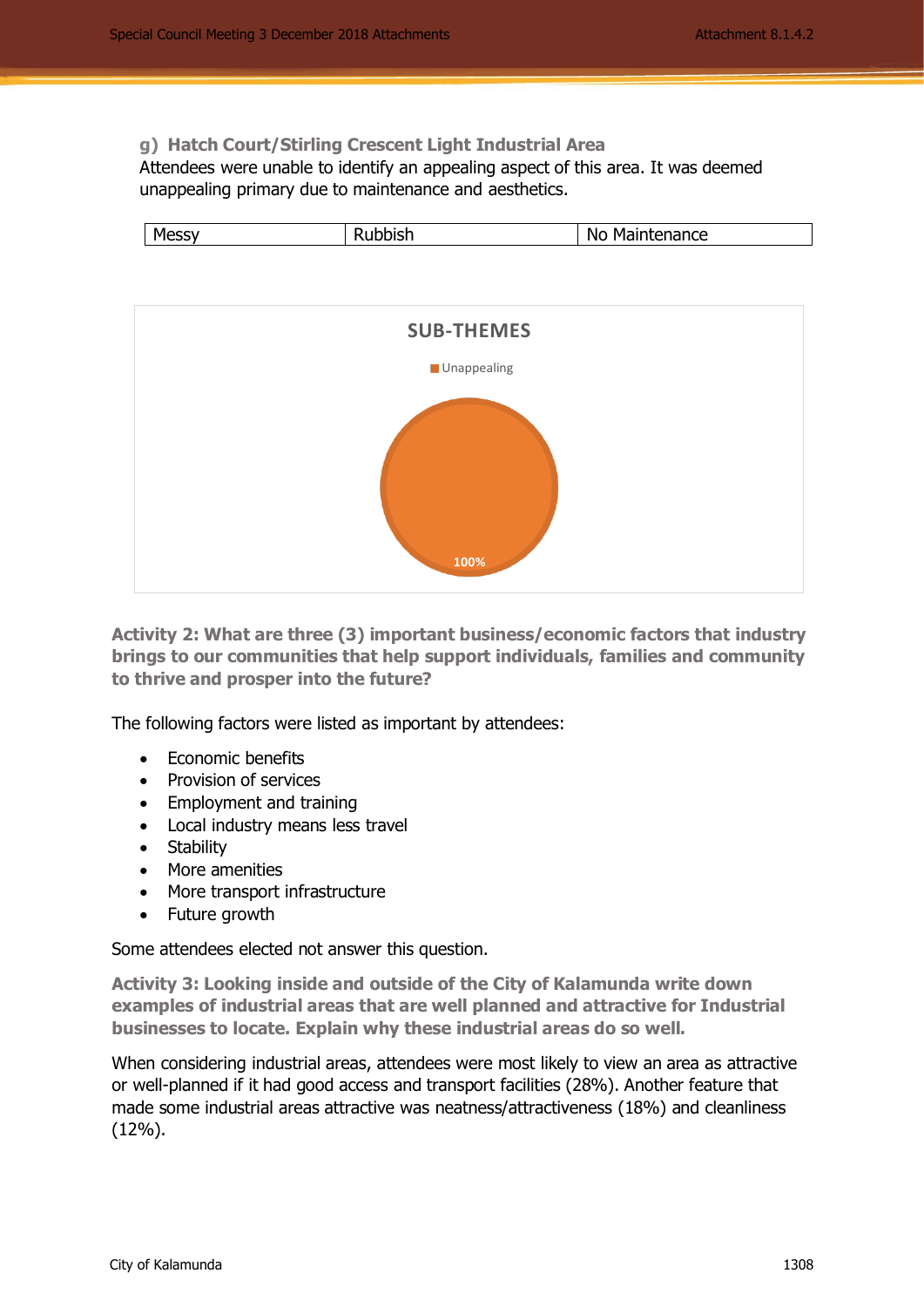

| Kelvin Rd - Good access                                                                                                                                                                                                                                                                                                                                                                                                                             |
|-----------------------------------------------------------------------------------------------------------------------------------------------------------------------------------------------------------------------------------------------------------------------------------------------------------------------------------------------------------------------------------------------------------------------------------------------------|
| Malaga - Attractive, neat                                                                                                                                                                                                                                                                                                                                                                                                                           |
| Joondalup - Attractive, neat, good mix of business, good street presentation                                                                                                                                                                                                                                                                                                                                                                        |
| Abernethy Rd - Good Set backs                                                                                                                                                                                                                                                                                                                                                                                                                       |
| Hazelmere - Good street presentation                                                                                                                                                                                                                                                                                                                                                                                                                |
| Canning Vale - Appealing, neat, clean, good access, large blocks, proximity, arterial route,<br>defined business, away from residential area, destination, proximity                                                                                                                                                                                                                                                                                |
| Morrison Rd - New building, neat and clean                                                                                                                                                                                                                                                                                                                                                                                                          |
| Cockburn - Amenities, access to walkways, neat, clean, landscaping                                                                                                                                                                                                                                                                                                                                                                                  |
| Forrestfield - Great access, easy to get around, landscaping, amenities                                                                                                                                                                                                                                                                                                                                                                             |
| Airport - Shopping & landscaping, rail link, bus link, freight link                                                                                                                                                                                                                                                                                                                                                                                 |
| Kewdale - Transport links and away from residents                                                                                                                                                                                                                                                                                                                                                                                                   |
| Welshpool - Access                                                                                                                                                                                                                                                                                                                                                                                                                                  |
| $\mathbf{H}$ . The set of the set of $\mathbf{H}$<br>$\cdots$<br>$\epsilon$ and $\epsilon$ and $\epsilon$ and $\epsilon$ and $\epsilon$ and $\epsilon$ and $\epsilon$ and $\epsilon$ and $\epsilon$ and $\epsilon$ and $\epsilon$ and $\epsilon$ and $\epsilon$ and $\epsilon$ and $\epsilon$ and $\epsilon$ and $\epsilon$ and $\epsilon$ and $\epsilon$ and $\epsilon$ and $\epsilon$ and $\epsilon$ and $\epsilon$ and $\epsilon$ and $\epsilon$ |

Wangara - Long way away from us, had poor soils – well designed

**Activity 4: How can existing industrial areas be enhanced and improved?**

Attendees feel that industrial areas can be enhanced by making them more aesthetically pleasing (25%) through means such as improving the look of security measures, knocking down buildings, increasing maintenance and creating appealing facades.

They also believe that greenery and landscaping can improve an area (21%), particularly through more trees and native species.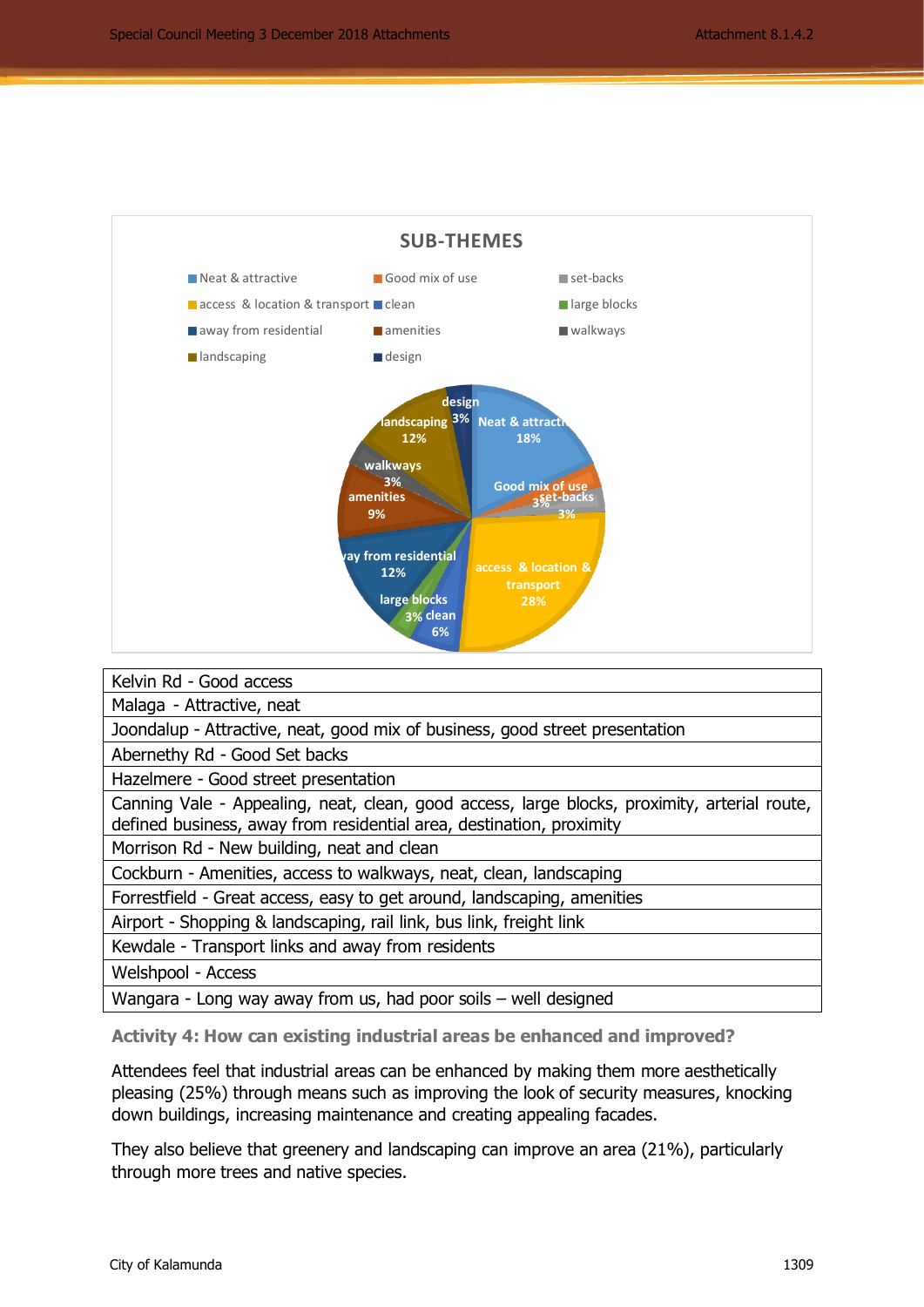# Ensuring these areas are away from residential locations was important to some (18%).



| Green belt as a buffer around<br>industrial estates                           | Provide enough parking<br>- accommodate more<br>parking   | Mutually beneficial services                                                        |
|-------------------------------------------------------------------------------|-----------------------------------------------------------|-------------------------------------------------------------------------------------|
| More landscaping                                                              | Tree scaping                                              | Business to support each<br>other - interact with business<br>to business           |
| Public Open Space                                                             | Better food services /<br>Cafes / Healthy choices         | Update precinct                                                                     |
| Amenities for<br>workers/employees: Gyms,<br>Doctors etc.                     | Bike links to community<br>for safe and ease of<br>travel | Create branding $+$ identity                                                        |
| Improve the look of security<br>measures e.g. fences plant out<br>with bushes | Public transport links                                    | Industrial areas need to be<br>away from residential areas                          |
| Improve visual aspect                                                         | Plant more native trees                                   | Make most of existing and<br>available space $-$ infill                             |
| Gym                                                                           | Knock down old<br>abandoned buildings                     | Keep in one place -<br>destination                                                  |
| Concentrated areas for<br>business $-$ away from<br>residential               | Better access to freeway                                  | Verge maintenance                                                                   |
| Family business can be<br>encouraged                                          | Have interesting and<br>appealing facades                 | Heat islands $-$ improve<br>landscapes to reduce heat                               |
| Bottle shops                                                                  | Keep bushland                                             | Industrial precincts are<br>outdated concept -<br>automation is coming              |
| Focus on environmental<br>tourism, visual appeal - NOT<br>INDUSTRIALISATION!  | Camouflage roofs - paint<br>green                         | Keep Industrial areas separate<br>- noise, pollution, trucks,<br>hazards, pollution |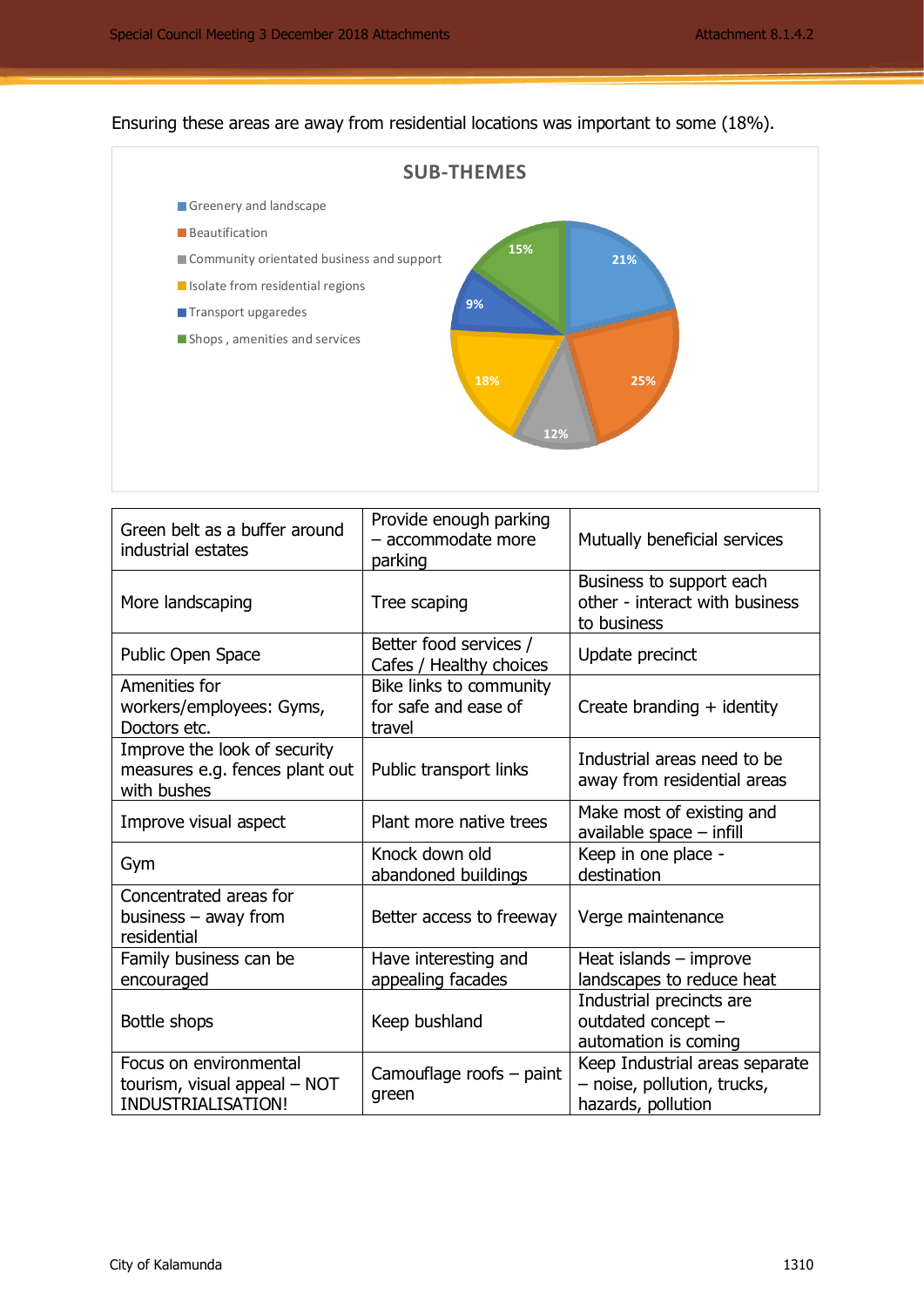**Activity 5: How can existing industrial areas be enhanced and improved?**

The majority of responses did not identify how existing areas could be enhanced and improved (57% of responses).

Of the responses that did identify how existing industrial areas could be enhanced, the consensus was that a focus should be placed on aesthetics, namely beautification through landscaping.

| Value unique green oasis from the city                                                                   |
|----------------------------------------------------------------------------------------------------------|
| Green belt will be lost forever!                                                                         |
| Increase in noise, pollution, traffic, water pollution                                                   |
| Listen to your rate payers!                                                                              |
| Our families do not want to lose homes, lifestyle                                                        |
| Maintain landscaping as compliance                                                                       |
| Interface should not be residential!                                                                     |
| More industrial areas are not viable $-$ current ones not viable                                         |
| Exclude Wattle Grove from Industrialisation                                                              |
| Remove Wattle Grove from agenda                                                                          |
| Utilise existing industrial areas, infill                                                                |
| Improve compliance to existing town planning schemes, stop industrialisation in non-<br>industrial areas |
| Keep as many established trees as possible                                                               |
| Maintain greenbelts around communities                                                                   |
| No increase and no new industrial areas                                                                  |
| Improve look and landscaping in existing industrial areas                                                |
| Protect established residential and semi-rural areas                                                     |
| Buffer established areas from high traffic noise with greenbelts and bush buffers                        |
| Trucks need to remain on major traffic routes - no shortcuts                                             |
| Landscape and buffer from visual pollution                                                               |
| Improve visual appeal – landscaping, building, maintenance                                               |
| Lose uniqueness                                                                                          |

#### **Other comments**

During the workshop, attendees also provided comment on the DIS outside of the planned activities. The majority of comments reflected a common theme – a disapproval for expanding industrial areas and disagreement with the content provided in the DIS. Attendees expressed the following opinions:

- Totally reject all industrialisation
- Destroying homes/family/environment/family history
- Pollution of Waterways
- Destruction of habitat and food for native birds and animals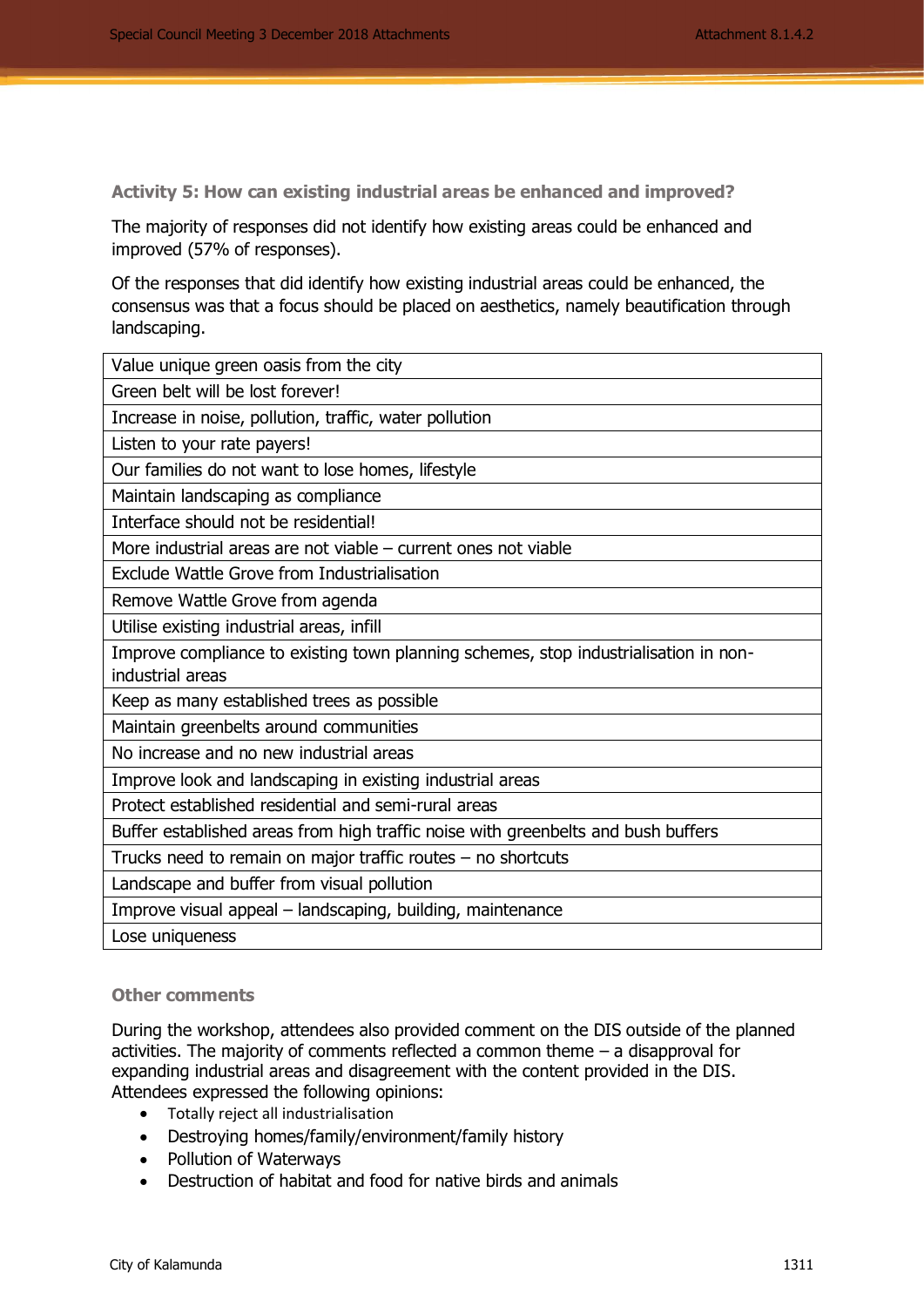- No demand for increased industrialisation
- Retain green belt around residents keep the appeal of the environment
- Attract people to the hills with the environment not industrialisation
- Strategy is poorly written
- Workshop should have included a fair sample of City's population
- Remove all references to Wattle Grove
- Focus on environmental tourism, visual appeal NOT INDUSTRIALISATION!

Whilst the workshop revealed that many oppose industrial sites, it is important to note that there was a small sub-section that were eager to see existing areas improved and enhanced through the delivery of the DIS.

#### **Community Workshop Summary**

In consideration of the activity results, it is understood that residents largely feel the industrial areas presented are not "appealing places to do business", regardless of whether they fall within the City of Kalamunda boundary.

However, when asked to share their examples of well-presented industrial places, respondents raised several of the same areas presented to them beforehand in Activity 1, including Forrestfield, Kelvin Road (Maddington) and Hazelmere (Hatchcourt/Stirling Crescent). This could be for a number of reasons.

Across the activities, it was identified that areas that are aesthetically pleasing (i.e. neat, well-presented, set-back from the street and well landscaped) and close to transport infrastructure are more likely to be perceived as "good examples" of industrial areas.

The majority of Draft Industrial Strategy community workshop attendees resided in Wattle Grove (>85%). During earlier community consultations, the majority of residents who reside in Wattle Grove expressed a desire to prevent any progress or industrial-related land use options in the area. As such, this workshop's results are likely to have been significantly influenced by this demographic and their views on industrial areas.

The majority of Draft Industrial Strategy community workshop attendees resided in Wattle Grove (>85%). During earlier community consultations, the majority of residents who reside in Wattle Grove expressed a desire to prevent any progress or industrial-related land use options in the area. As such, this workshop's results are likely to have been significantly influenced by this demographic and their views on industrial areas.

## **2. Focus Group Meeting**

In mid-2018, the City wrote to all industrial land holders in the City of Kalamunda and potentially interested community groups or members, inviting them to nominate to be a part of an Industrial Focus Group. From this, the Group was formed, comprising 15 members, representing various businesses, groups, government departments and land holdings. Two City Planning Officers were also in attendance.

A Focus Group Meeting was held at the Zig Zag Cultural Centre in Kalamunda on 16 August 2018 from 5pm, running for approximately 2 hours.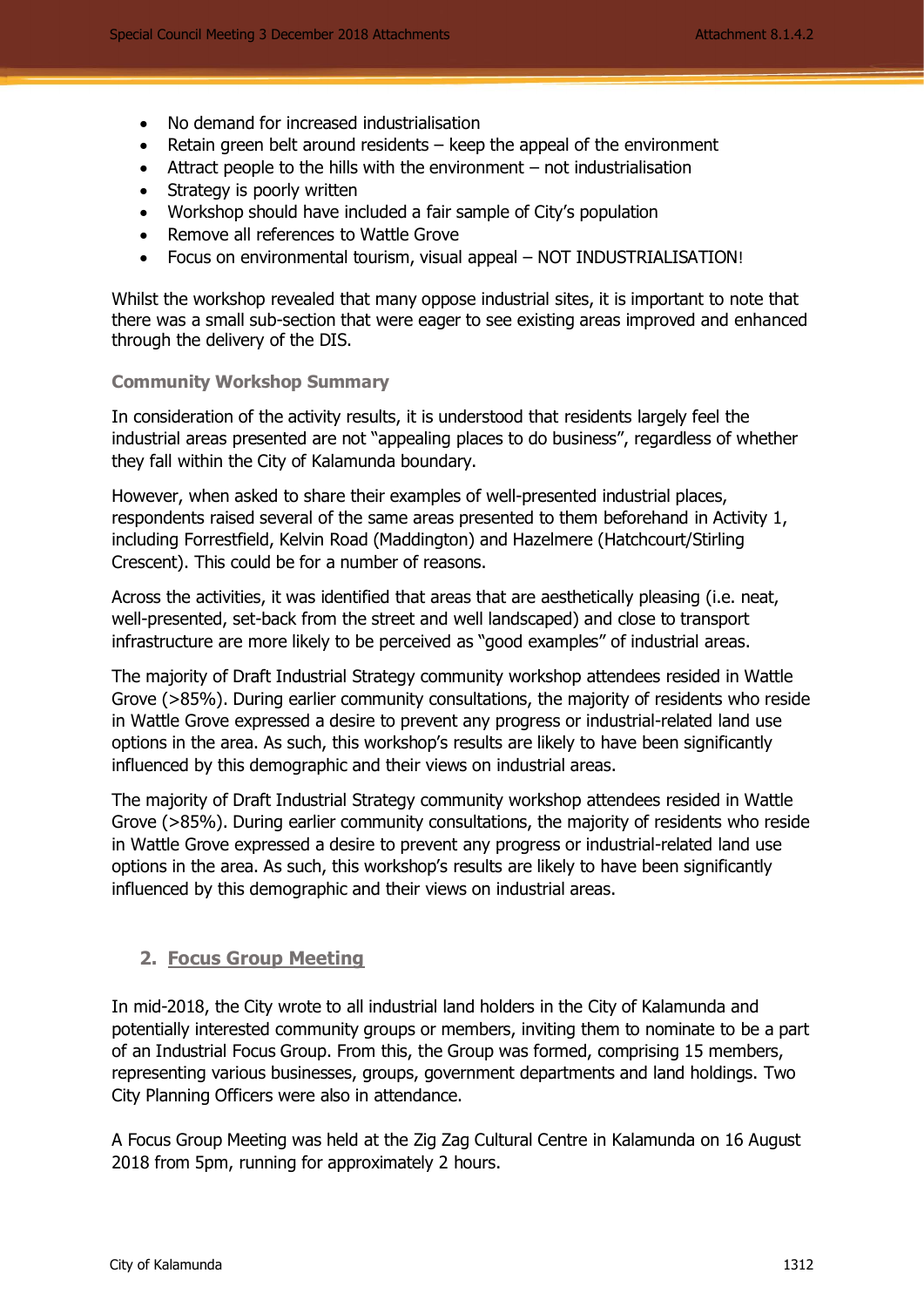City of Kalamunda Planning Officers provided an overview of the City's Draft Industrial Strategy and the considerations behind its development.

Participants were invited to take part in a number of activities to understand why they wanted to be a part of the Focus Group and what they believe creates an appealing place to do business.

A summary of the activity results is below.

**Activity 1: What the attendee's interest is in participating in the Focus Group reviewing the Draft Industrial Development Strategy for the City's industrial precincts.** 

| Owner of land in Wattle Grove Industrial investigation area                              |
|------------------------------------------------------------------------------------------|
| Interest is in Berkshire Road                                                            |
| We have land in Forrestfield Industrial Park, I am also Chair of the Industrial Lands    |
| Committee at the property council                                                        |
| Owner and Occupier of land in Walliston industrial area                                  |
| Hopson Group, we have property in Berkshire Road and Norma Road                          |
| Director of Industrial at Saville, interest across all industrial areas and we have been |
| involved in Forrestfield & MKSEA                                                         |
| Senior Leasing Development Manager                                                       |
| Land Use Planner & land owner                                                            |
| Represent properties in MKSEA                                                            |
| Represent properties in MKSEA                                                            |
| <b>Owns Magic Garden Supplies</b>                                                        |
| Member of strategic planning team                                                        |
| Freight and Logistic Council WA                                                          |
| Freight and Logistic Council WA                                                          |
| Rate Payers Association & Resident Wattle Grov                                           |
| Developing MKSEA                                                                         |

**Activity 2: What makes the City of Kalamunda an appealing place to do business?**

Transcript and logistics perspective, the City of Kalamunda's western borders are absolute prime, Roe Highway, Tonkin Highway, covering all of our freight traffic, everybody wants to be as close as possible to the Roe and Tonkin highway. So, sitting alongside both of those highways the City of Kalamunda is in prime position for industry.

Kewdale and Welshpool district are built out (larger blocks gone) therefore all of us in this room need to look for greener pastures. The City of Kalamunda has got the land, can take full leadership and release some land and very quickly, I promise you there will be people in this room who would be delighted to take this opportunity up!

I would like to say that the City of Kalamunda precinct around Forrestfield is very attractive to prospective tenants, given the fact that it can service the whole of Perth from this region.

From a freight industry point of view, the access to the major road networks but also from a rail point of view with the terminal there in Forrestfield, it's very attractive from a transport industry point of view to be close to that prime infrastructure.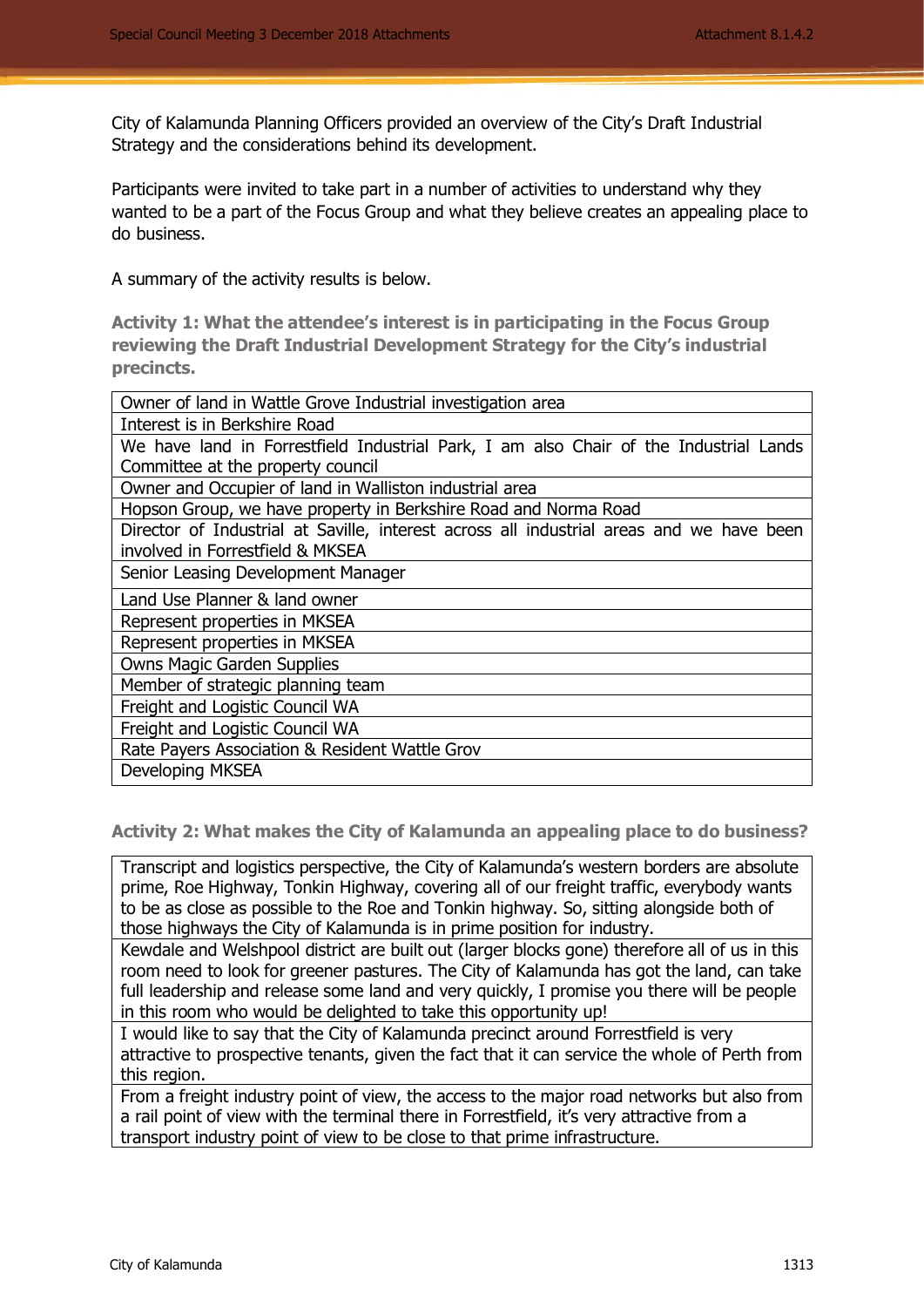The manufacturing industry has been destroyed around Perth and we have tried to take it out to other areas, but the biggest need will be warehousing and storage and feeding Perth when/as it grows to the enormous population it is going to grow, it will follow LA. You've got land across the whole of the industrial regions across Perth, and a lot of people want to orientate around that region because of its prime location.

#### **Industrial Estate Amenity**

"Peter mentioned in his presentation the service and amenity is something that is massively underdone in Perth, quite simply, staff don't have anywhere to go at lunch, and they don't have anywhere to go before or after work. People want convenience. They want services and on their door step and they want a reasonable level of quality, and that's very important when you are trying to target the large-scale industrial users. The management of those companies expect that type of amenity offerings. It's massively underdone in Perth. I can't think of anywhere who does it well, so I can't give you a good example. I know some of the projects we are working on, are anticipating amenity planning like this and are aiming on doing it well."

"Just a bit on what Matt said, and working experience with MKSEA and Link Property Group, with Matt and his clients, we have had some (almost) spot re-zonings occur in our industrial areas because our existing industrial zones and their land use permissibility's don't allow for that service and amenity. These could be a 24hr gym for the workers to go to after work or potentially some high-quality fast food, Zambrero's, Nando's that sort of thing. To be honest, some of our zones don't have permissibility, whether it be for a 24 hour gym or for some high quality fast food and Petrol stations to be honest, some of our industrial areas don't have this permissibility and so we have worked through some spot rezoning's to provide those services and amenities. From a planning perspective, you try to avoid spot re-zoning when you can, but sometimes they do have merit and in those circumstances they certainly did. So I think something we want to take out of those experiences, something we are hearing from our new industrial developers, is to provide some of that flexibility in our planning scheme?"

"This is to ensure there is appropriate planning controls around those uses but not to have to put prospective developers or land owners through the rigmarole of a scheme amendment and having to ask the Minister for Planning, to have such a use. So that permissibility from the on-set within our town planning scheme is quite important, something that we will definitely take out of recent experiences and we want to try and get within our new local planning scheme."

## **Open Space Amenity**

"The last few land developments we have done in Wangara and also in Tonkin, there's been some public outdoor use areas they're really important, some where people can bring their lunch and enjoy the sun, along with covered areas. Whether your expand that and do outdoor weights areas and do more leisure integrated stuff, I think that would be good for shift workers in large companies to have access to those amenities. Further to that, the issue you've got with the re-zoning is that you still need commercial industry to take up the opportunity and when you go through a project at the start of it, its vacant land … you've got to put amenity into it (industrial area) but they don't have a customer at that time in that space, so you have to offer some kind of planning or financial incentive for this to happen? If you don't offer that in the terms, like "scheme and contributions that are less for the person who develops it", because there has to be something in it to make it financial within the first five year period, for that kind of development to take off? So we have had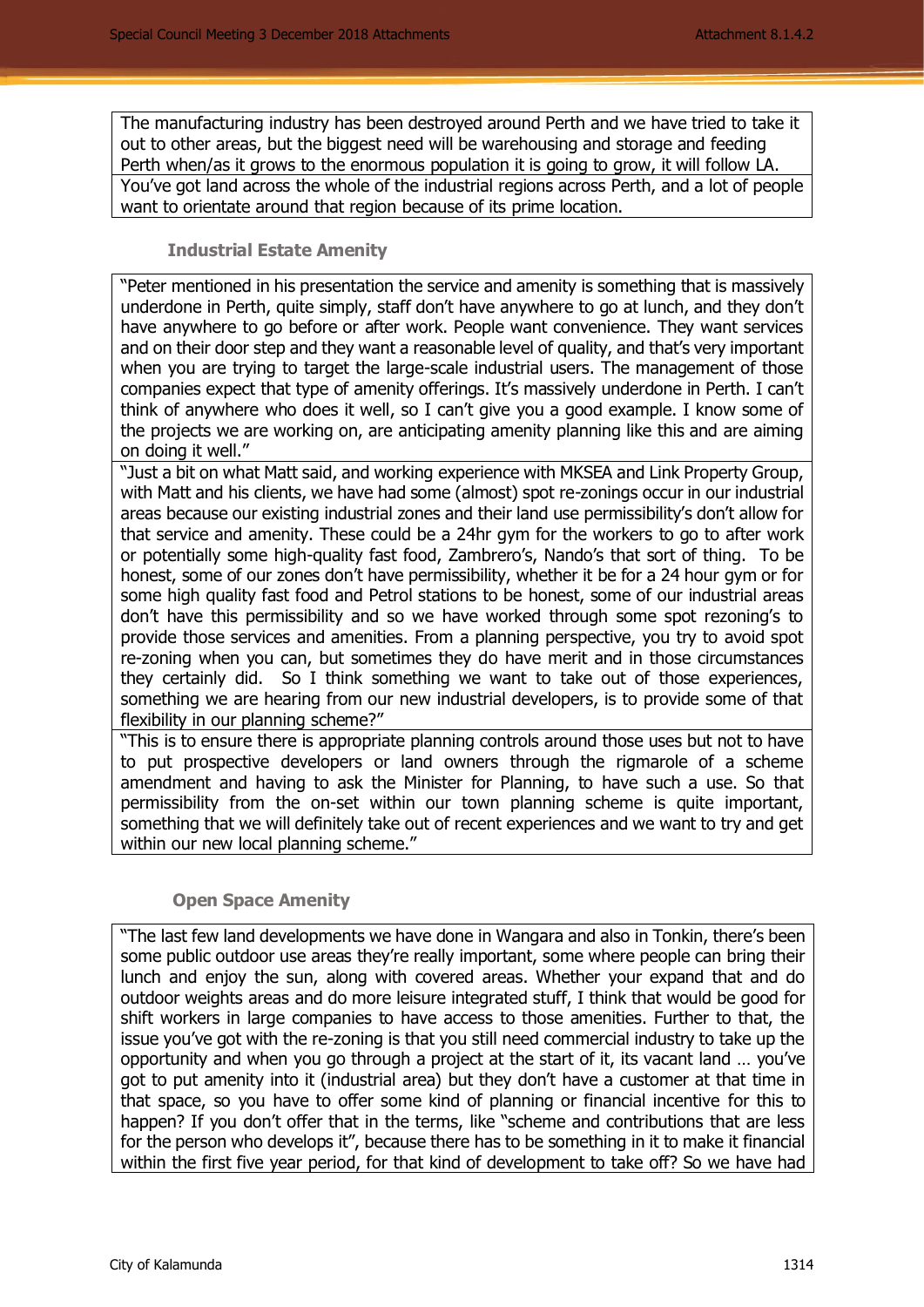issues with getting those developments in prime infill areas and in external areas in the past and that's only going to be harder in the future."

"Local open space possibly within our industrial areas, that are appropriately located and centralised maybe orientated towards fitness equipment for a bit of break for employees?" "You look through other states where areas they do it well, I think we are catching up, but I think that it (Amenity) is a big thing, a big selling point?"

"I think the amenity in terms of outdoor space as well is one thing, and to try to co-locate that with drainage where you can. Then commercial is another thing, and I think an example where I think it has been done quite well is what the Coxen guys did with Kewdale Tavern, which is actually of a good standard. I know that it's a bit of a labour of love, but I think we are going to have to end up subsidising people/developers to provide that amenity in the early days, and there's other ways to incentivise that."

"I think the other thing really from a planning point of view is that over time we are going to see greater fluidity on the way people use these spaces, in terms of particularly some of the areas where we found companies wanting to co-locate head officers alongside their Warehouse, so the ability to be flexible on how much office goes inside those industrial areas, is another area where we see sometime a slightly more rigid approach, than might be for the best?"

"There's also some existing opportunities within some of our industrial area for maybe some open space, there's an Italian club where they put a proposal forward to create some public open space with a community group. It's within an industrial area, it had raised some concerns, but hearing today that there is a need for a little bit of open space and amenities, where we thought "why would we want to put open space in an industrial area?" It is good there is a different view in the room, which is good to hear. It's not just about having the land developer provide it (POA) but it's capitalising on some existing opportunities, on the existing land uses within these industrial areas that are transitioning, so that's something interesting."

## **Car Parking Requirements**

"The other thing, I think we must look at, is the analysis of the carpark requirements for certain developments. We are looking at doing a commercial development in Forrestfield and based upon the classification of the buildings, and the required number of bays, it's going to limit what we can put in there? So, the fact that there are some issues about the quantities that are set in the guidelines (that really can't be achieved) and us now having to go to full council to get approval for it, is this going to delay the process even further, when there is an obvious fix for us?"

"Maybe some flexibility. For us under our current scheme any dispensation? It affects larger sites more, smaller sites its not so bad, it just doesn't make sense?"

"It's going to become a bigger issue, because automation is coming and it's the reality of the industrial space, we are going to get bigger sheds with less people, and that's a reality of life!"

"Then you off set the street parking, there's a lot more industries taking over, transport, it's all combined in these areas."

"The City of Belmont adopted a resolution quite a few years in relation to the Kewdale freight terminal, where they assessed car parking based on the number of staff, plus a component of growth in that. So that it took out that (one parking bay per 100 square metres) which really doesn't work for those massive warehouse type facilities. The other thing I'd say on car parking which has come up quite a lot through our inland port project, particularly in Canning Vale, there's a lot of "on street parking". There isn't enough parking for the people that work there (Canning Vale) so they are parking on the street, which then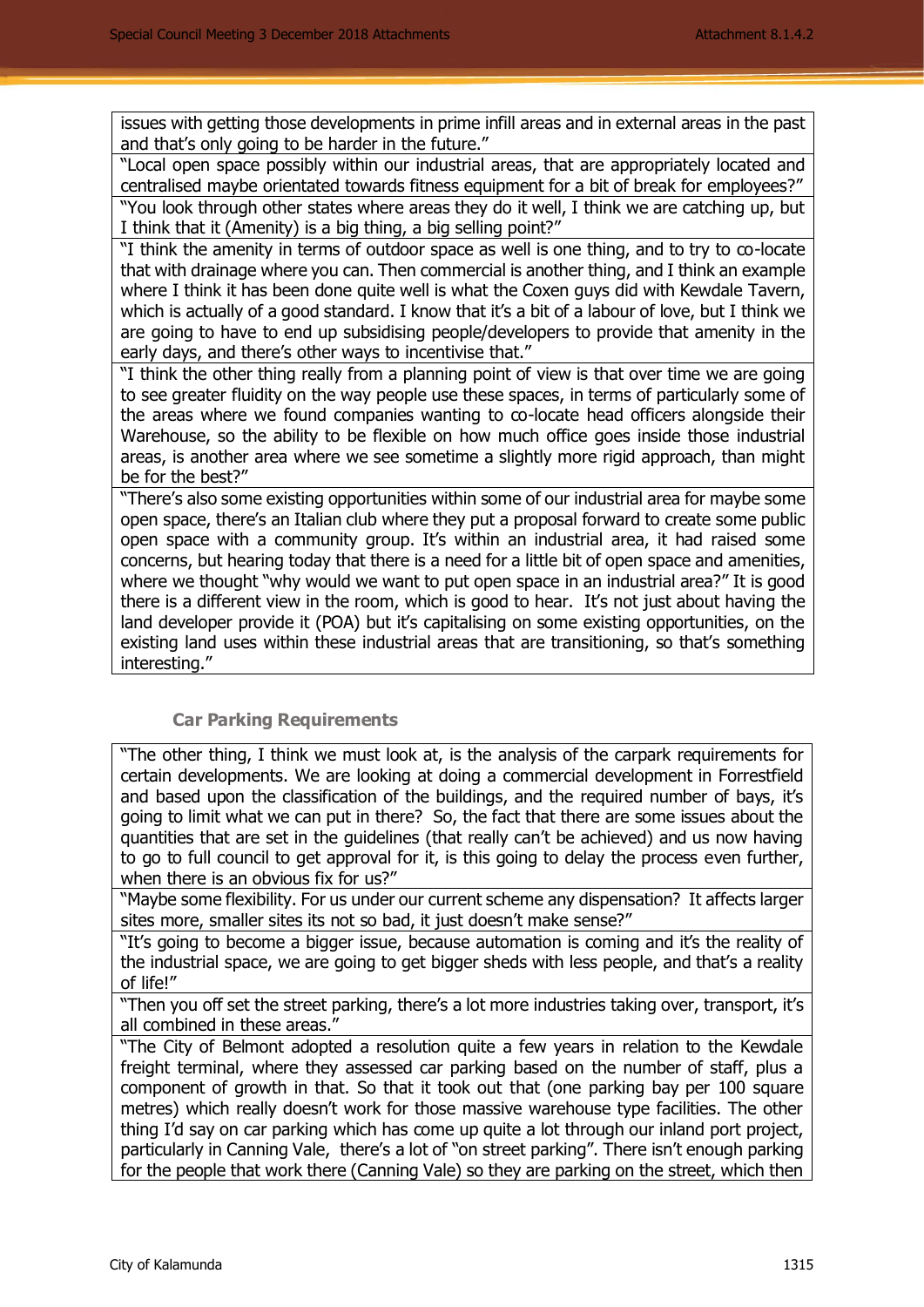makes it difficult for the heavy vehicles to get in and out and deliver containers. You often see trucks parked up in the middle of the road offloading a container onto a verge then trying to pick up another one. Front setbacks are also getting used as outdoors storage and laydown as well. Car parking, I 100% agree the ratios don't work, but there does need to be a bit more of a balance to make sure it's not impacting on the efficiency on the street network as well."

## **Traffic Flow**

"The City has to try and look at using the verges in a more effective way, like in Forrestfield. At the moment the City has come in and put up No Standing Zones, so no one is parking in the street, but now everyone is parking on the verges and damaging sprinklers. You can't have it two ways, you either have to have a maybe utilising the verges, along Dundas (there's a massive big verge there, that I want to try and buy off the city, there's too many hassles to go to try and buy off the city to try and use it for something). So, then I went back to see if we could possibly look to use it for parking, but then I just got nowhere with it! Maybe there is a way to use that land for something else rather than just parking in the street?"

"Walliston's quite an important industrial area for the city, its one of our only *general* industrial areas. Most of our industrial areas are light or industrial development which is transport logistics orientation. Walliston is one that is *general* industry, so there are some more manufacturing and emission type uses that can go in there and its one of the only opens we have and there's a very small section in Maddington/Kenwick that has the general industry zoning, so not to under-estimate Walliston."

"I think with the type of verge parking, all those types of issues, it all comes down to the amenity that the City is willing to accept through that verge area? So if you are willing to invest in a higher degree of turfing and that sort of stuff, it's going to encourage people not to park on the verge. We have prime examples where we have an entrance statement to an industrial area that we would like to have a clean and crisp, a great entrance where people feel like there is a destination they are arriving to. But the resistance from the City to turf and create greater destinations has been there in the past?"

"I think if it's well-maintained, people then respect the area they come to. If they don't get that, then a lot of the nuisance starts to detract from it and then people frown upon it, disrespect it, because if it's just bare earth and a couple of trees, people will park on the verge."

"We tend to find with the smaller lots, there's probably a mismatch with what the industry does and the area of land they need or maybe they have grown over time and they're outgrowing their premises? But they tend to use their front set back area, which is their staff and visitor parking, for container storage and outdoor storage. It's rife through Canning Vale and Malaga, so that then pushed their stuff out onto the street."

## **Cycle Paths**

"Within the industrial areas do you think shared use paths is part of the general cross section without the lined cycle lane? I think their preference is protected cycle lanes."

"In the industrial areas it's not too bad, it's the big key road routes. I think everyone would be happier if the cyclists and the cars and the trucks were separated and I recon it would be a great sales point and could be a general amenity. I think that's a really good idea."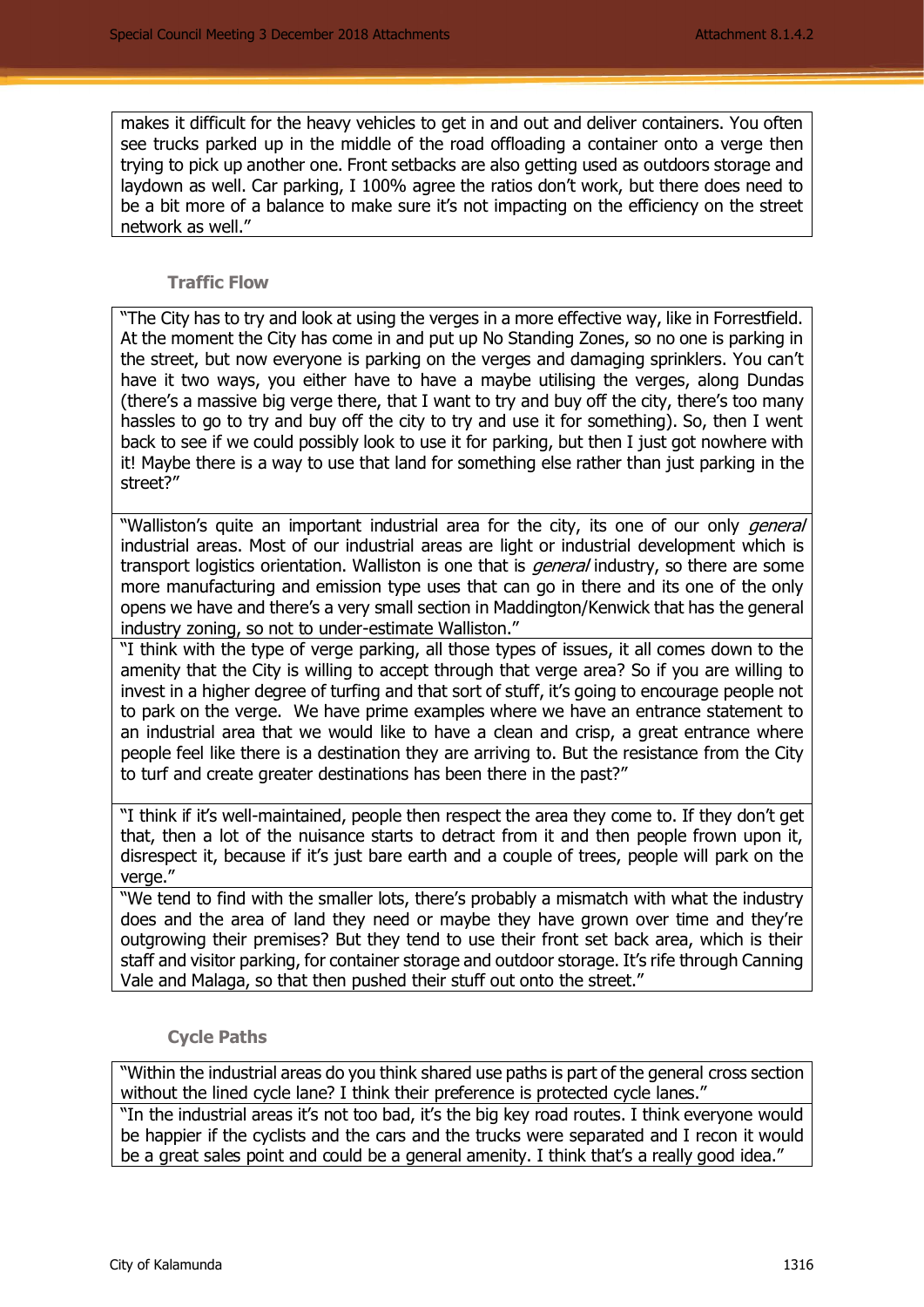"I don't see any need for the cycle paths to be separated from pedestrians though, because realistically, there's very few pedestrians in the industrial areas, no one walks. So if you have got the footpaths, make those *duel use*. If we start going down the path of having to put dedicated cycle paths in, that will take quite a bit of land, cost, and open up other things that I'm going to go into, if we have the time, on the issues we've got, when you look at areas like Wattle Grove South, the margins are very thin because the existing improved semi-rural lots have already got very high value, so to go in and buy the land and make industrial development work, in many cases its not economically viable. So, if you are trying to put in cycle paths and public open space and those types of requirements that means the land price must be best and the economics are even worse. So it's great to have these ideas about what we could do but we must be realistic about what is economic."

#### **Enhancing Industrial Existing Areas**

"I think a big problem, with Walliston Industrial area is its size and its lack of potential to grow, what that means is, who comes and spends money there? I don't see anyone else in the room who wants to spend there, because how do they spend it there's nothing to develop?"

"To make it more modern and appealing, we also know that a lot of those land owners have owned that land for a very long time and are potentially are not prepared to spend a lot money themselves as land owners to develop or make it more modern or appealing, so unless the City is prepared to do it, I don't know who does."

## **Future Demand and Industrial Growth**

"We also want to consider different factors in terms of industry, population, technology, do you think there is limited high demand for industrial land currently as people who are out there in the industry and what do you think it is going to look like into the future and what do you think the City's role might be in assisting to cater for that future demand or lack of?"

"I think there is a lot of us in the room with a bias towards industrial development, however we have gone through some very challenging years in the industrial market and right now there is not a shortage of industrial land in the market. Right now we have enough land there's people in this room that are sitting on significant amount of industrial land right now, so right now I don't think that right now we have a shortage of industrial land, however, we are going into the era of e-commerce, its going to get bigger and that require a hell of a lot of warehouse space.

So we will have a shortage of industrial land for that type of larger format facility, we don't have it right now, but you guys are here to plan for the future, so looking at what will grow, Wattle Grove South, it's an obvious interest area. But I think you need to be careful on how you go about with the release on that type of land. Big blanket re-zoning on huge tracks of land, are not necessarily in my opinion the best strategy, it has a negative impact on people that live in the area.

So thinking Latitude 32, where there's a lot of people still living down in the middle of this zoned industrial area, its 30 years old and nothing's happened. You could realistically end up, putting people who live in those areas, in that type of situation. I think you should precincts any large format re-zonings, I don't think you should do 140 acres of rezoning overnight. You get fragmented development, you get poor long-term outcomes. As we see in Forrestfield, where you get high quality development in piece and poor quality elsewhere and in that whole mix owners. If you had done this in precincts that area you would have, key to that is providing the infrastructure up front, I don't think any industrial development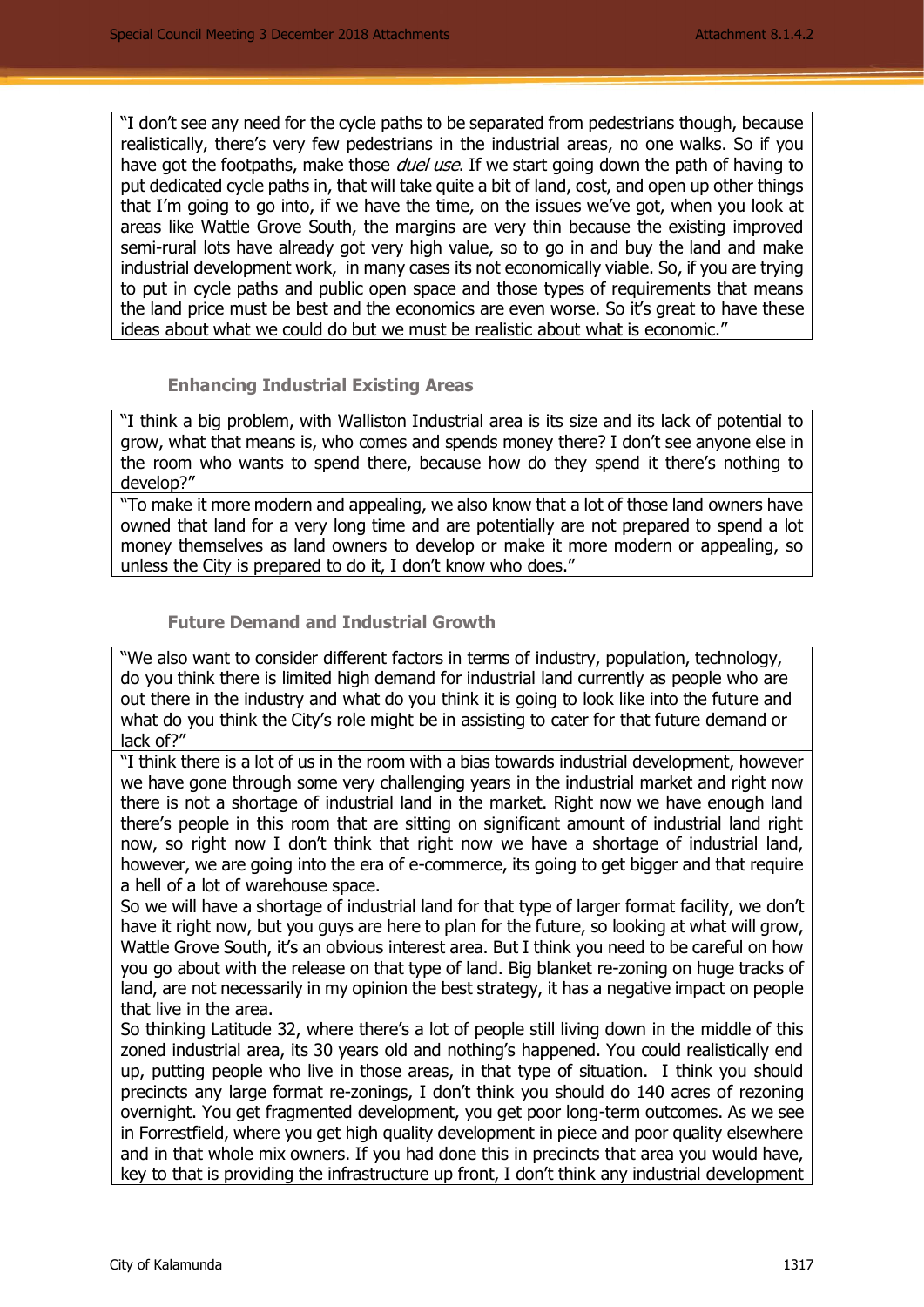should be provided before infrastructure is in place. If you put the infrastructure in place at the beginning, you have done it in two precincts, I would be very surprised completely built out by now."

"No shortage of industrial land … but shortage of large format facilities and release strategy."

**"**Because its Kalamunda your obviously just looking at the North East Regional Plan, but do you have to consider that the MKSEA area and Wattle Grove South they boarder City of Gosnells and that is the Perth and Peel Subregional Plan and the Perth and Peel Subregional Plan is for a major growth area through that corridor down as far as Mundijong, through to Rockingham, and there is a lot of Industrial land allowed for in that corridor. Kalamunda doesn't have to have lots of industrial land because there is lots of Councils with industrial land close by, it doesn't have to be is something that Kalamunda Council does."

**"**I certainly echo the earlier comments that it doesn't feel right now that there is a shortage or tightening of industrial land. Predicting what we need moving forward then gets particularly tricky and look at some of the earlier industrial developments, and then looking at the intensity and how we are going to use our land in the future, it's really hard to predict.

For me I would consider what kind of exposure do you want to logistics? The way people are now using space is changing so quickly, we could end up going very big or we could end up going very small, I think it is incredibly hard to pick how the future will look in regards to industrial development. I do think the point that was made that if we do get the port, if that is committed in the second term, because that will move the centre of gravity pretty quick, of that land that sit out to the East of that will become more significant, it's actually extremely hard to answer your question."

**"**I also pick up your point on fragmentation because putting together the MXSEA caused brain damage, I don't think I would want to do that again. You need to drive a focus in the area rather than fragmentation, otherwise it's a struggle to make it work. A good example of this would be Hazelmere."

**"**We have plenty of industrial land right now, there is any amount of industrial land available but a major cost to the business isn't the buildings, it's the transport and freight. And if you say to a tenant who wants a warehouse in Perth "I'll give you a free building in Latitude 32, they will scratch their head as to whether they will take it."

**"**Depends, when Perth hits 3.5 million, there will be some business with Southern operations, some with northern operations. Then there will be central operators that will still want central operation centre and if it is today or in 20 years' time when Perth is at 3.5 million, you will still want to be on Tonkin/Roe Highway."

**"**We sold land in Forrestdale and we you would think with the amount of urban sprawl in that area that land would be attractive in that area, but it is not. It's still core and East focus, primary land is to the east."

**"**Well you don't want to end up like Latitude 32, I've got land in there, the whole region is 1600 hectares, and they have only released the first stage and have not yet sold that out? There are so many people waiting for the Port to happen, it maybe ten years before that might go ahead. But they have gone ahead and canvased that whole area, saying that it may go industrial, but meanwhile there is no money to go ahead with development. We have pitched to so many businesses to move logistics to Latitude 32, but people want to be in the centre, one central location to distribute throughout the Perth region. I agree with Matt, you don't want to go ahead and rezone the whole area warehouse next to a house." **"**Looking at Wattle Grove South, you have 140 hectares you could easily precinct that into 5 zones, if you don't allow, I think this is key in my opinion, if you stop development prior to infrastructure, then you stop a lot of problems in rezoning industrial areas. If you allow industrial development to occur, prior to infrastructure, then there will always be a huge time lag going between from rezoning through to completion of the industrial precinct.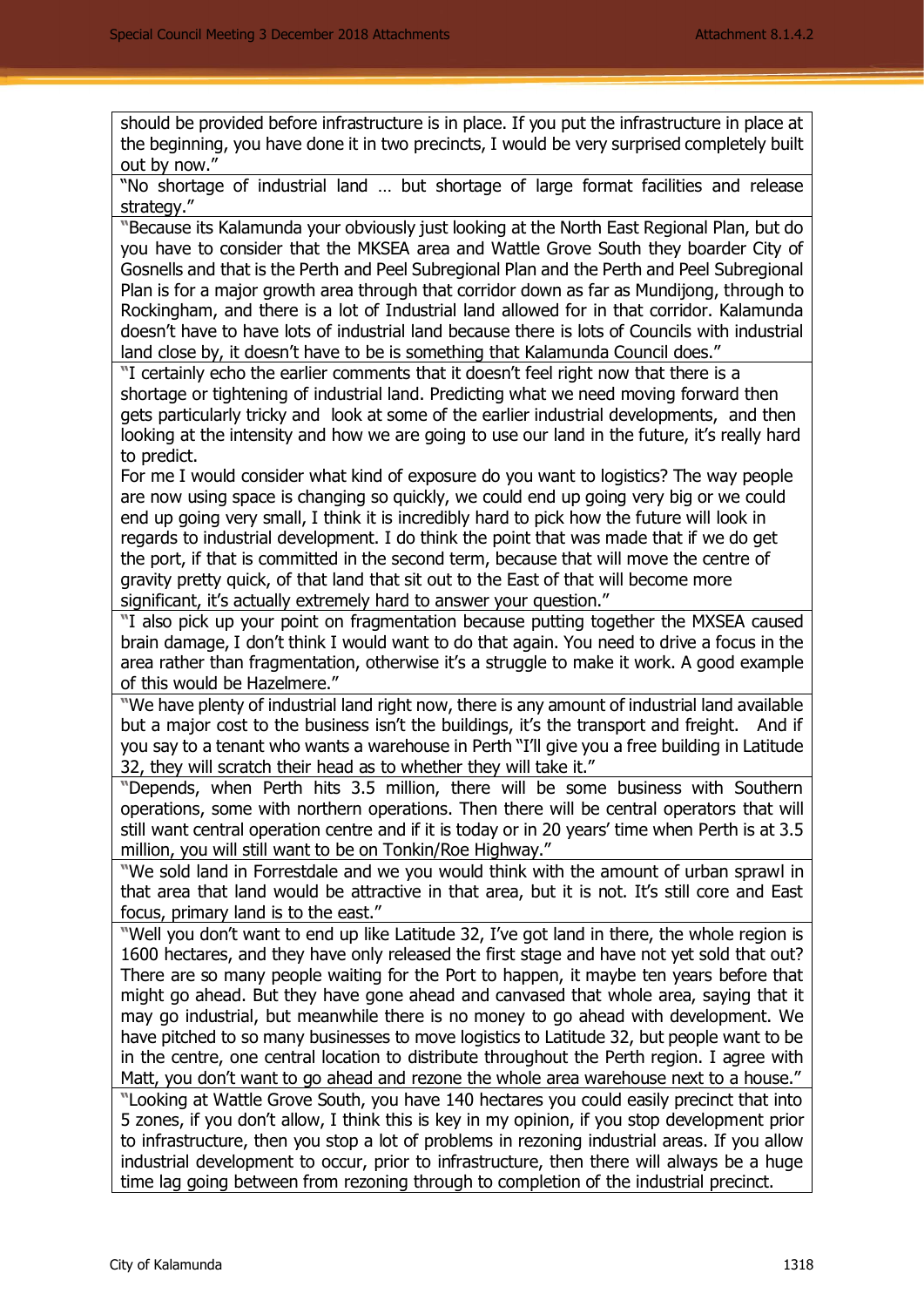If you say infrastructure has to go in before the precinct can be developed, it would be fantastic if the City can do that, then you allow the private sector to come along and see that this is actually manageable and we can make this area happen and in order to do that that private sector is going to have to have the bulk of those owners in that precinct on board, so you automatically resolve the problem of houses next to warehouses.

There are always going to be some, but if you have 75% you can go in and make that infrastructure work and hopefully everyone in that precinct will be happy. Then the next precinct doesn't have to happen for a year or ten years."

**"**I think the comment that was made is that don't open the area all at once. If you are going to fund and support infrastructure, you do it in stages, which will make it easier for funding. And in terms of do you make it all industrial? In terms of is there a demand there at the moment?"

**"**The City of Gosnells town planning scheme is in for endorsement at the moment and they are in the final stages and the land that joins this land for this precinct in Wattle Grove South, and the land that will be in that zoning is going to be rural residential until 2050."

"There are a lot of people here who do not want to see Wattle Grove South come on the market now or in the near future, and but quite frankly there is a desperate need for it because of the population growth. We have jammed highways and will have some of the most congested in ten years' time in Australia.

Shortly (Politician) has alluded to the fact that grade separation will come on these major arteries, including those around Wattle Grove South, not in this term or the next, but as a bait in the future, that will cause grade separation of roads around Wattle Grove South.

At the moment we are talking about in the commercial industry, a lot of people range from 4.5 work with in the district up to about 14%. Only 1.6% in total in all work, that is available in Byford, work in Byford. People don't want to take their warehouses to Byford, traffic and distance is a major thing. There is a need to develop Wattle Grove South."

#### **Grade Separation**

"City of Kalamunda was strongly advocating for Grade separation on Tonkin Highway and we have announcements in relation to both Welshpool and Hale Road intersections, that are now set for grade separations originally that was on to be planned by Government for 20/30 years down the track, we were quite happy with our advocacy. We are also behind grade separation for Roe Highway, Berkshire and Kalamunda Road. So this question was touched upon Kareena presentation, one of the things that local government could do, was to make sure that the road infrastructure good. So we want to know are the road and freight networks supporting industrial freight movements sufficient for the future in the City of Kalamunda and how could they be improved? Is that what is appealing?"

"I think that is what is appealing being right on Tonkin and Roe with access for heavy vehicles to come into the area. Some feedback we have had is around the oversized vehicles, you also have transport companies in the City that are heavy haulage operators that are moving large loads. So some discussions has been that on the local government roads, providing that safe access to the main highways and making sure that the roads are suitable to freight tasks for those regions?"

"LandCorp can be helpful, because access into the development is critical, access needs to be collaborative to drive for an outcome to get people into these estates safely on these arteries. Main Roads will fight you tooth and nail for any access. Anything LG can do to support."

"Grade separation on Welshpool road is potentially going to be a big issue."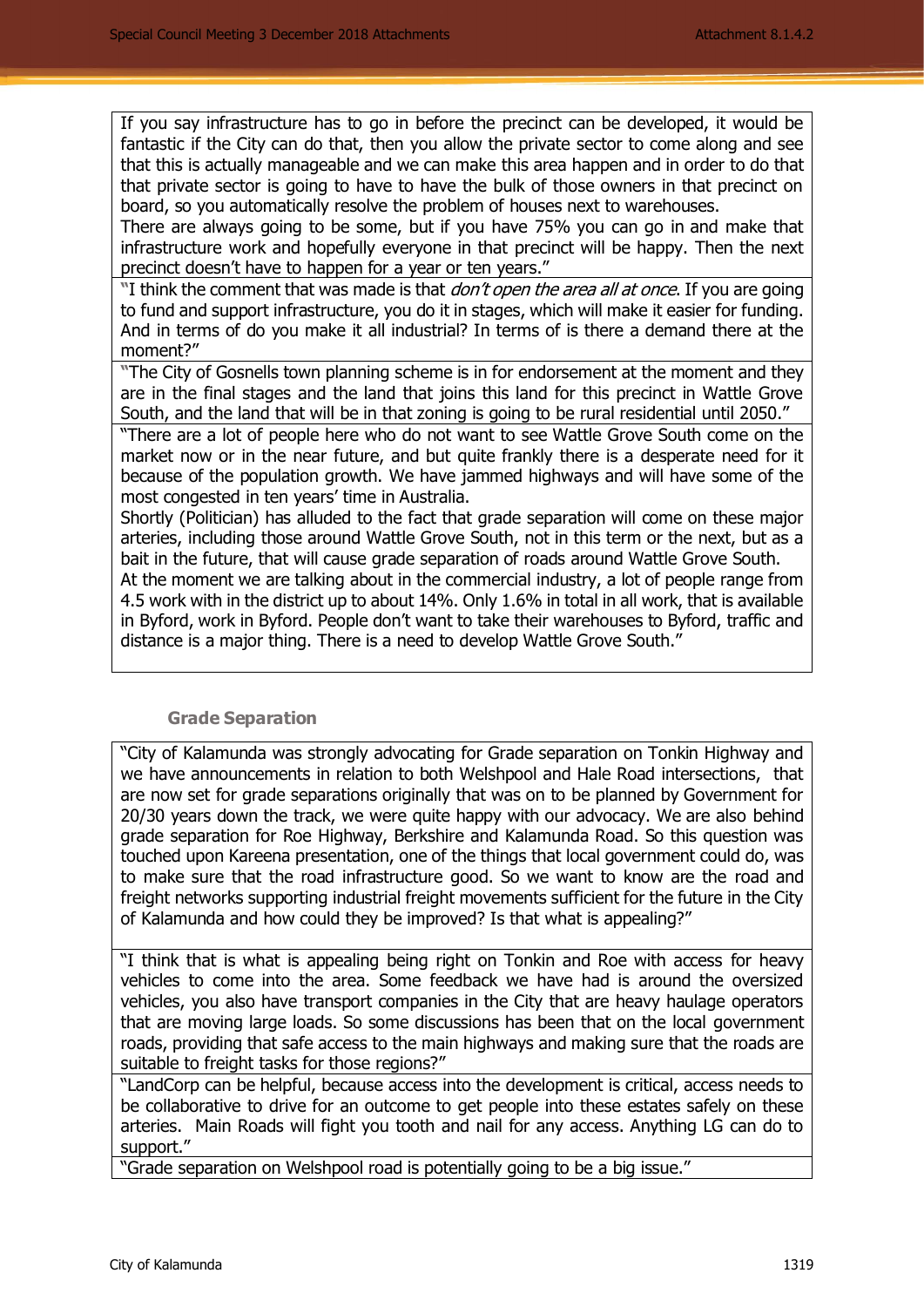"Don't be afraid to lease out the design process ahead, start in advance. We commit to a lot of things, we start pushing for Main Roads to get intersection approved and that would help if these were started in advance. An example maybe Cauldwell and Welshpool, having some time to design up that ultimate intersection, dealing with Main Roads, don't have to build it yet, but getting that process started, so when someone wants to come in, we have started discussions."

## **Focus Group Meeting Summary**

In general, the Industrial Focus Group have highlighted that the City of Kalamunda is an appealing place to do business, because of its integral location. Being positioned nearby to the Airport, major freight routes (Roe Highway, Tonkin Highway, Welshpool Road, etc.), major rail (i.e. Brookfield Rail and Forrestfield Airport Link) and only a short drive from Perth City makes it idyllic for industrial use. Future transport upgrades will play a key role in the continued appeal of the area for business.

It's also noted that whilst there is not a shortage of land classified as industrial at this point in time, there is a shortage of industrial land big enough for certain types of industrial use, which the City possesses.

Sufficient amenities such as car-parking, public open space, gyms and cafes are all features that help to contribute to the appeal of an area.

Another important consideration is the visual amenity of an area. Maintained verges and building design help to improve aesthetic.

## **3. Survey Results**

The Draft Industrial Strategy survey was made available for the community complete both online and in hard copy. 82 completed surveys were received. The results are below.



**If you could make one positive improvement to an existing industrial area, What would it be?**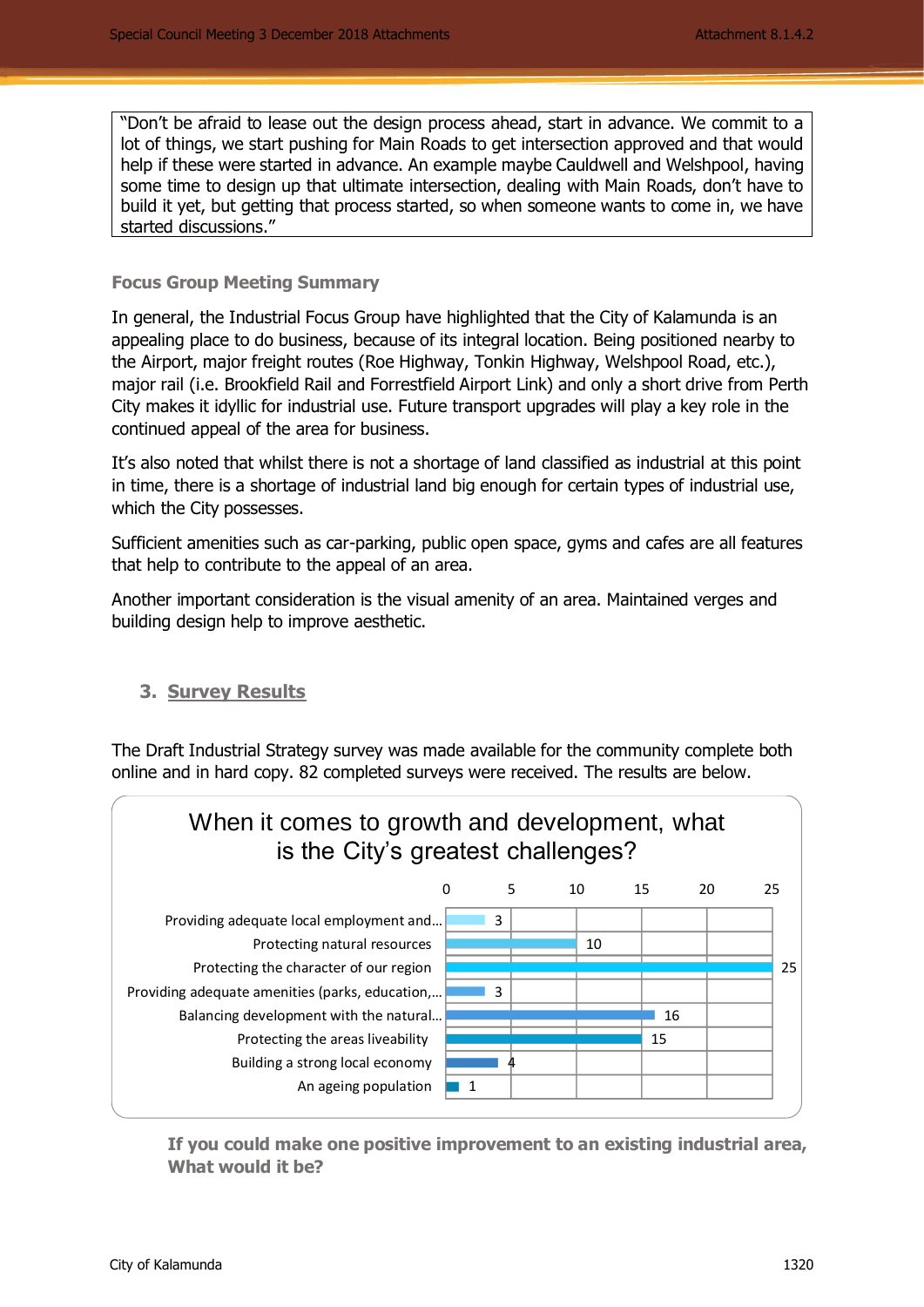| Better integration into the character of the hills natural environment                            |
|---------------------------------------------------------------------------------------------------|
| More trees                                                                                        |
| Not to have them near residential or semi-rural areas not to destroy environment                  |
| Noise barriers                                                                                    |
| Ensure a seamless neat presentable transition between the two areas of homes and industry.        |
| We struggle now with car bodies and manure and trash in our area from so called light             |
| industrial.                                                                                       |
| Large trucks at all hours, diesel tanks, tyres and mound of earth piled up around our area        |
| It's devaluation to our home and lifestyle is huge.                                               |
| Less rubbish, less junk visible, more consistent fencing and verges.                              |
| Not put a new one in                                                                              |
| More green spaces                                                                                 |
| I personally do not wont an industrial area in my area of wattle grove                            |
| Leave it within the bounds of the existing zoning, .i.e. do not create any more or change zoning  |
| of other areas.                                                                                   |
| More trees or natural habitat. Underground tunnels so wildlife can easily migrate from one        |
| habitat to another                                                                                |
| Greenery, through use of water-wise trees, shrubs and ground covers. Encourage the use of         |
| tree lines to reduce                                                                              |
| obtrusive view of industrial buildings                                                            |
| Make it bigger and encourage more industry and stimulate jobs and promote businesses that         |
| are aligned with                                                                                  |
| The community to provide services and support to locals competitively.                            |
| Leave it were it is - Beautify                                                                    |
| Eliminate all effects on the wildlife being affected.                                             |
| Keep it in existing Industrial areas where there are lots of vacant properties.                   |
| Don't make it any larger                                                                          |
| Planting of more trees.                                                                           |
| Not have them connected with residential areas                                                    |
| NOT NEEDED IN KALAMUNDA                                                                           |
| Make sure all units/warehouses/land is being utilised prior to expanding to other areas and       |
| impacting on the                                                                                  |
| aesthetics of the community we live in.                                                           |
| Keep it close to other existing industrial areas. No need to clear more land for more empty       |
| warehouses.                                                                                       |
| Some of the industrial areas are old not very good looking - improve the external facade.         |
| Limit times noise can be made in industrial areas located close to homes.                         |
| No noise before 6am or after 7pm from power tools etc.                                            |
| Balance of developments providing amenity to service local occupants                              |
| Incorporate trees into the planning                                                               |
| Make it not look like an industrial area.                                                         |
| Do more landscaping and challenge owners to clean up and beautify there buildings. Make it        |
| more attractive. Walliston industrial area is a dump.                                             |
| Ensuring distance from residents to eliminate negative impacts of noise, dust etc.                |
| Achieve by locating industry in areas bordered by major roads and away from houses.               |
| NO to Industrial in Wattle Grove South.                                                           |
| Improving the minor road network to make them easier to navigate for heavy vehicles,              |
| And thereby making it safer for light vehicles and cyclists.                                      |
| Keep industrial areas far away from residential areas to avoid conflict with local residents over |
| noise and traffic, Surround them with trees.                                                      |
|                                                                                                   |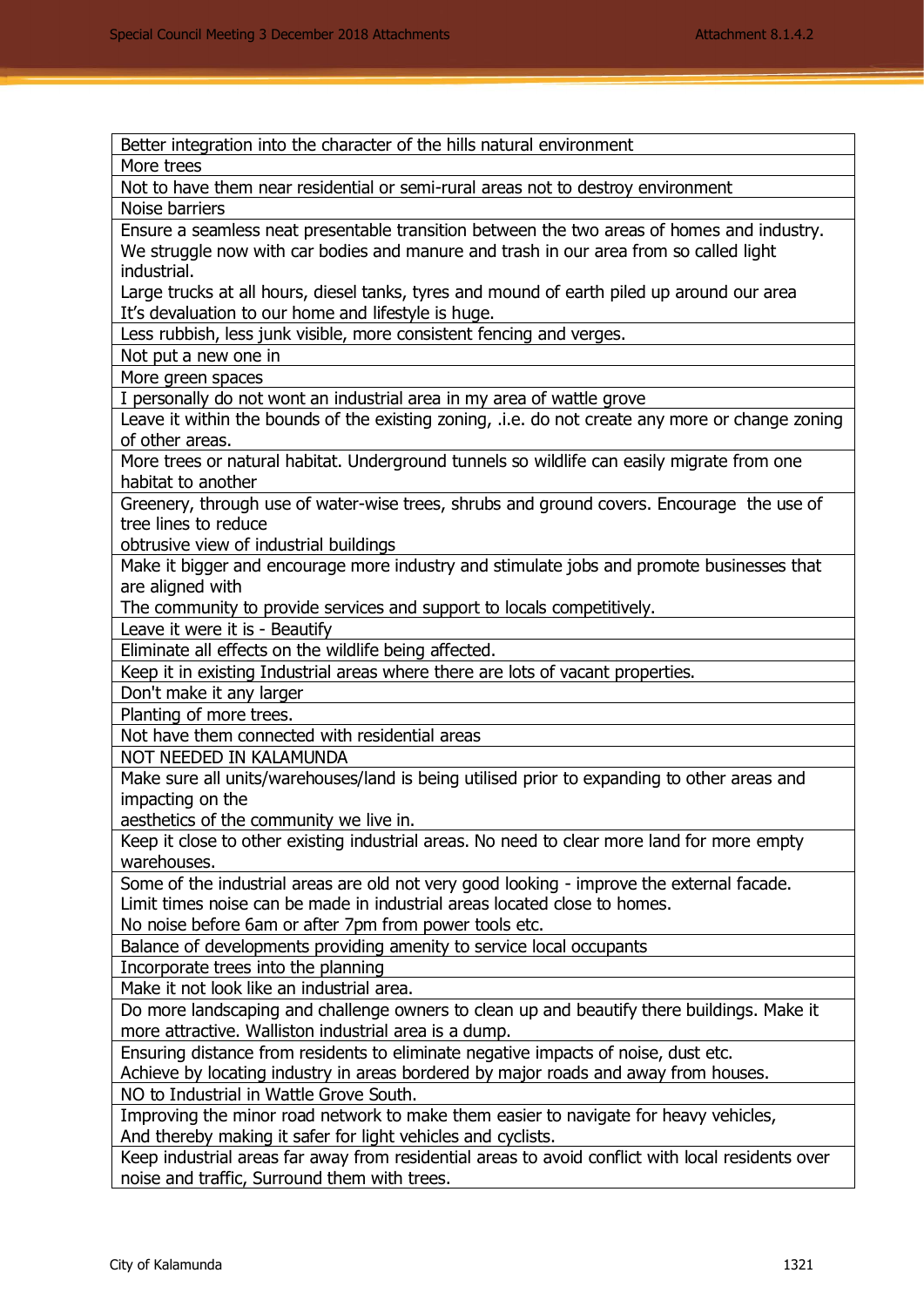This is not a choice but rather a shove it down your throats residents of Wattle Grove!! Remove it. Well-tended gardens, ensure frontages are appealing Keep it away from residential areas. Be mindful of the relocation of all the chicken sheds that have had to Relocate because business's that moved next to them now are deemed unacceptable. Plant more trees-Tall trees. It seems there is a "clear fell" policy allowed here and nothing replaces the Original trees-our lungs and cool the ground scape. Better roads. Regulate storage visible from the street view. New Forrestfield Train Station Build strong economy Maddington and Orange Grove area needs more development to increase local manufacturing Completion of infrastructure works and also inclusion of full services and street scapes in the Forrestfield/ High Wycombe Industrial Area Stage 1 Don't put industrial zones next to residential areas. Make it a condition of any approval that council verges to be maintained. all parking to be kept on the Industrial blocks. Traffic management plan to keep industrial traffic out of residential streets. Low impact industrial business near the residential areas. Keep it away from Residential areas. Be mindful of the relocation of all the chicken sheds that have had to relocate because the business's that Moved next to them now are deemed unacceptable. I wish to register my NO vote to this whole proposal of the way in which council is trying to manipulate a Present situation. Well-tended gardens. Provide information on tenants and businesses operating there. Replanting native trees and plants throughout industrial areas, to replace some of the bushland that has been removed! It will create habitat for the displaced wildlife and makes it more pleasant for people who work in these areas. Increase tree canopy cover. Make it a responsibility of businesses to maintain verges and greenery. Less pollution visual, aural, air, soil and water Include all properties that are currently "Zoned Rural Composite" in the Industrial Development plan as Light Industrial or Industrial. Particularly those properties on the North side of Welshpool Rd East. The majority of these Properties have already established commercial and industrial type businesses. This will allow these landowners the opportunity to develop and improve their established businesses. Creating Jobs and Investment in the area right now not in 10 years. By changing these properties to Light Industrial the council could better regulate the uses and presentation of these properties. Which has largely gone unchecked since its inception in 2005 primarily due to the obscurity of the "Rural Composite Zoning" Ensure it didn't detract from the natural environment any more than it already has Add more greenery Road maintenance and regular sweeping maintenance of buildings and landscaping No industrials area in this location. Unsuitable and not wanted by the community Nothing can improve what has been destroyed. Reverting a destroyed area to bush takes tens of years and cannot always be achieved. Think of our future generations, we do not want to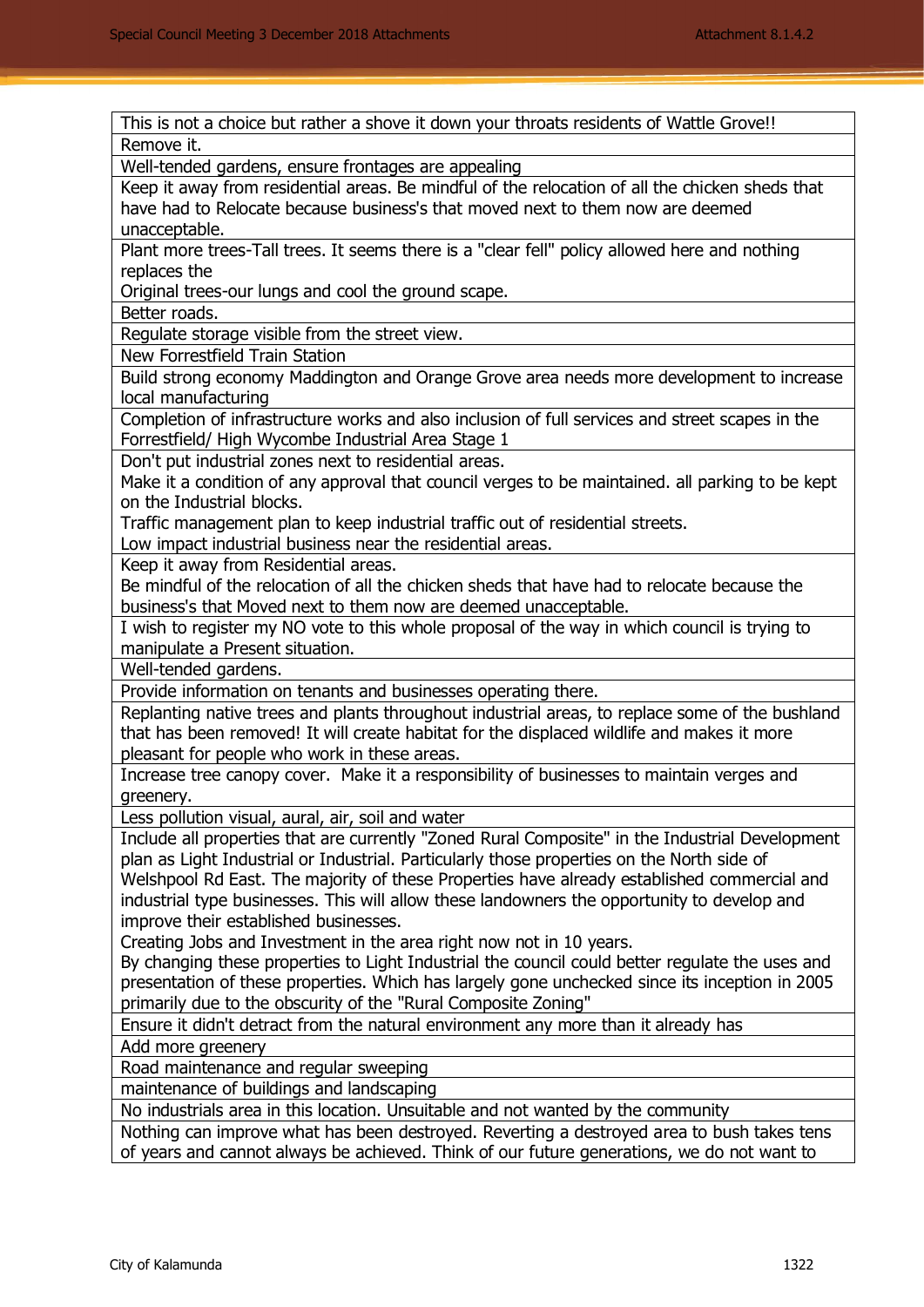live in industrial areas and not know what the Australian bush used to look like. Please, protect the foot hills, their flora and their fauna.

Don't allow developers to come in and completely clear and demolish everything in the area. Relaxing parks amongst the buildings

Lots of trees and plants

No industrialisation

Planting trees

Renewal and revitalise and have more trees and shrubs to soften the often harsh industrial look Do not change the landscape that we already have.

NO INDUSTRIAL PRECINCTS

Make it a more modern eco-friendly area. They don't have to be so drab in there design.

I'm not sure that industrial areas can be "improved".

They are by nature functional and commercial but not desirable or attractive spaces to live by or spend recreational time there.

Stop expanding it into peaceful rural land

**If you could add one new idea/concept to help create a successful and appealing Industrial precinct, what would it be?** 

Integrating the precinct into the natural environment so that they do not become concrete eyesores

More trees

None they are all ugly

Better use if existing areas, not too much in one area

Street appeal, trees and gardens - similar to what Gosnell shire has done.

Keep open space and trees.

Not put one in

Having an easily accessible public transport hub that's allows workers to commute.

nothing

Keep it away from residential or special rural areas

More mobile food and coffee vendors

Use of colour and art to brighten dull industrial buildings

Affordability of blocks and stipulate solar power is mandatory with any new buildings to assist the business and

reduce the carbon footprint and appeal to businesses

Not near residential areas

Not hodgepodge stock to a theme

We don't need it in the Hills. Focus on tourism!

Keep it tidy and don't make it bigger

Preservation of trees and green land throughout the area.

To not plan them within the city of Kalamunda. Residents live here for peace, quiet, green spaces. Not noise, traffic and industrial pursuits within our neighbourhoods.

Fuel Station and small shops at Tonkin Highway end only.

Specific requirements for look of buildings, including green areas and making sure that the area is kept clean.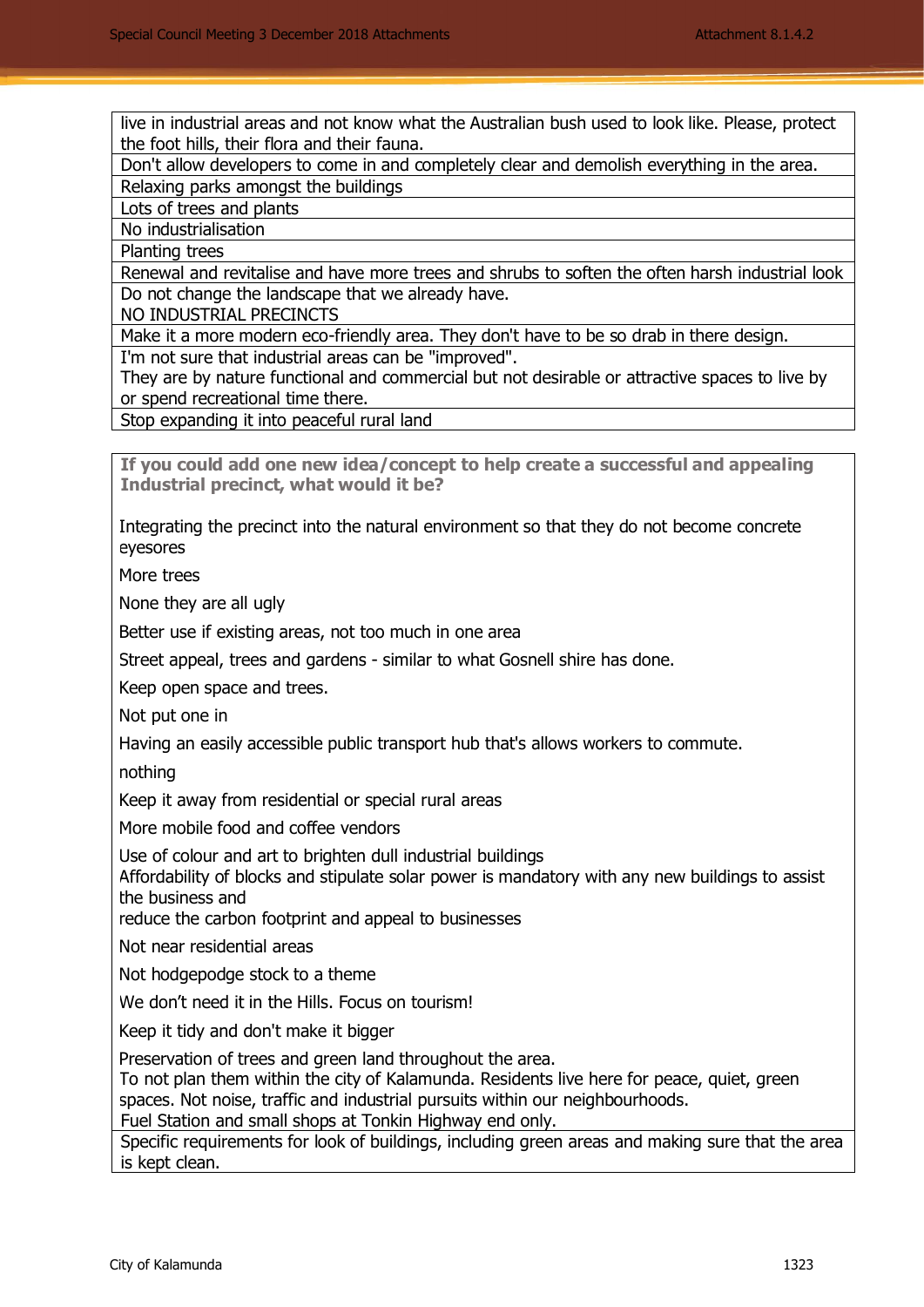Make trees and landscaping compulsory - don't let it look like Midland - cleared, hot and very little shade.

Make it inviting.

Provide more amenity for existing occupants, encouraging private recreation, restaurants etc.

Add to already established areas. Don't create new areas and do not enlarge Walliston.

Move it adjacent to the City offices.

Landscape Buffers

Keep Wattle Grove South SEMI RURAL. Urban development is acceptable.

No to any Industrial it took years to get rid of the smelly dusty chook farm with trucks going past early hours of the morning on a regular basis.

To minimise the break-up of large industrial lots into smaller ones, thereby protecting existing businesses from being forced out as developers would be able to command higher prices on smaller lots

(As occurred in Osborne Park and is occurring in Malaga for example).

Go somewhere else where there are no homes already established in the past 50+years Not applicable - I strongly believe that the City of Kalamunda should not have any areas of industrial precincts.

Nothing in the Kalamunda district. No more industrial areas

Always have a green buffer between industrial and residential

Keep in one place. There are adequate area's around airport precinct that have accessible transport links

Smaller "industrial" sites and adjacent housing kept on large lots (R5) with facilities to accommodate business

(Parking/lighting etc.) In the front areas and housing on larger land areas at the rear.

Encourage modern and creative shop fronts and signage.

Inviting entry statement.

Uncluttered areas to industrial businesses, particularly forward of the business building lines. Better lighting and Improved signage,

Accessible parking areas

Amenities

24/7 amenities - toilets, showers, food, security

Maddington and Orange Grove area needs more development to increase local manufacturing No development PRIOR to infrastructure (Either completion or commitment)

Would provide better long term outcomes and also reduce negative impacts on those impacted be rezoning.

Don't put industrial zones next to residential areas.

Make it a condition of any approval that council verges to be maintained.

All parking to be kept on the industrial block.

Traffic management plan to keep industrial traffic out of residential streets.

Low impact industrial business near the residential areas.

Have a significant tree register and keep as many trees as possible

Keep them in one place.

There are adequate areas around the airport precinct that have accessible transport links.

Always have a green buffer between Industrial and Residential.

Nothing in the Kalamunda district. No more industrial areas.

Not in the City of Kalamunda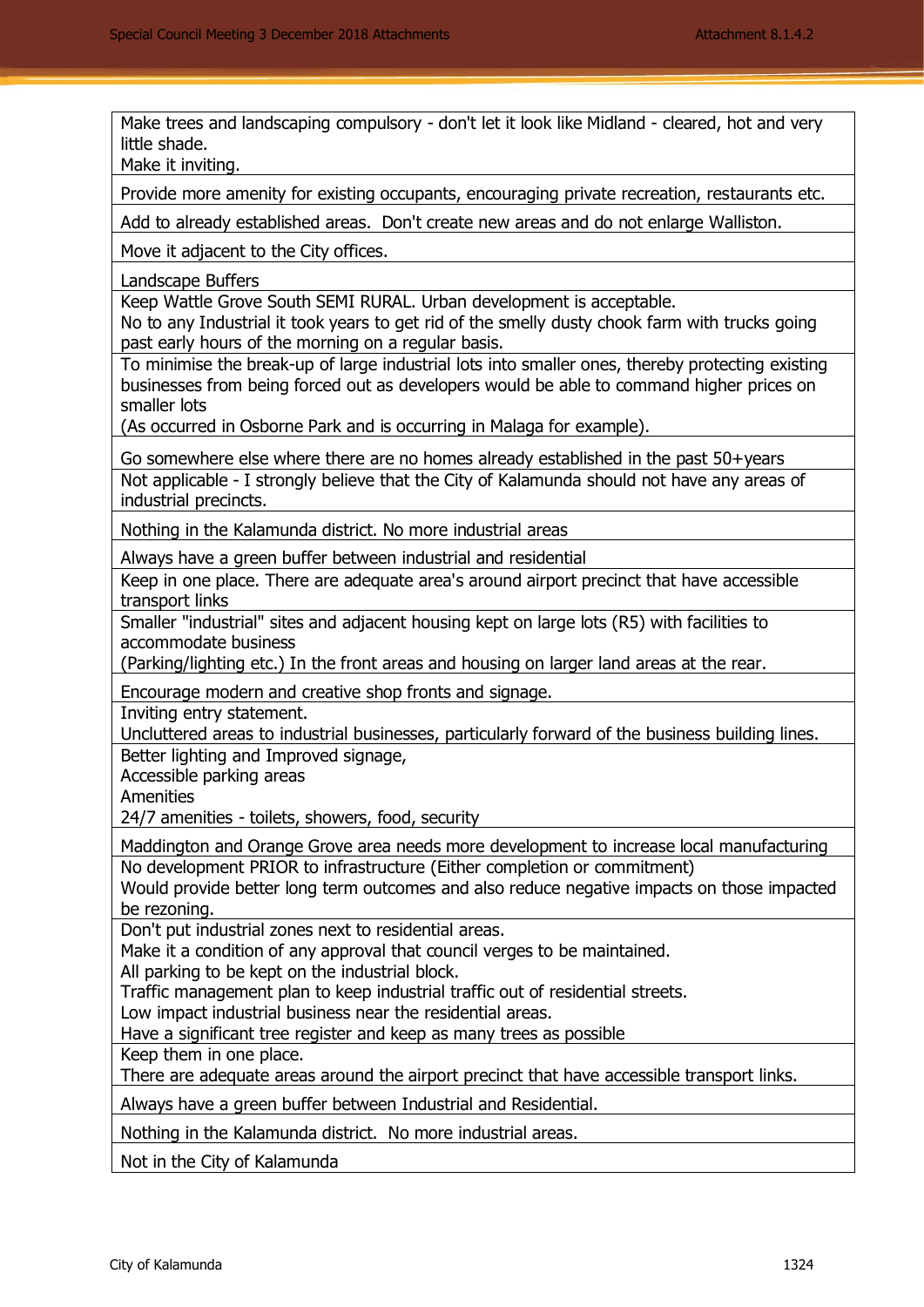Do not clear all the vegetation off the land. Retain as much natural habitat as possible! Beatify verges by planting trees and shrubs and mulching, no weeds, no broken chunks of concrete that used

to be kerbing, foot/bike paths. Small parks with seating for employees.

More untouched greenspace

Sustainable Development.

Greener Street appeal i.e. more trees and plants and a more appealing building design.

There are enough (if not too many) industrial areas near Kalamunda

(Maddington, Forrestfield, Welshpool, Kenwick, airport, Kewdale etc...) And they all look awful. We do not need more. We do not want more. Please don't destroy more of our bush.

Industrial precincts are on the whole presentable I think the location of them needs more consideration and to

Assess the ramifications on the local residents.

Attractive well designed precinct with shaded and pleasant walkways between buildings

Not create one close to a residential area

No industrialisation

Don't destroy the cities amenity by creating industrial land east of Tonkin Highway Do not change the landscape that we already have.

NO INDUSTRIAL PRECINCTS

Suitable landscaped frontage

The bigger businesses should be within the heart or on sides of the precinct where they could be hidden by a periphery of smaller business's. This could be well landscaped and made to look so much more attractive than most Industrial parks. Maybe throw in some eateries and shops. It would also provide a buffer to the bigger business's behind them, and to the urban areas in front of them.

Industrial precincts should be located well away from residential and recreational areas in locations where there are no other desirable features. They should be located near areas where there is good infrastructure including railways, airports and major highways that supports heavy traffic, as well as waste disposal, power, adequate water etc.

Rethink where you are placing the new sites and what impact it's having on wildlife and the general surrounding areas and damages it may cause to nearby tourist attractions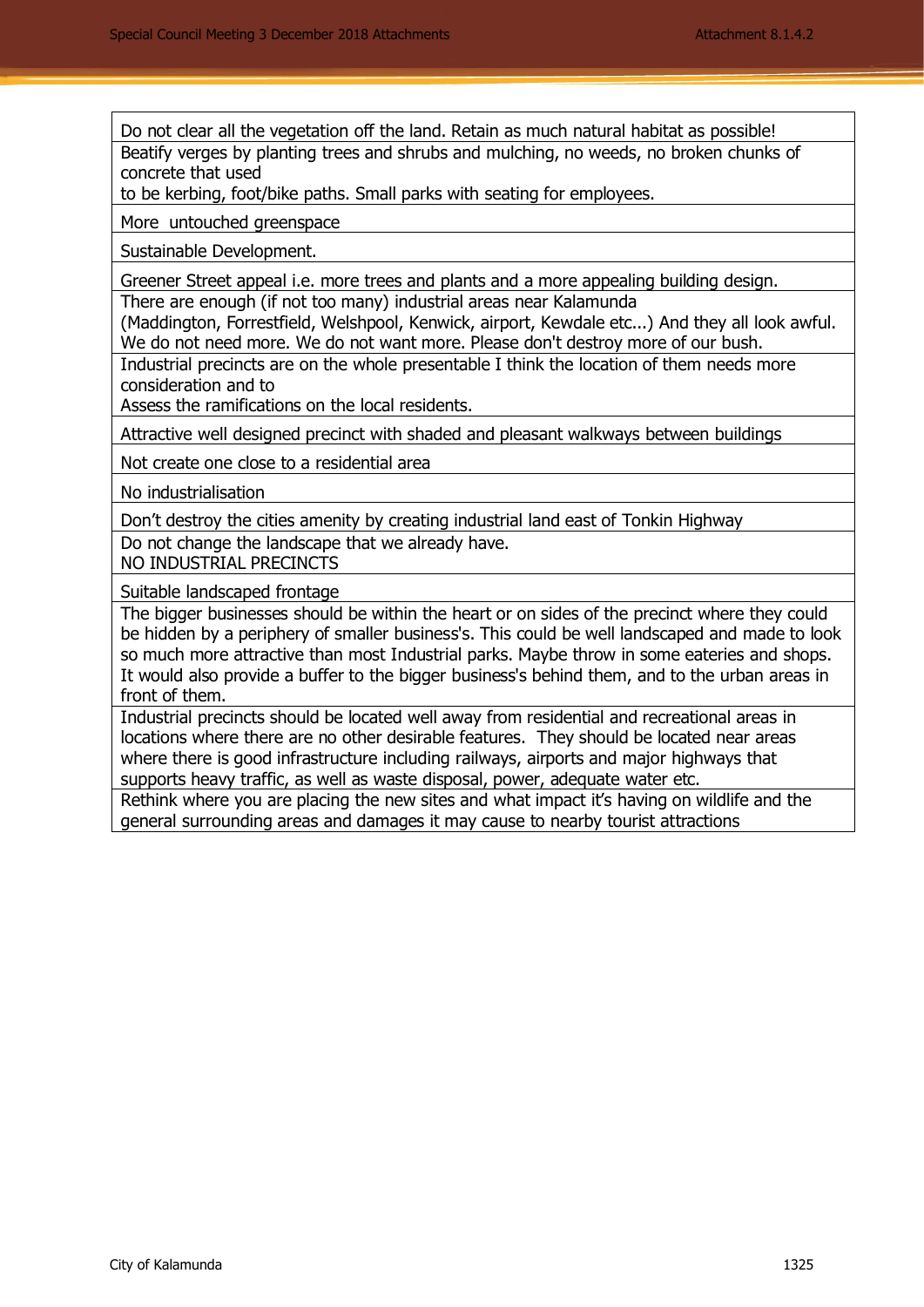

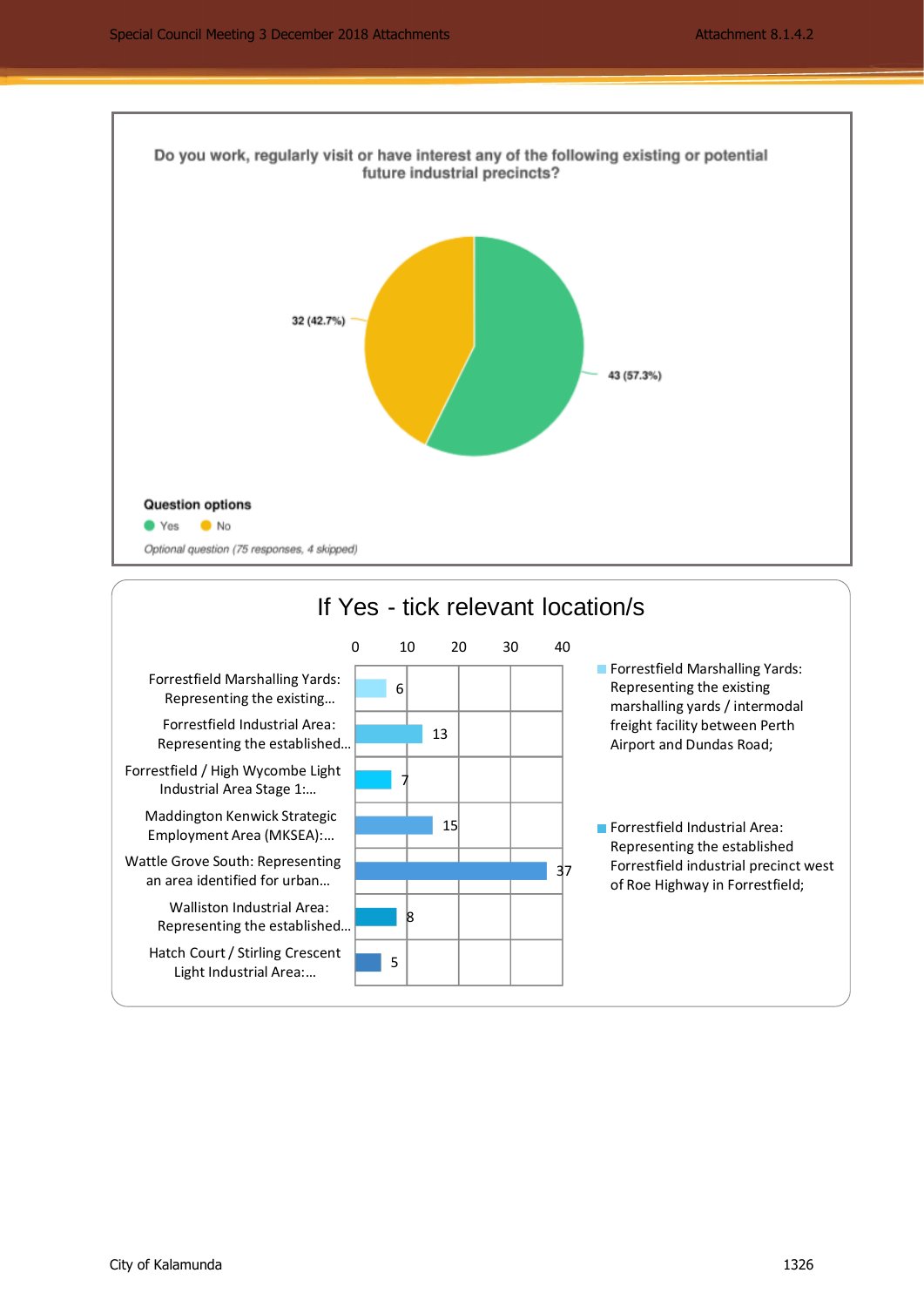**What is important to you for the external presentation of an industrial precinct?** 

To be sympathetic to the surrounding natural environment.

More Greenery

Not to have them in Wattle Grove, too near residents, will destroy the environment & habitat of Australian wildlife

There's already so much industrial around wattle Grove, any more is too much! We want the feel of our community to remain, we want trees, nature, animals, not noise pollution, ugly buildings

I don't want one!

Leave wattle grove south industrial free. We would prefer housing.

Less junk, less grubby verges, less cowboy signage

Not so much concrete & improved road safety

Good road access and green spaces

Away from residential areas.

The preservation of natural habitats

Colourful building exteriors and greenery visual screening between road and industrial buildings

Cleanliness of the precinct and plenty of parking for heavy vehicles and access

Landscape verges and underground power

A theme make it easily identifiable and in keeping with surrounding environment

I believe that the City of Kalamunda has enough industrial areas and see no need for any new developments.

Keep it out of sight & no larger

Preservation and Maintenance of trees and green areas.

That is not visible or connected via any networks to my residential area.

Restrict vision of unsightly buildings and ensure there is regular monitoring of traffic activity at night. Large number of high speed cars and burnouts in the Kenwick Maddington industrial areas at night

That is doesn't impose on its natural surroundings or residents.

Shade, trees and landscaping.

Regular maintenance of Verge,

Interesting building design

Regular Monitoring of vehicles parking blocking truck access

Trees, plants, greenery

You are assuming that one is needed.

To be place in an area the does impact on existing green belt areas.

And that the proposed industrial area does infringe on the existing life style and residential occupancy.

Compliance Officers ensuring area and yards kept in order and tidy.

Don't destroy this area of the hills greenbelt with industrial zoning.

Good landscaping and verge management; well-presented access roads with grade separation for cyclists.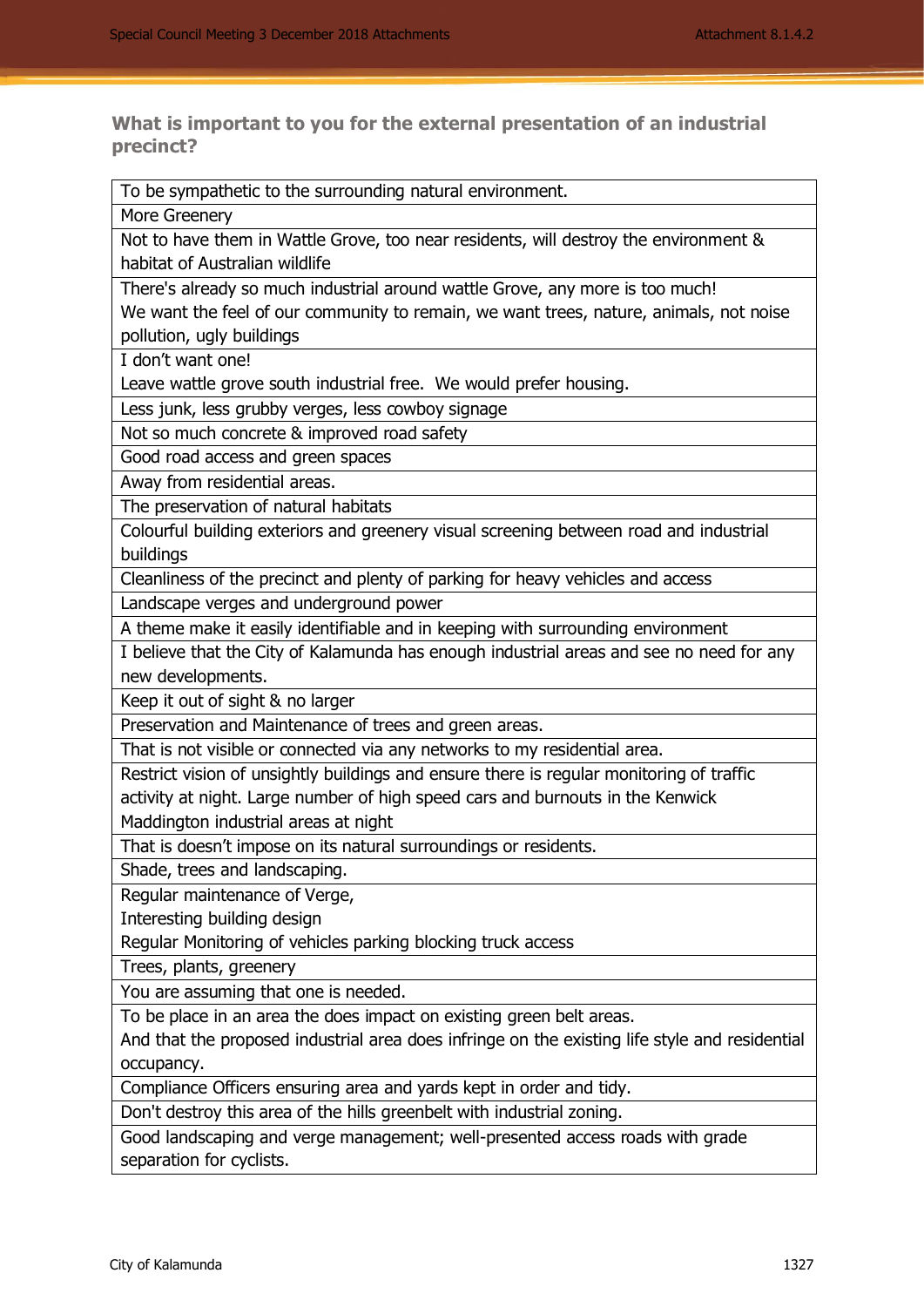My business is on Eureka Street and Imperial Crescent - the owners of the yards on Eureka Street take real Pride in their verges.

We live in Wattle Grove, and have done for the last 29 years, I find the prospect of turning Wattle Grove South into an industrial precinct totally unacceptable.

The destruction to the local environment and the lifestyle of people living in the area should be the first consideration not what it might look like the people passing by?

Don't destroy our rural settings by your crazy ideas

Trees and Gardens (Native)

Nothing I, strongly opposed to an industrial precinct development in the Wattle Grove South area.

Control of industrial pollution

Should not be Zincalume sheds but imaginative designs and tree plantings to shield. Modern neat presentable premises.

**What is important to you for the external presentation of an industrial precinct?** 

Better lighting, signage, food, kerb maintenance, security, bigger trees, lawn, kerbing. Growth within community

Streetscapes, uniformity in presentation and service and amenity offering for staff.

Environmental considerations for type of industry, waste management, visual presentation Adequate parking fit for purpose for the type of business/occupier of the block.

Have a significant tree register and keep as many trees as possible

Control of industrial pollution

Road safety

Trees and gardens (native)

Not to be situated in City of Kalamunda

It upsets me to see beautiful old trees cut down to make room for another huge shed! Retain as much old growth as possible! It will be good for the environment as well as the people who work there!

Balance the necessity of building, parking and driveways with natural landscaping.

Nothing nice about concrete and bitumen with glaring sun reflecting of everything.

Lots of trees around it to mask it

I used to own and work at an Industrial place in Bellevue ... what a stink hole! Natural, green, neat, tidy

NOT HAVE ONE IN WATTLE GROVE SOUTH

Attractive vegetation and landscaping.

Modern designed industrial buildings and Landscaping

The important thing is to stop creating industrial precincts.

Visual presentation.

As above. Well-designed buildings with parks and gardens between

Visually appealing, neat, tidy gardens and yards

The precinct should not be in a residential area where it will affect families & their lifestyle.

to take the commercial aspect away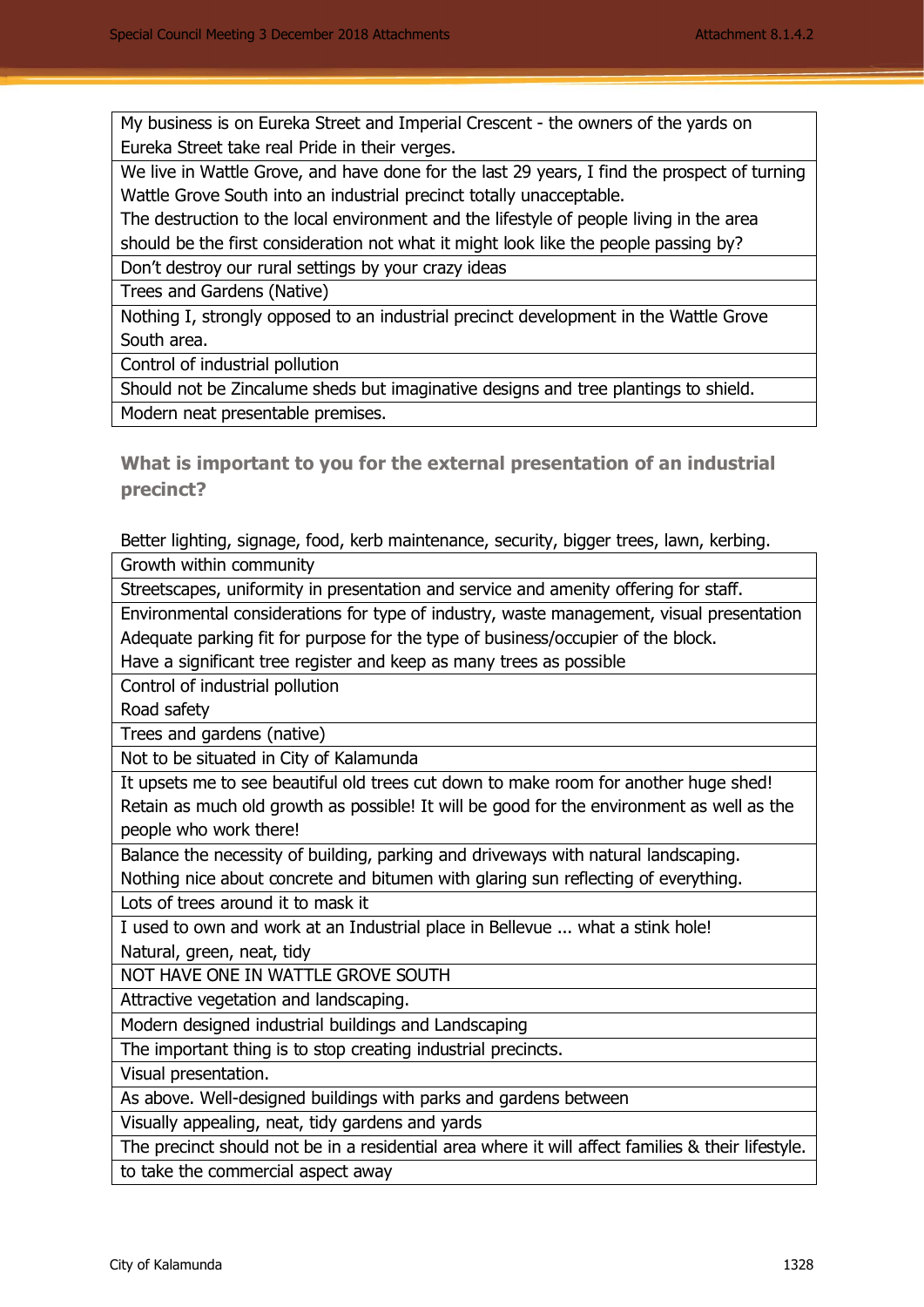Landscaping, building quality/ external cladding

Do not change the landscape that we already have. NO INDUSTRIAL PRECINCTS

Easy access for relevant transport. Possibility of a small shopping centre on the outer fringe. Ensure buildings and parking are well designed.

It need to look attractive and be well thought out for both residents and the business that will be using the Industrial area. Not all for one without taking care of the other.

That it not be visible from a residential or recreational location.

**How can we better connect the community with the industrial precincts?** 

Consider the visual impact of large expanses of concrete and asphalt, especially when rural and natural bush Land is replace by industrial use.

More trees

Cafes & amenities

Better design of buildings

Move them away from this area

Don't know, how about just leave it.... Or more it up the hill.

Leave the industrial area over Tonkin Highway, not along Crystal Brook Road.

No need to. Separate them.

Don't take over residential areas to put them in

Large buffer zones between them

Yes listen to the existing g residents of that area.

Do not rezone other areas.

Allow for the development of community facilities in those areas e.g. places of worship, sports centres, unusual retail stores.

Online information, and local promotion of businesses and employment opportunities. Encourage industrial operators to recruit locally.

Encourage establishment of some commercial activity within industrial precincts such as food outlets/cafes/bars,

Warehouse outlet shopping, indoor sports/play centres (e.g. Bounce/indoor wall climbing etc.)

Advertise local businesses and promote to support them

Better Roads

Keep using social media or use it more if not using

Keep them away from residential areas.

We don't need any further industrial space in the City of Kalamunda

Don't plan them within the city of Kalamunda. Residents don't want them where we live!

WE ALREADY HAVE MADDINGTON AND FORESTFIELD AND AIRPORT AND KEWDALE WHERE THERE

IS NO DEMAND ALOT OF EMPTY BUILDINGS AND VACANT LAND IN MADDINTON AND THE AIRPORT IS

Offering Incentives.

There is no need to connect community.

No additional industrial areas of current areas not being utilised adequately.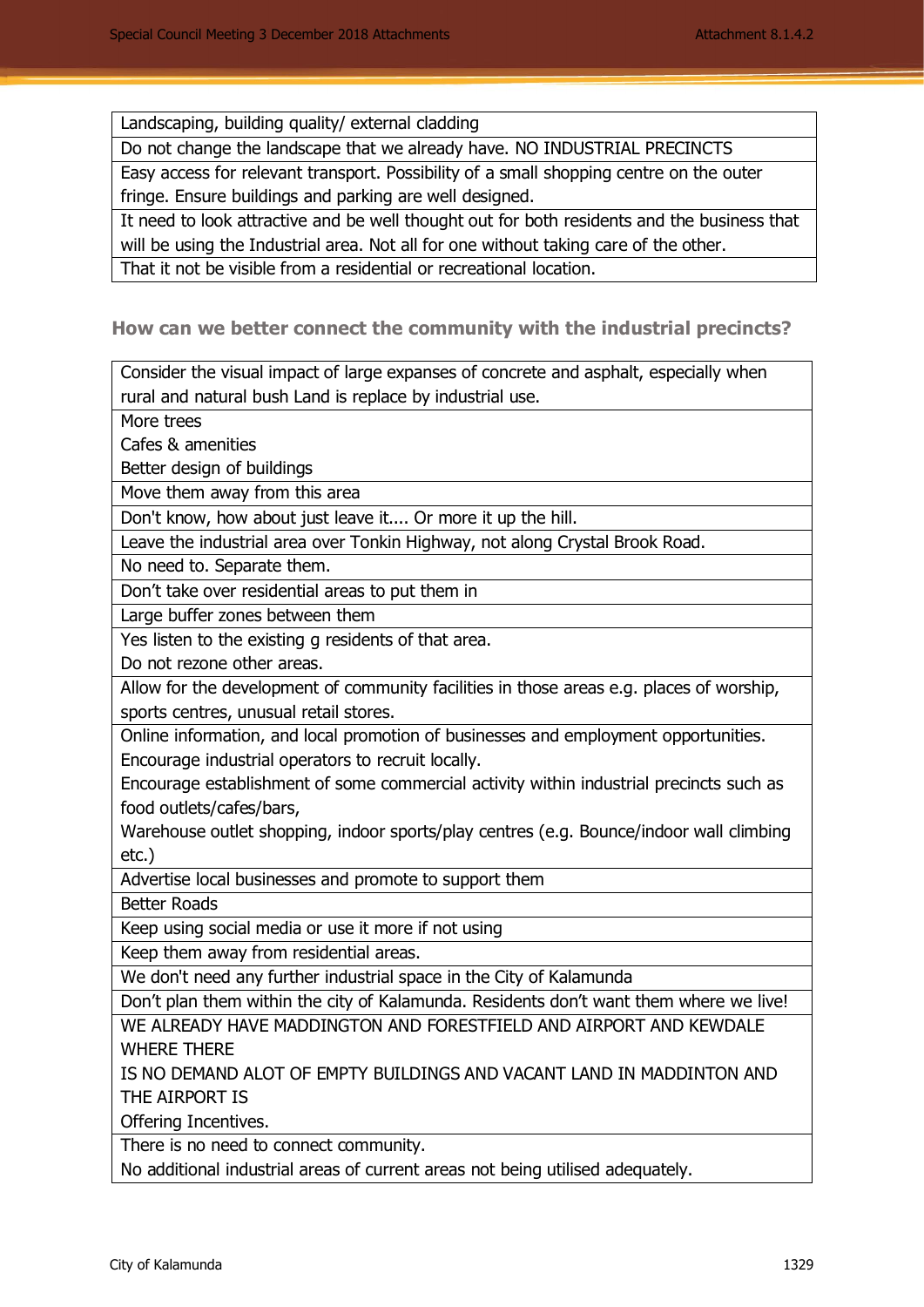Get the community involved with the industrial precincts that already exist.

Yes the one located near Laurel Street in Forrestfield is a bit of an eye sore. Restrict noise after 7pm and before 7am.

Promote incentives for businesses providing amenity to existing occupants so that they stay within the industrial

Precincts during work hours.

Listen and take into account what the community is saying and alter concepts to incorporate ideas and address

areas of concern.

Listen to the people - they pay your salary - respect the ratepayers decision.

Making sure you a large buffer zone between residential and industrial sites

Should not be connected - should be well separated.

Work as a team as we have always done to keep our Wattle Grove South pristine - no to industrial.

Very small retail precincts providing higher quality food offerings for breakfast and lunch. Encouraging quality cafes will provide better food offerings for workers, and will also encourage locals to visit.

Good roads will of course enhance this.

Industrial precincts, should be kept in existing industrial areas, not squeezed into existing residential areas.

Don't bother in Wattle Grove. Do not allow any more.

Listen to the residents who pursue a "home in the hills" - not interested in integrating an industrial precinct on their doorstep.

In my opinion there are more than enough industrial precincts within the area.

Let's fully utilise all of those e.g. as above plus Gosnells and Maddington

Keep them as precincts.

Travel to a specific site for business, you do not have to live next to it.

Keep heavy use roads away from housing. Keep access for housing and industry, very separate.

Advertise that they create jobs, products and services for the community.

Without industrial precincts society could not function.

Improve streetscapes and Entry Statements and improve signage at entry roads Provide amenities

Protect area liveability and character of the region

Balance development with natural environment

Allow privately owned light industrial blocks to develop first.

Mixed light industrial accommodation developments – Re zone a section between the two precincts.

Next to new train station.

Social Media (Positive stories)

Keep them very much apart and a buffer zone in-between them.

Keep them as precincts. Travel to a specific site for business. You do not have to live next to it.

Separate them.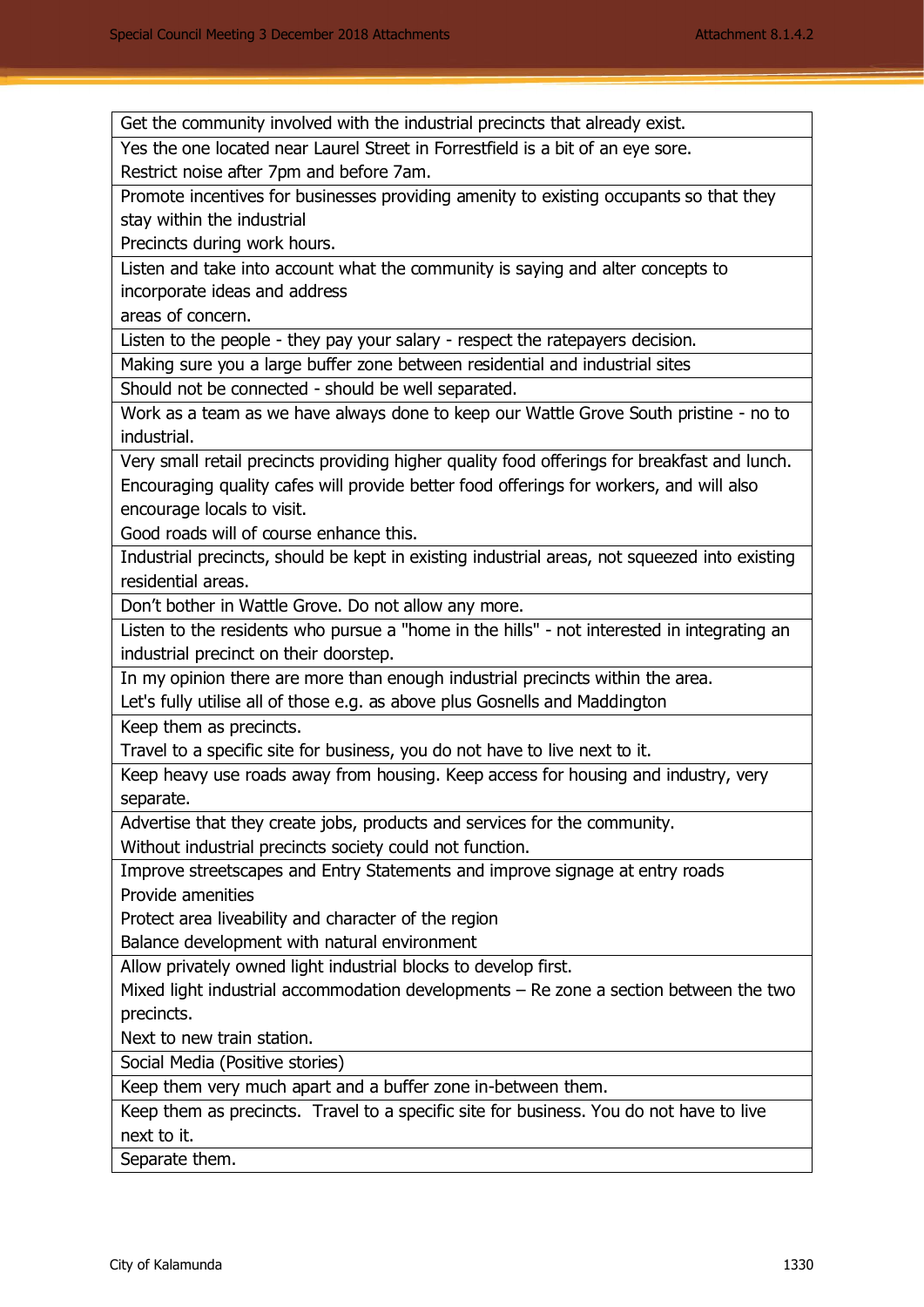Do not allow anymore.

Our main industrial precincts are in Welshpool, and that is how it should stay

Foot paths, bike paths, and small parks for a break.

Currently there is no foot/bike path outside our business.

Going for a walk at lunch time means walking on the road with trucks thundering past on crumbling neglected verges.

Provide shade, gets hot walking in the blazing sun.

We don't need to. They are just work places.

Consult with them (which you are doing) and demonstrate that their feedback is ACTED ON

(Not just seen and heard).

Greater physical separation and much more natural greenspace, make them more presentable to the public.

It's not difficult for anyone to connect with any industrial precinct? What does this question mean?

Don't waste money on feasibility studies before seeking public comment on proposed developments.

Attractive entrance ways to make the area feel like a precinct.

Building to be designed with the surrounding environment in mind:

I.e. concrete buildings not to be left with the concrete colour but to blend in with the environment.

We do not want to be connected to industrial precincts.

We want to stay connected with what is left of our natural environment.

I don't think you can. That is the responsibility on the tenants/ owners of the property. Improved roads designed for future traffic

Specially designated areas away from residential areas.

By making sure that industrial precincts are not built within current residential areas.

Listen to the wishes of the community and do not disregard opposition to industrial planning in rural or semi-rural areas

Do not change the landscape that we already have. NO INDUSTRIAL PRECINCTS

Easy access from residential areas for employees.

Give people that are going to live nearby reasons to live in the area by providing great facilities.

These could be included in the buffer or frontage of the industrial area as I mentioned above.

Industrial area should be close to the heart of Kalamunda to support Kalamunda business otherwise it might

as well be located in another shire.

Do not put industrial areas far from the business precincts just as a vote protecting exercise.

Either central or not at all.

Industrial areas on the fringe of the shire just provides an amenity for others shires at the expense of Kalamunda.

I don't believe that it is relevant to try to connect the community to industrial precincts because there is no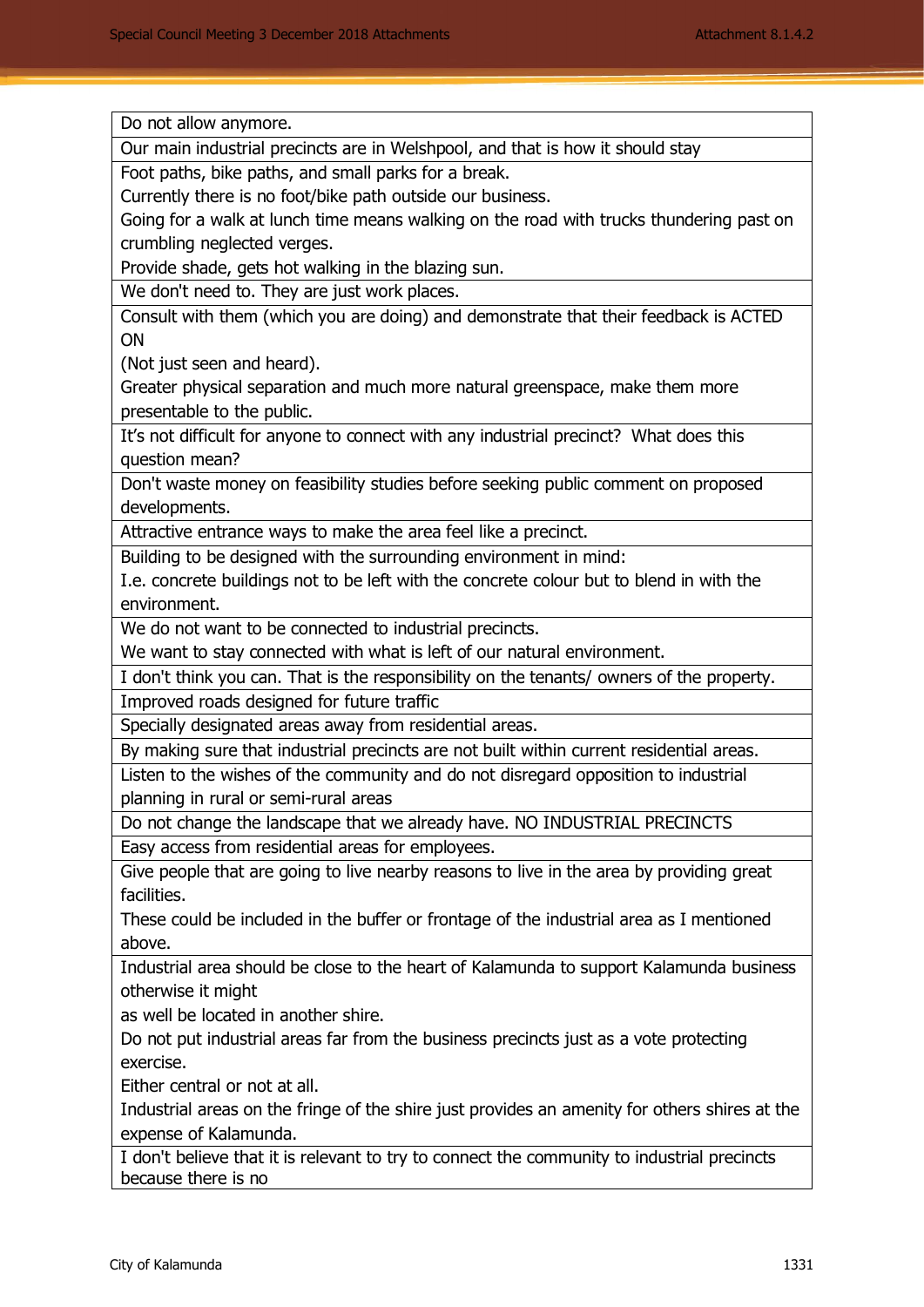community component in an industrial precinct.

Industrial precincts are functional commercial facilities that are noisy, dusty, ugly, unfriendly and it is unlikely that a community would benefit from connecting with these characteristics.

The community would feel more connected to an industrial precinct if wildlife corridors were not destroyed to make way for it.

Industrial precincts should not be located in areas which are already populated by long term residents who have moved into a rural environment such as Wattle Grove.

What improvements could be made to improve the functionality of industrial precincts? (Tick what appeals to you)

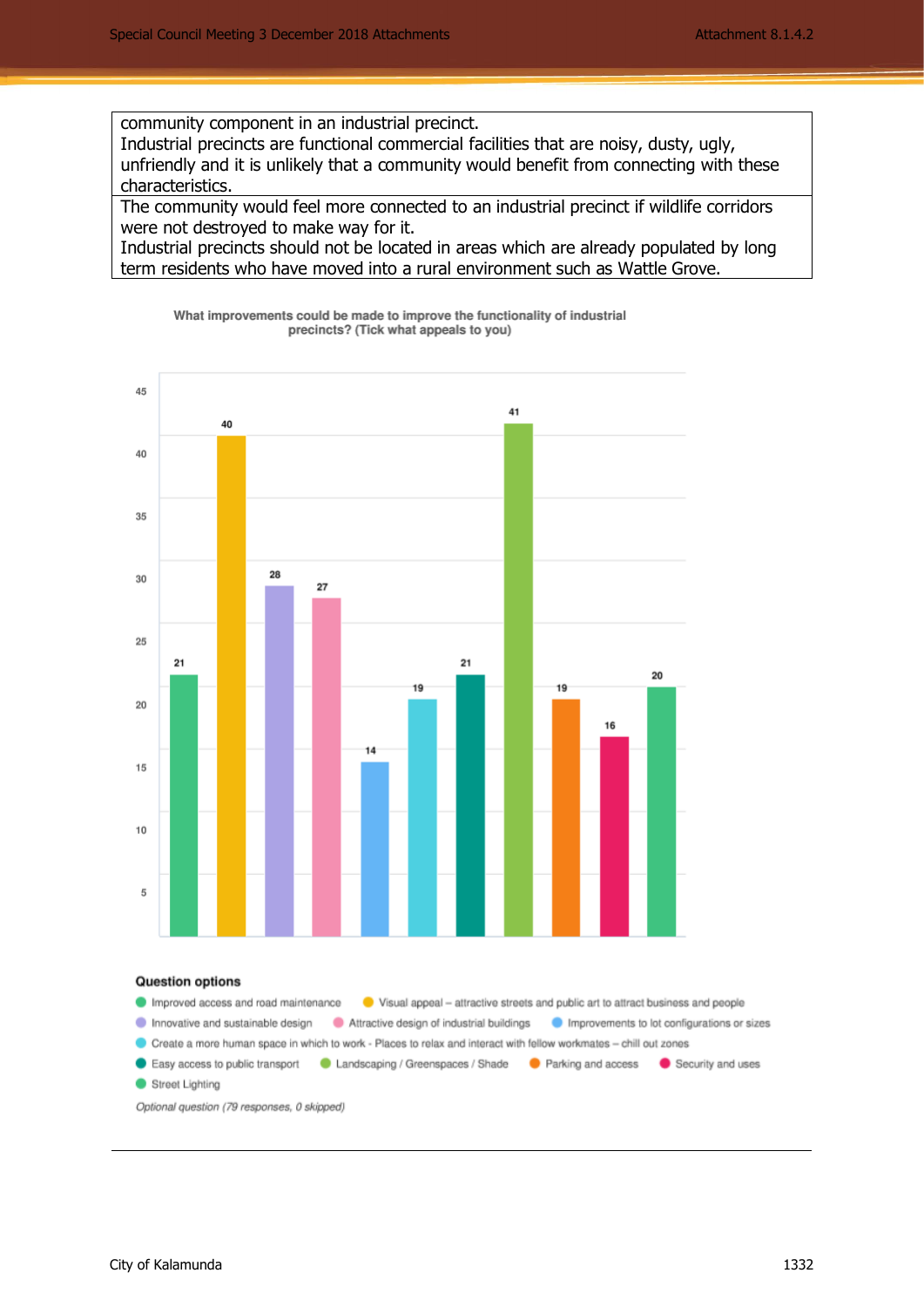



Yes Mo

Optional question (74 responses, 5 skipped)

**Does your work take you into Industrial areas, what is appealing about those Industrial areas?** 

Not much Lovely trees lining roads, mixed use so lots of cafes, shops and not heavy industry Nothing they are dirty noisy and lots of heavy machinery There is a good cycle path through the area, as well as natural habitats Local to my home and great businesses and services Landscaping and Underground Power NOTHING Great diversity in block sizes. Strict guidelines for development design. Bannister Road area Canning Vale is the only one I can recall that is appealing a well maintained street scape They are not where I live. I travel to places of business for my needs Observing all the great work and challenging projects happening every day. That there is finally a focus: Wide Roads with better signage and lighting Landscape can be improved a lot more Close to home Excellent road access from major highways.

The road conditions of the Industrial Estate are often poor

The industrial zone I work in was established many years ago well away from residential.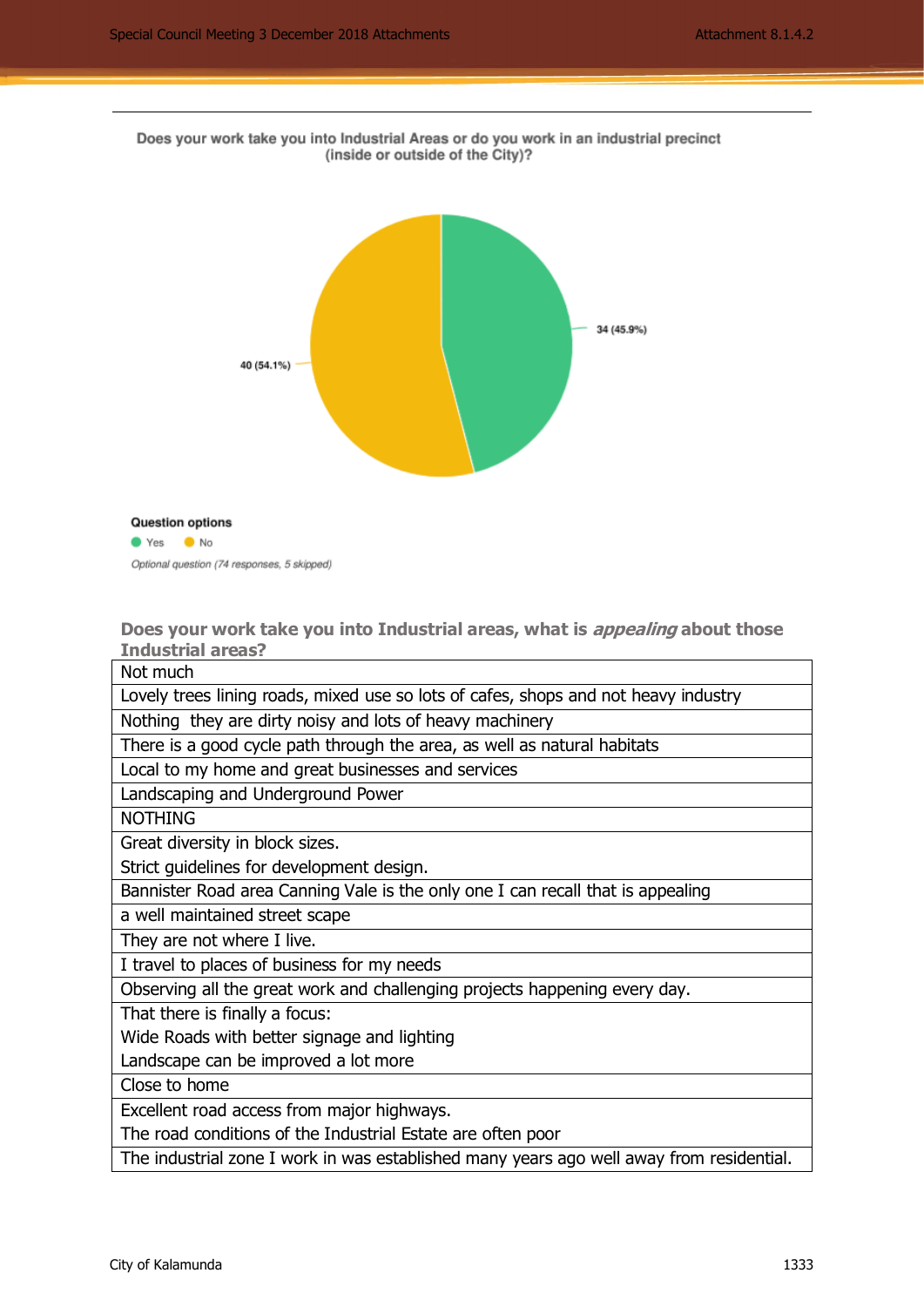I travel to places of business for my needs

Nothing. Minimal shade, neglected verges, hot, nowhere to walk except on the road. But a well maintained natural precinct is better on the eyes, better first impression, more appealing for employees and visitors, ability to go for a walk at lunch time or walk to the lunch bar etc.

Nothing much. Don't expect worksites to be 'appealing'

Absolutely Nothing but the Midland Rail Workshop site is a pretty good model!

Gardening and Landscaping. I love the modern sustainable Light Industrial precinct on Ranford Road

Forrestdale.

They have been there for 30 years, they have retained at least some of the natural landscape,

Not decimated it such as the current Gosnells development off Tonkin highway - That is a disgrace.

Not much

Appealing is the incorrect word.

The industrial area is a dedicated area with no residential properties.

The buildings are generally new and colourful

**Nothing** 

Not much at all

Good access. Easy identification of address and business signage.

Nothing the industrial area I am working in is also forcing other rural property owners out. This is just where my work place is located not by choice.

**What could be improved in those Industrial areas?** 

Trees - More nature, interesting buildings (not big grey concrete buildings) They are stark urban industrial areas with no greenery or natural beauty, no Common areas, plenty of graffiti and rubbish

Public transport

Underground tunnels for wildlife to travel safely between habitats

Parking

Appearance and landscaping if possible

Solar energy

Wide Roads

Nothing, they are what they are.

OVER CROWDING

Parking management

Preserve area - keep clean

Well maintained.

Orrong road, right hand slip lane onto Crystal Brook road, no U turn at first/second left after Tonkin up Welshpool road

Visual improvement could be done on some older sites.

Lighting / cleaning / signage / street scapes

Roads in and out of the areas

No interconnection with school zones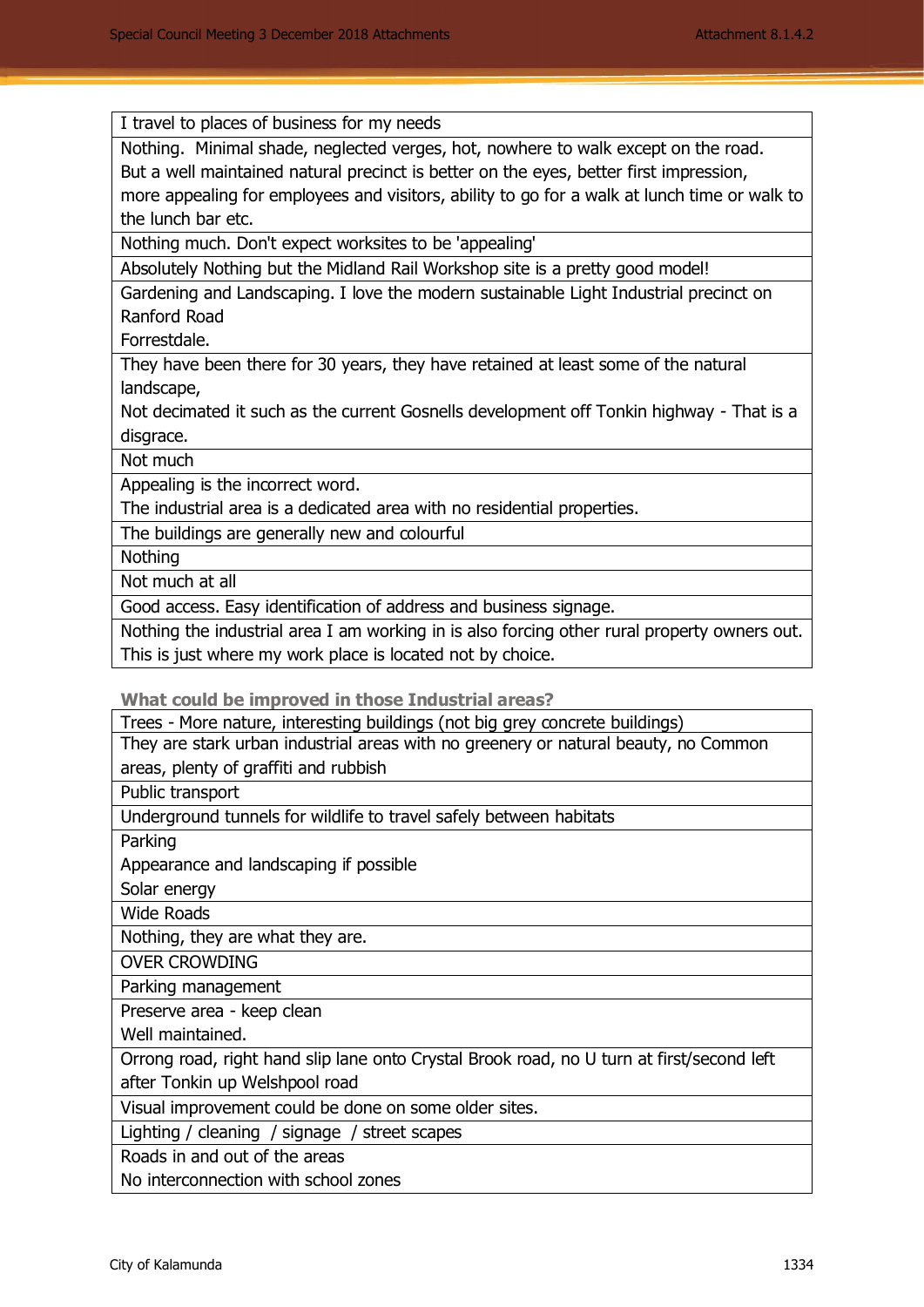Industrial Estate Road construction and streetscape presentation

**Beautification** 

Orrong Road, R hand slip lane into Crystal Brook Rd. No U turn and first/ second left over Tonkin up Welshpool Rd.

Trees, plants, grass, seating, paths, dedicated parking. Not fussed on art, prefer natural greenery instead.

More trees. Less noise. The smell and air pollution.

We have been fortunate to live in Gooseberry Hill with a view to the City for 33years but have seen the Encroachment of "Silver Tin Sheds" from Midland, Bellevue, Hazelmere, High Wycombe, Airport etc.

Are we as a society slowly defecating in our own nest in the quest for wealth!

Improvements should at least anything that reduces human impact on nature.

Older Industrial Areas need revamping with gardens and landscaping.

Improve CCTV Security/policing on weekends when hoons take over the roads when businesses are closed.

Maintaining roads, verges, planting more trees.

limited the area are specific to industry and does not have any residential

Parks. gardens chill-out zones

All of the improvements provided in the earlier question

Ensure property street numbers are clearly visible from the road

**Please provide some comments on how you would to see industrial development within the City be improved?** 

Avoid damaging the character of the city.

Retain the natural environment which attracts people to live in the area.

Small pockets of industrial area such as Walliston is more subtle and easier to live with rather than the large expanses of industrial development in Forrestfield and Wattle Grove where bushland is cleared to develop bare industrial landscapes which are not very pleasing to the eye.

I would like to comment that I am opposed to the proposed industrial development in Wattle Grove South.

There is already industrial development nearby opposite Hale Road/Welshpool Road area that will provide jobs for locals; there should be a green belt in the foothills that is better preserved by residential rather than industrial development; it should be a last resort changing the zoning that would require people to move out of their homes and communities (at least with an urban zoning they would not have to move); the State Government has earmarked the area urban expansion rather than industrial development and this should be respected (given they have a broader perspective on land use in the area and surrounding areas); the City of Kalamunda will still get increased income with urban development (industrial development of the area is not necessary).

Do not put these industrial areas in the locations as you have earmarked as you destroying the environment especially in wattle grove area 4 and 5. This is a beautiful green belt that you will destroy forever. There is no need for these areas to be industrial there is enough industrial areas don't need anymore!!!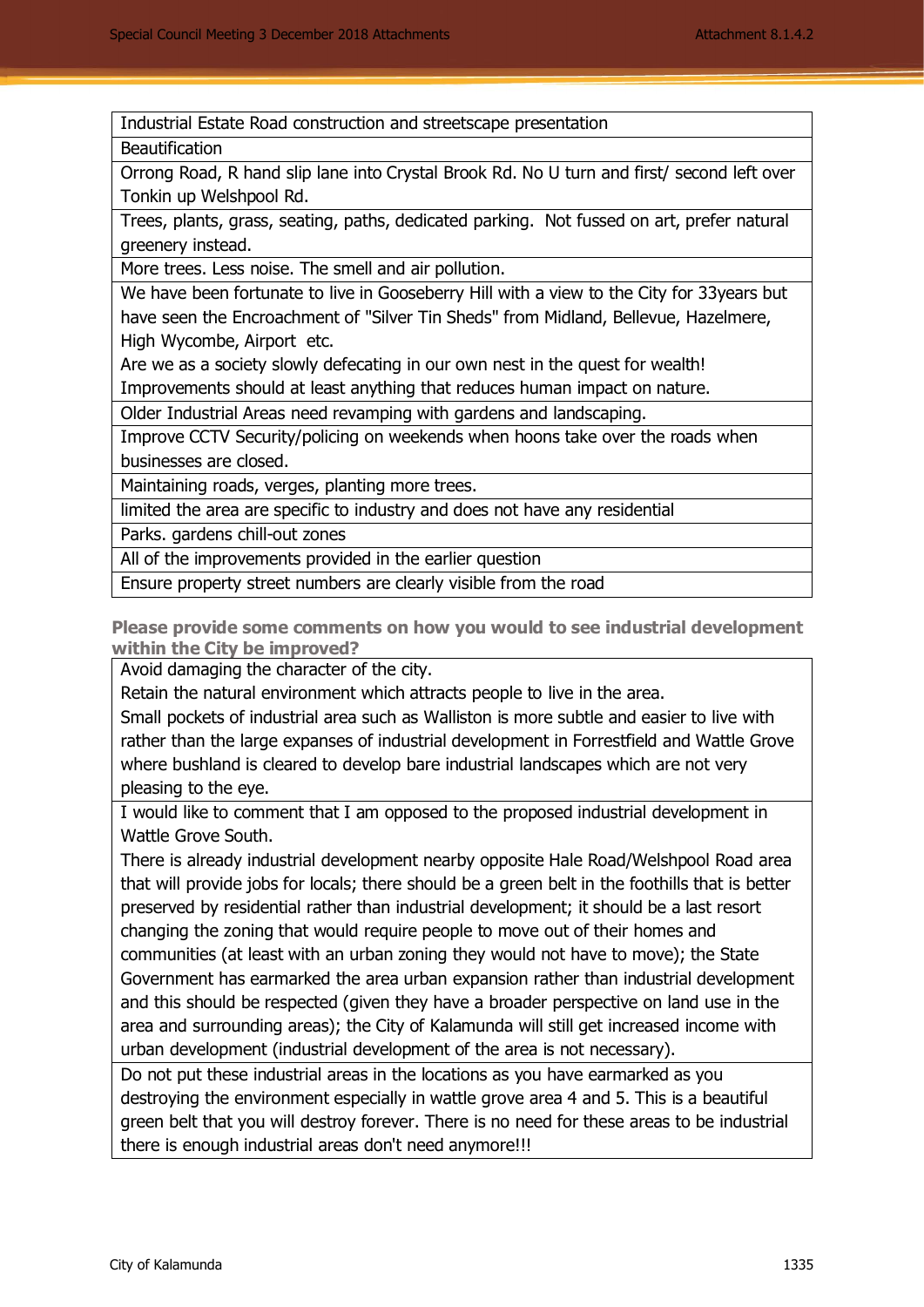I think you need to look at neighbour shires, not too much together. Wattle Grove is already very very close to lots of industrial areas.

Leave wattle grove south out of any industrial plan.

I live here and you are threatening our home, without any consideration for us as home and land owners.

Kalamunda does not need major industrial areas.

Have Kenwick, Maddington, Welshpool. Keep Kalamunda as it is.

Wattle Grove South is a unique Foothills area. Industrial development I'd absolutely inappropriate.

Keep industrial west of Tonkin.

The area that we live in is the reason that we built our home in the city of Kalamunda surrounded by wild life and trees with lots of vegetation to sustain small wildlife - Do not rezone special rural into industrial.

I understand that the City of Kalamunda has quotas to meet regarding the development of industrial areas. I agree this is imortant for Perth as a whole however Kalamunda is in the unique position of having more natural resources to protect than other councils.

We have beautiful hills and foothills with large blocks, plenty of trees and wildlife, as well as the Lesmurdie Falls, many natures reserves and unique businesses such as the Mason Mill which you would be hard pressed to find anywhere else in Perth.

All these features give Kalamunda a special place in the overall Perth landscape- we are an area where people come to live for a "Tree Change" or they come to visit on weekends for bushwalking and unique Cafes/restaurants in the hills. It is a strong drawcard for overseas tourists as well.

It is my opinion that the City of Kalamunda has a responsibility to protect these features of the area by limiting the amount of industrial development as this will have a negative impact on all those features which set Kalamunda apart from anywhere else in Perth. In particular I oppose the proposal for the industrial area in Wattle Grove South as this is an area of

significance on a Perth-wide basis, based on the natural environment and the large blocks where people come to live for a certain lifestyle which is very limited supply through-out Perth.

If there are quotas to meet, the City of Kalamunda should liaise with the State Government to revise. Further, it is my opinion that this survey that I have just completed is biased in that the questions assume that the respondent is in favour of industrial development in the area, and does not give adequate allowance to express an opposing point of view.

In conclusion the City of Kalamunda has an opportunity here to further cement its current reputation as a unique location for tourism and natural beauty by stopping further industrial development.

Visual appeal and innovative green, sustainable design.

DO NOT impact on the rural hills lifestyle of our City residents when planning and developing industrial precincts.

My family and I are absolutely APPALLED that the rural lifestyle lots in Wattle Grove South, east of Tonkin Hwy are being investigated for future industrial development.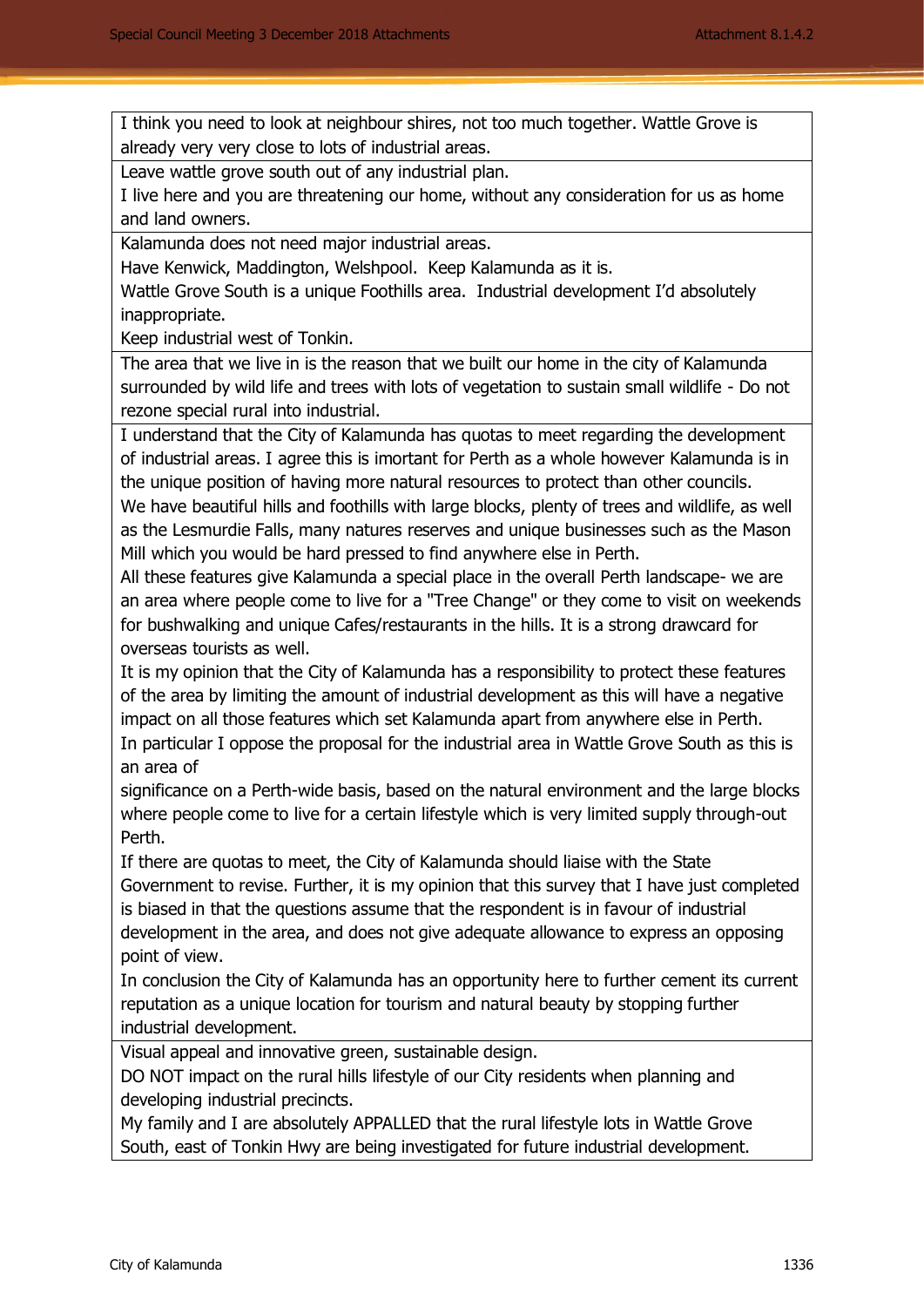This area is a treasured part of our hills identity and is the home for many families who participate in equestrian sports and hobby farming.

Almost all former horse properties in Lesmurdie and Walliston area have already been residentially developed to the point where Walliston Pony Club membership is a fraction of what it used to be.

These families have had to move to other areas, such as Wattle Grove South and Gosnells to maintain an equestrian lifestyle (can't afford Bickley/Carmel!). Many local equestrians live in this part of Wattle Grove, which is close riding distance to the recently upgraded Karinya Equestrian Park (City of Gosnells).

Industrial development of this area will push families out of the area, impacting on not only their quality of life, but also participation at these local grounds. Additionally in the meantime making it unsafe (Particularly for children) to ride their horses to these sporting grounds.

There is no need to develop this beautiful area as there is plenty of industrially zoned land on the other side of Tonkin Hwy. As it is, the industrial premises on the corner of Kelvin and Tonkin, are out of place and an eyesore.

Does CoK not work with adjacent shire councils in a collaborative and mutually considerate way?

With City of Gosnells just recently investing in upgrading the Karinya Park facility,

I don't understand why CoK would consider driving out the very families who are members of the local clubs who use this sporting complex?

Shame on the Shire for even considering development of this area.

Very disappointing and out of touch with your residents.

Layout and landscaping The new precinct near Tonkin Highway needs to happen this is a great use of space and accessibility to service the needs of the city and for small businesses to prosper

Not Have Industrial Areas

Take the Massage brothels off the main streets if the Kalamunda area and designate them to Industrial areas. This is how it is done in Canberra for example, and a more fitting place for them.

Our Council needs to focus on why people live in this area.

There is enough industry in Kewdale, Welshpool and Maddington. We are a residential region.

I don't want any more industrial development,

It does not need to be expanded.

Kalamunda is not an area for industrial development, I chose to move up the hill to be away from industrial areas. I'm frustrated to learn the city of Kalamunda is planning more industrial spaces (Industrial investigation area) Instead of less.

I don't want this on my commute home. I want to see green spaces and trees!

I think it's time to start looking for a residence in an area elsewhere.

NOT NEEDED

Make the existing industrial areas more appealing to families.

Maybe park land and nature walks.

Better division of chemicals from Locals.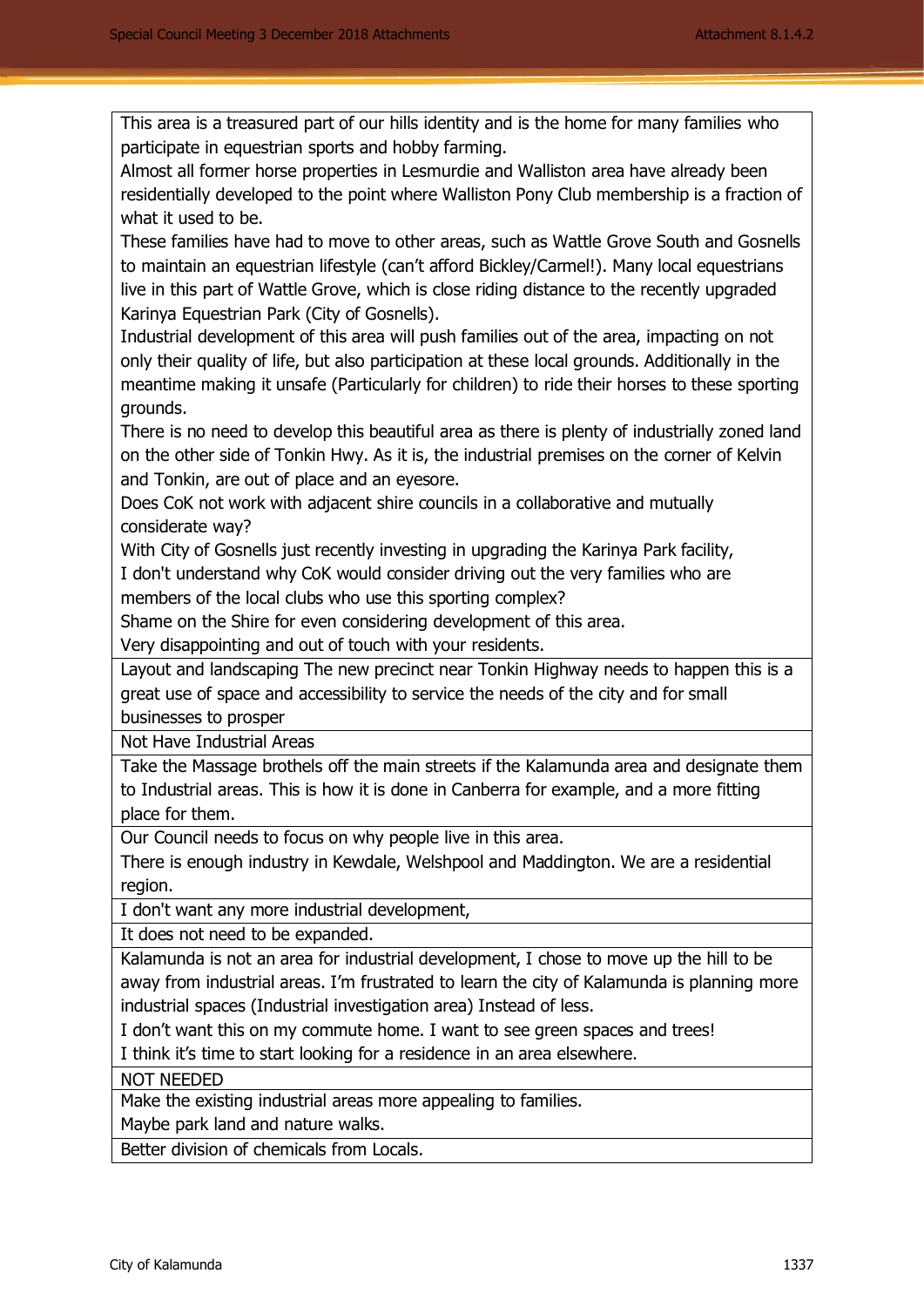Petrol has been reclassified as a carcinogen yet in Wattle Grove a Child Care Centre was built next to a petrol station (this has never been acceptable).

Demonstrate through planning and execution that people's health and safety is most important in the Kalamunda District. Don't allow car panel businesses, chemical treatment companies and other businesses that expose residents to chemicals to be placed near residential homes. Put in reasonable barriers and planning to avoid exposure of Kalamunda residents to contaminants whilst residing at home, in the park, in child care or at schools etc.

Clarify the DCP required with clear guidelines as to when it will be spent in upgraded services

Do not encroach on land around Wallison.

Industrial development is not required in the Wattle Grove area.

Push for the CoK to focus on the Environment and make that our uniqueness so those outside the City will wish to visit this beautiful area. Don't stuff it up with industry. When did you last drive up Crystal Brook Road and view the beauty?

Improve exiting industrial areas of Walliston, Forrestfield, Hazelmere.

Why do we need another industrial area when we have Welshpool at our door step that have building Occupancy of about 70%. And also vacant areas the can developed.

Keep away from residential area - basically of sight

Wattle Grove south, must be taken out of the options for industrialisation, the reasons for this are many fold. We like many others we have spent to greater part of our working lives creating an environment that would be unique in the Perth area, this special rural environment should be encouraged and developed throughout the area something that the Shire could be proud of. There are acres of land to the south of Tonkin Highway that would lend itself to industrial. We are aware of the growing descent this proposal for Wattle Grove south has created, hopefully the public voice Will be loud enough to save the area. To conclude we are totally opposed to the development of our area and it should be taken out of industrial investigation.

Outside Wattle Grove

Abandon the idea.

We do not want any more industrial development in the City of Kalamunda.

You are already destroying the town feel of Kalamunda for visitors and people living here. Industrial and residential need to be separated by a green belt.

I wish it to be noted I am opposed to the draft industrial development strategy in the Wattle Grove south area.

Let's retain and protect the natural character and uniqueness of our local area.

Kalamunda has industrial areas already

Why don't you keep Wattle Grove South as a designated Equestrian area/Residential? The Kenwick/hale road site has already taken enough trees and habitat from local flora and fauna.

Keep industrial areas to their own corners:

Hatch Crt-Ideal area but improved roads required. Holmes Rd-useless area.

Cannot easily expand, probably best to eliminate and revert to housing.

Wattle Grove- Maintain large housing blocks (R5 minimum) and limit industry to western corner,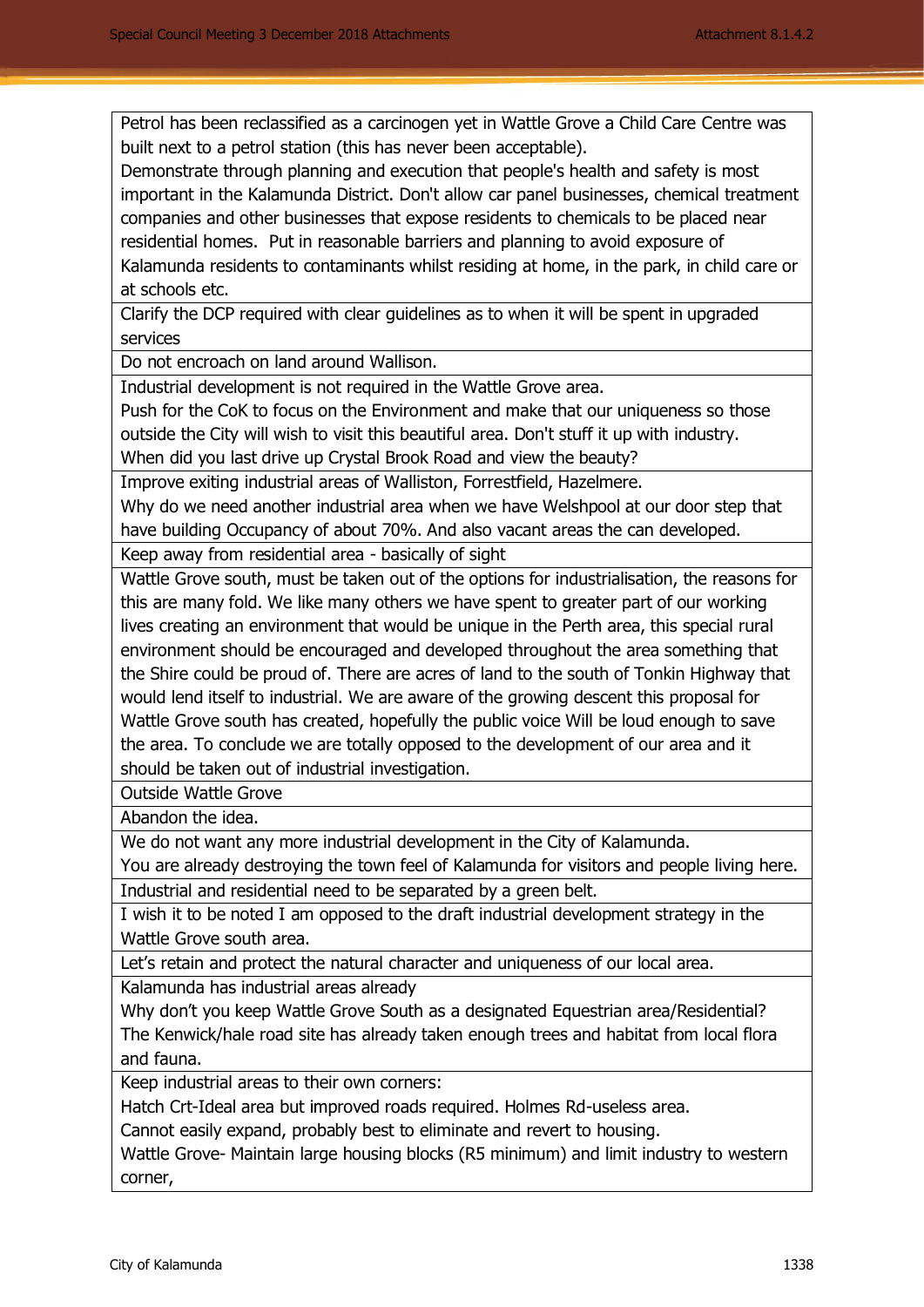where it is now with minor expansion to say opposite Philemon Crt and expand along Welshpool Rd East, to the Church block and Bird and fish place.

Industrial land is likely to sit unoccupied for 20+ years in this City because business do not want to go there and in the meantime people have been put out of their houses and lost their land for nothing. There is currently so much industrial land available with little prospect of a return.

People have only so much money to go around.

It should be supported with measures in place to make them visually attractive.

Improve streetscapes and entry statements and improve signage at entry roads Provide amenities Protect area liveability and character of the region

Balance development with natural environment

I don't believe the city needs or requires a new industrial area in the zone 7 industrial development strategy. There are more than adequate industrial areas 2 minutes away in Maddington & Kenwick.

Kalamunda has industrial areas already in use.

Why don't you keep Wattle Grove South as a designated equestrian areas/residential. (Green belt buffer-zone needed)

The Kenwick/Hale Rd site has already taken enough trees and habitat from local flora and fauna.

I wish it to be noted that I am opposed to the Draft Industrial Development Strategy in the Wattle Grove South area.

Industry and residential need to be separated by an open belt.

We do not want any more industrial development in the City of Kalamunda.

You are already destroying the town feel of Kalamunda for visitors and people living here.

Stay clear of Wattle Grove, any industrial development there will negatively impact the area and plummet

property prices - nether is desirable.

I understand that we need industry in our city. But we need to balance this with the environment.

Do not allow clearing of all trees and shrubs on any development.

This clearing is happening in Forrestfield all the time and we are losing our natural appeal in exchange for more sheds and houses!

Insist that developers maintain trees wherever possible instead of a blanket demolition of the whole area. Insist that developers plant trees and shrubs. As a shire, only approve development that is focused on the environment as well.

No new areas - especially not in rural wattle grove!

Decide if Kalamunda is place for people to LIVE or a place for people to WORK? Decide which industries Kala will encourage and those that will be banned, based on environmental impact. Place stricter conditions on polluting businesses and hit them harder if they exceed the limits.

Include all properties that are currently "Zoned Rural Composite" in the Industrial Development plan as Light Industrial or Industrial. Particularly those properties on the Northside of Welshpool Rd East. The majority of these Properties have already established commercial and industrial type businesses. This will allow these landowners the opportunity to develop and improve their established businesses.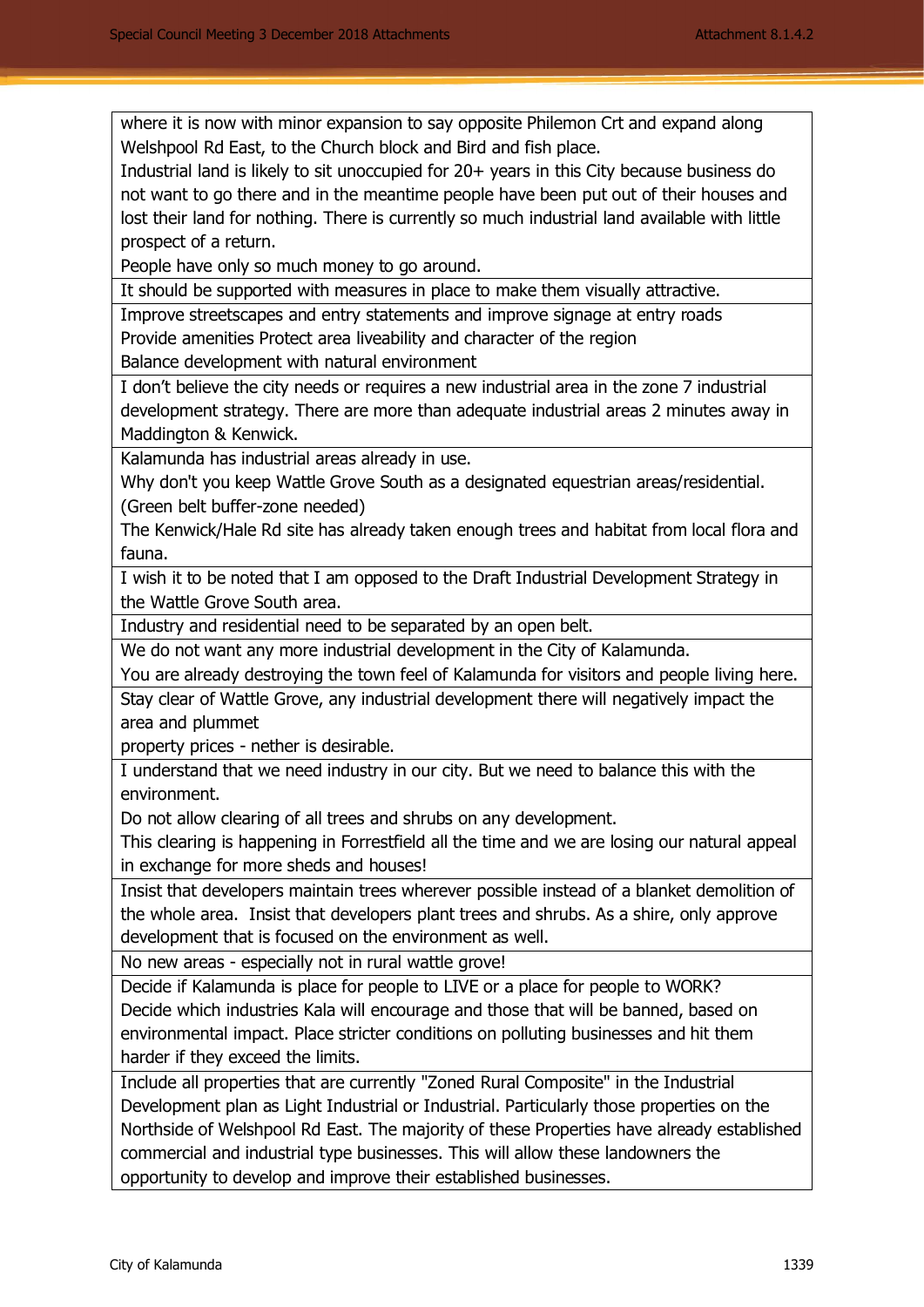Creating Jobs and Investment in the area right now not in 10 years.

It will also go a long way to showing WA State Planning that the Kalamunda Council is serious about embracing the urban development plan for the region.

I don't believe the City of Kalamunda requires any further industrial areas.

It would appear to me that there are a lot of vacancies in existing areas, so I'd suggest revisiting this requirement in approximately 10 to 15 years.

Keep industrial development out of Wattle Grove South

Keep to the existing industrial areas and add more greenery.

Not create more industrial areas in residential locations.

Limit the development to logical areas with natural borders such as highways or rail. I am not in favour of industrial development east of Tonkin Highway.

There is plenty of land earmarked for industrial area between Tonkin and the Rail. This land would be better utilised to increase residential density.

Only 15-20min from the CBD, Burswood, Carousel, Bickley Valley, Swan Valley, airport and with the recent Highway works etc. it is ideally situated and should be a highly valued, sought after residential location. There is a real opportunity to think 'out-of-thebox and create a vibrant, innovative, creative and environmentally Savvy precinct. This area should be investigated to turn it into a mixed use hub, a master community plan, not a bland, Un-inspiring industrial estate!.

This proposal is not wanted by the residents and is totally unsuitable for this location. The land is too fragmented to support such a development and there is already an oversupply of industrial land and building within the city and wider local area.

As I said before, we do NOT WANT any more industrial development in the area, we do NOT WANT any REZONING This place is home to native fauna and flora, and to people who appreciate the environment they live in. As a resident of Wattle Grove, plant scientist, nature lover and a keen cyclist, I enjoy living and riding here and do not want to see this place degraded.

I do not enjoy visiting industrial areas and cannot understand why you would want to transform a nature haven into a desolated area.

Industrial areas are required however they have to be located in the correct areas. And not in ad hoc areas where the only point that the council is concerned about is the additional rates.

Improved architectural constructions set in well-maintained shady areas

Are they really necessary - we have enough already

I am a resident within the Wattle Grove South area. I am opposed to the possibility of industrialisation as my young family and I made a lifestyle choice to move, 4 years ago into this beautiful suburb & build our dream home. To see this destroyed by industrialisation would be devastating for my family.

I found this survey to be very difficult to complete, it is clearly for people who are in favour of industrialisation.

Do not change the landscape that we already have. NO INDUSTRIAL PRECINCTS

I think to flatten vast areas is not the option.

Housing estates are built within country surrounding areas, why not light industrial. It would or could be a whole new concept and design if it's thought about enough.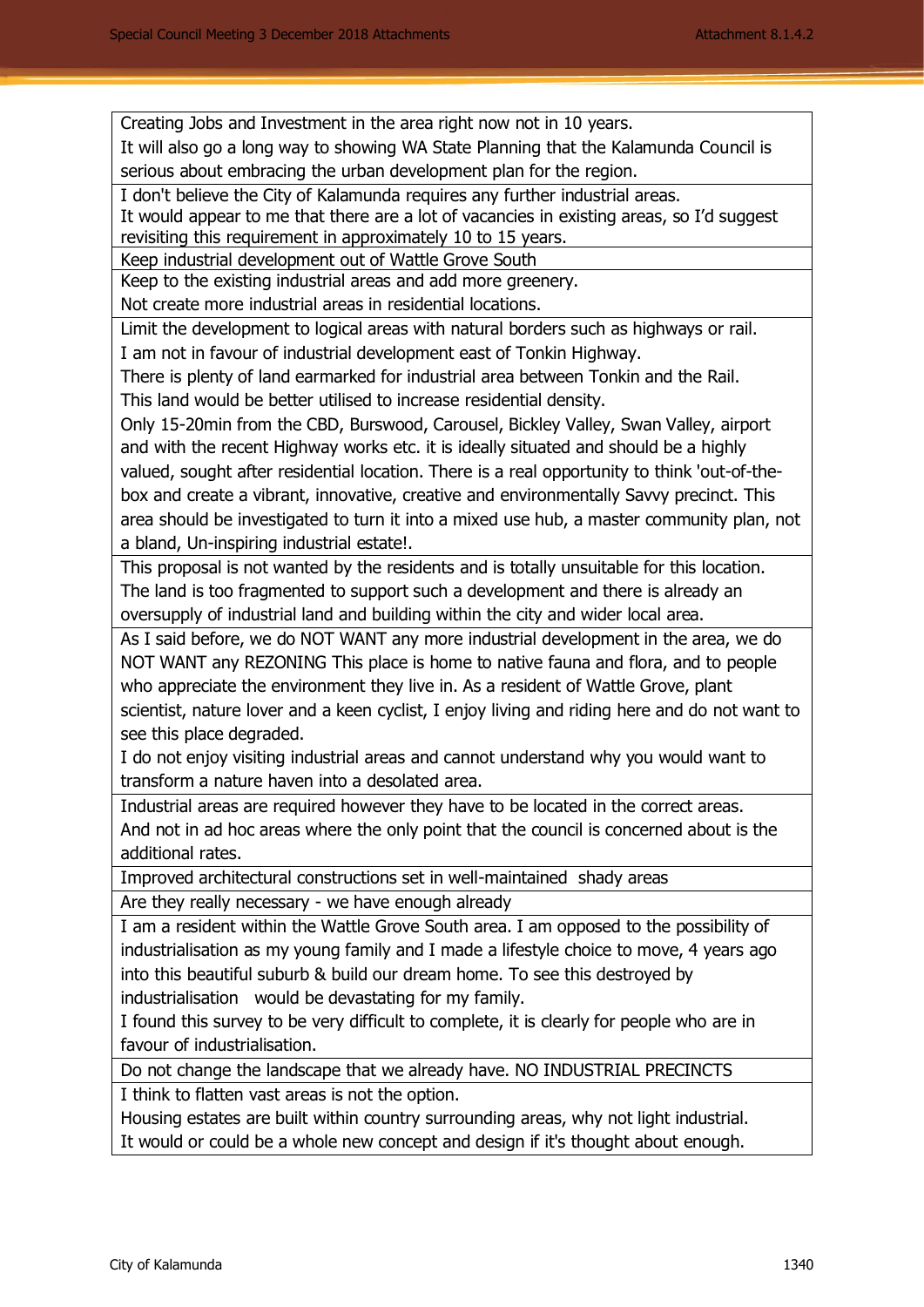We already have sufficient industrial areas. Concentrate on protecting the shire of Kalamunda as it is. Many Kalamunda residents have intentionally move away from industrialised area choosing to have better lifestyle at the expense of a longer commute. Industrial development should NOT proceed any further within the City of Kalamunda.

Industrial developments are better located elsewhere alongside existing major industrial developments E.g. Kwinana, Welshpool, Malaga, Midvale etc.

These locations are not otherwise attractive places to visit, whereas the City of Kalamunda is an attractive location and should be protected and preserved.

Kalamunda already has a lot of industrial areas.

The City needs to consider if more are really required.

Most residents in the Shire of Kalamunda have chosen this area to enjoy the natural environment, not to live near industrial developments.

NO TO ALL FORMS OF INDUSTRIALISATION IN WATTLE GROVE SOUTH - NOW AND FOREVER

Keeping it to a minimal size or stop the expansion of development and redevelop and update and improve what old industrial land has already been set out.

## **Demographic Analysis of Contributors**

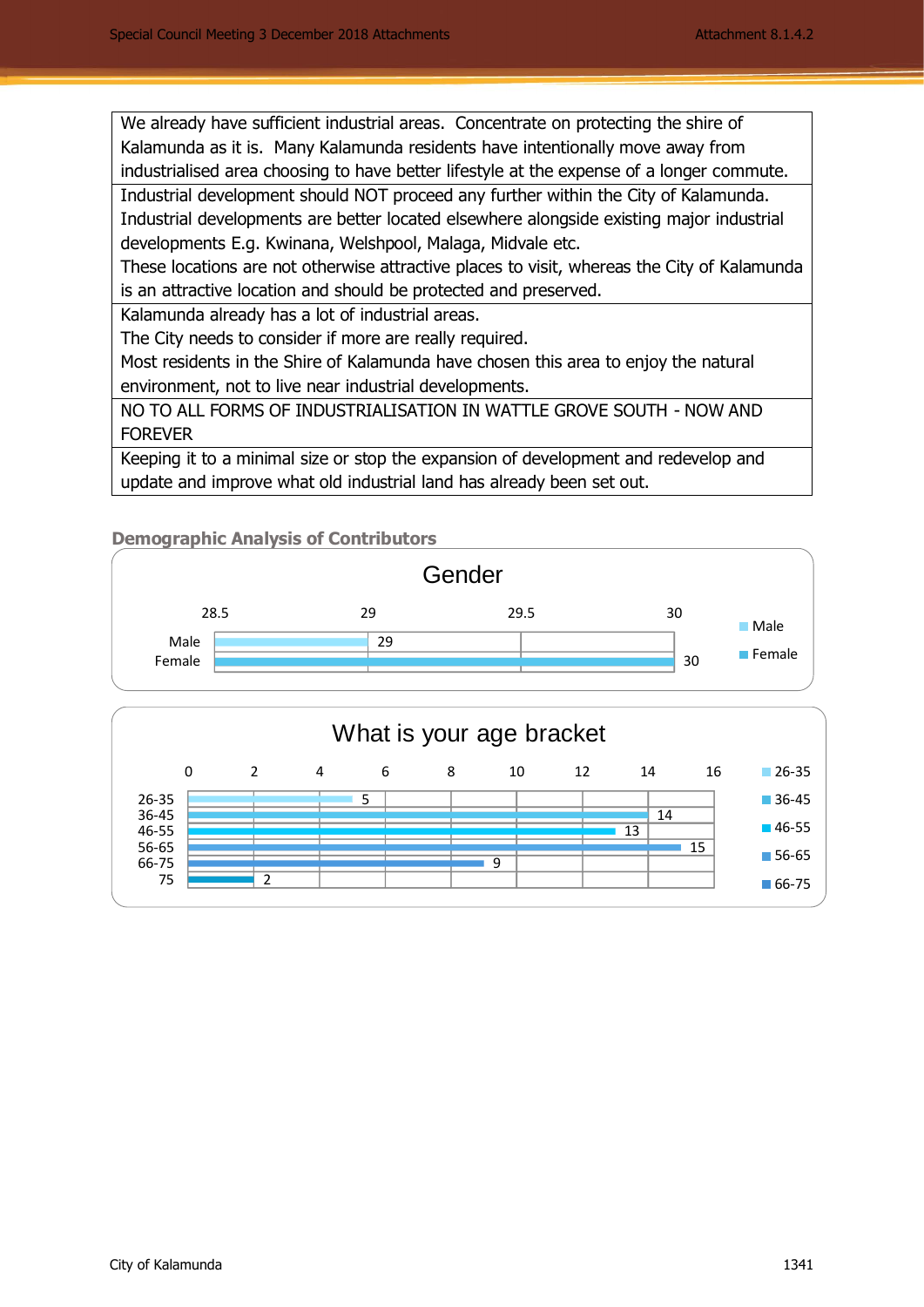

#### **Summary of Survey Results**

The vast majority of survey respondents reside in Wattle Grove. The City understands from previous consultations with Wattle Grove residents that many are not in favour of any land use conversions to light industrial within the Wattle Grove Area. As such, it is likely that the results of the survey, which are aimed at understanding industrial areas in general, not in specific locations, have significantly swayed as a result.

Review of the survey results suggests that a large section of participants are not supportive of industrial areas in general.

Many responses focus on what an individual dislikes about industrial areas, or how they prefer residential areas, rather than sharing what makes an area appealing to do business or providing a response related to the question.

The absence of relevant responses makes it difficult to ascertain what the community believe makes an area appealing to do business and how existing industrial areas can be improved, which was the essence of the consultation.

Despite this, a major theme that came through the results was a desire to have the Wattle Grove South precinct removed from the Draft Strategy.